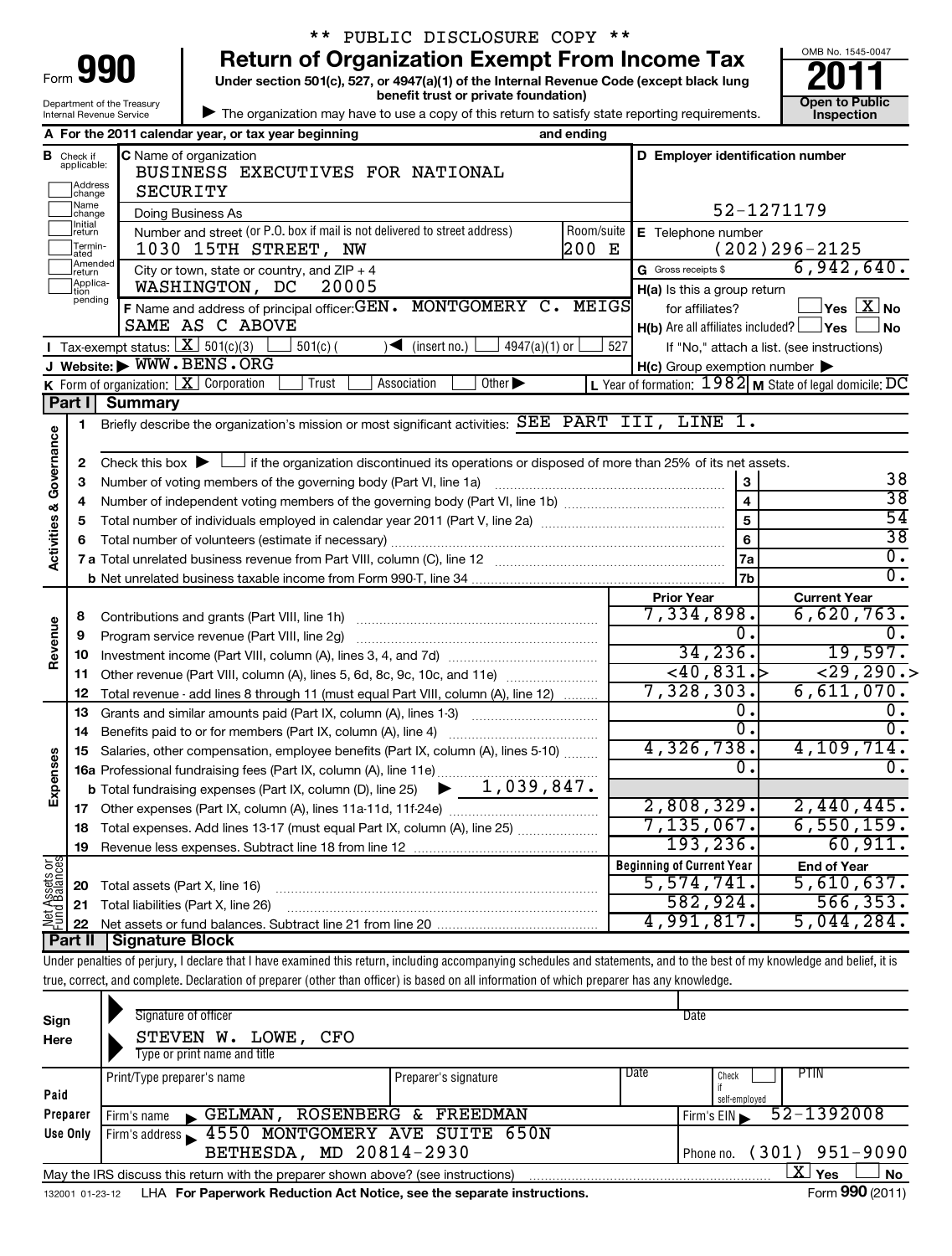|                    | BUSINESS EXECUTIVES FOR NATIONAL<br>SECURITY<br>Form 990 (2011)                                                                            | 52-1271179                                | Page 2                  |
|--------------------|--------------------------------------------------------------------------------------------------------------------------------------------|-------------------------------------------|-------------------------|
|                    | Part III   Statement of Program Service Accomplishments                                                                                    |                                           | $\overline{\mathbf{X}}$ |
|                    | Check if Schedule O contains a response to any question in this Part III                                                                   |                                           |                         |
| 1.                 | Briefly describe the organization's mission:<br>TO APPLY BEST BUSINESS PRACTICES TO DEVELOP, FOR GOVERNMENT OFFICIALS,                     |                                           |                         |
|                    | SOLUTIONS TO OUR NATION'S MOST CHALLENGING PROBLEMS IN NATIONAL                                                                            |                                           |                         |
|                    | SECURITY, PRIMARILY IN DEFENSE AND HOMELAND SECURITY.                                                                                      |                                           |                         |
|                    |                                                                                                                                            |                                           |                         |
| $\mathbf{2}$       | Did the organization undertake any significant program services during the year which were not listed on                                   |                                           |                         |
|                    | the prior Form 990 or 990-EZ?                                                                                                              | $\log$ $\boxed{\text{X}}$ No              |                         |
|                    | If "Yes," describe these new services on Schedule O.                                                                                       |                                           |                         |
| 3                  | Did the organization cease conducting, or make significant changes in how it conducts, any program services?                               | $\overline{\ }$ Yes $\overline{\rm X}$ No |                         |
|                    | If "Yes," describe these changes on Schedule O.                                                                                            |                                           |                         |
| 4                  | Describe the organization's program service accomplishments for each of its three largest program services, as measured by expenses.       |                                           |                         |
|                    | Section 501(c)(3) and 501(c)(4) organizations and section 4947(a)(1) trusts are required to report the amount of grants and allocations to |                                           |                         |
|                    | others, the total expenses, and revenue, if any, for each program service reported.<br>$1,860,624$ $\cdot$ including grants of \$          |                                           |                         |
| 4a                 | ) (Expenses \$<br>) (Revenue \$<br>(Code:<br>POLICY DEVELOPMENT AND IMPLEMENTATION - PROMOTING INITIATIVES THAT WILL                       |                                           |                         |
|                    | MAKE OUR COUNTRY MORE SECURE THROUGH NON-PARTISAN EDUCATION EFFORTS.                                                                       |                                           |                         |
|                    |                                                                                                                                            |                                           |                         |
|                    |                                                                                                                                            |                                           |                         |
|                    |                                                                                                                                            |                                           |                         |
|                    |                                                                                                                                            |                                           |                         |
|                    |                                                                                                                                            |                                           |                         |
|                    |                                                                                                                                            |                                           |                         |
|                    |                                                                                                                                            |                                           |                         |
|                    |                                                                                                                                            |                                           |                         |
|                    |                                                                                                                                            |                                           |                         |
|                    |                                                                                                                                            |                                           |                         |
| 4b                 | $1,946,984.$ including grants of \$<br>) (Expenses \$<br>(Code:<br>) (Revenue \$                                                           |                                           |                         |
|                    | MEETINGS PROGRAM - EVENTS AND MEETINGS HELD TO STIMULATE MEMBER                                                                            |                                           |                         |
|                    | ENGAGEMENT, EDUCATE OUR CLIENTS, AND ASSIST<br>IN EXPANDING OUR PROJECTS.                                                                  |                                           |                         |
|                    |                                                                                                                                            |                                           |                         |
|                    |                                                                                                                                            |                                           |                         |
|                    |                                                                                                                                            |                                           |                         |
|                    |                                                                                                                                            |                                           |                         |
|                    |                                                                                                                                            |                                           |                         |
|                    |                                                                                                                                            |                                           |                         |
|                    |                                                                                                                                            |                                           |                         |
|                    |                                                                                                                                            |                                           |                         |
|                    |                                                                                                                                            |                                           |                         |
|                    | $844, 056$ . including grants of \$                                                                                                        |                                           |                         |
| 4с                 | (Code:<br>(Expenses \$<br>) (Revenue \$<br>WARRIOR GATEWAY PROJECT - DEVELOPMENT OF A RELIABLE, TRUSTWORTHY                                |                                           |                         |
|                    | ON-LINE DIRECTORY OF NON-PROFIT AND GOVERNMENTAL ORGANIZATIONS                                                                             |                                           |                         |
|                    | PROVIDING SERVICES FOR VETERANS THAT IS SEARCHABLE BY BOTH GEOGRAPHY                                                                       |                                           |                         |
|                    | AND SERVICES, AND WHICH PROVIDES TRANSPARENT FEEDBACK CAPABILITIES.                                                                        |                                           |                         |
|                    |                                                                                                                                            |                                           |                         |
|                    |                                                                                                                                            |                                           |                         |
|                    |                                                                                                                                            |                                           |                         |
|                    |                                                                                                                                            |                                           |                         |
|                    |                                                                                                                                            |                                           |                         |
|                    |                                                                                                                                            |                                           |                         |
|                    |                                                                                                                                            |                                           |                         |
|                    |                                                                                                                                            |                                           |                         |
| 4d -               | Other program services (Describe in Schedule O.)                                                                                           |                                           |                         |
|                    | 38, 230. including grants of \$<br>Expenses \$<br>(Revenue \$                                                                              |                                           |                         |
| 4е —               | 4,689,894.<br>Total program service expenses ▶                                                                                             |                                           |                         |
|                    |                                                                                                                                            | Form 990 (2011)                           |                         |
| 132002<br>02-09-12 |                                                                                                                                            |                                           |                         |
|                    | 2                                                                                                                                          |                                           |                         |
|                    |                                                                                                                                            |                                           |                         |
|                    | 14370925 745960 03755<br>2011.04030 BUSINESS EXECUTIVES FOR NAT 03755                                                                      |                                           |                         |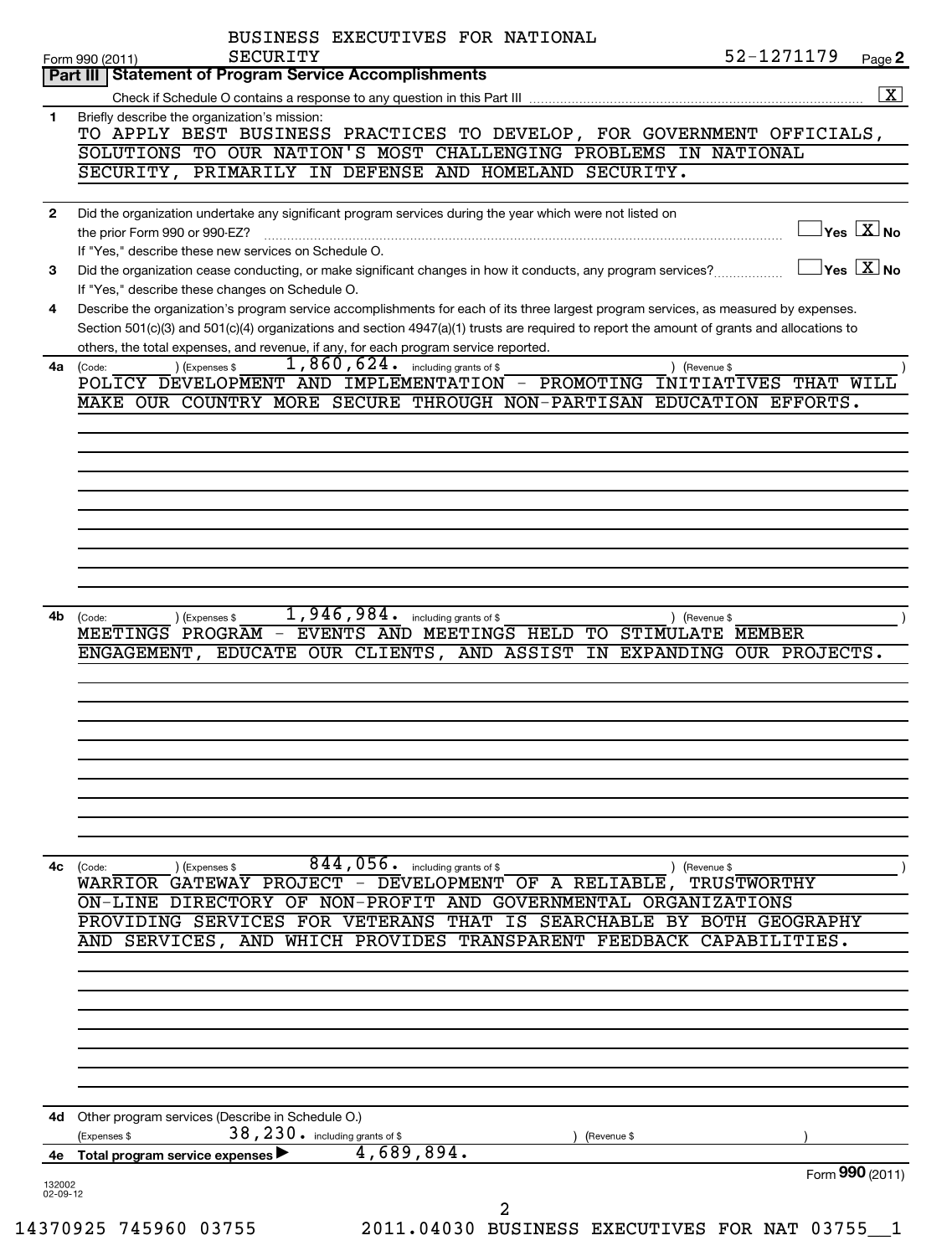|     | <b>Part IV   Checklist of Required Schedules</b>                                                                                                                                                                                    |                 |     |    |
|-----|-------------------------------------------------------------------------------------------------------------------------------------------------------------------------------------------------------------------------------------|-----------------|-----|----|
|     |                                                                                                                                                                                                                                     |                 | Yes | No |
| 1   | Is the organization described in section 501(c)(3) or 4947(a)(1) (other than a private foundation)?                                                                                                                                 |                 |     |    |
|     |                                                                                                                                                                                                                                     | 1               | X   |    |
| 2   | Is the organization required to complete Schedule B, Schedule of Contributors? [11] the organization required to complete Schedule B, Schedule of Contributors?                                                                     | $\mathbf{2}$    | X   |    |
| 3   | Did the organization engage in direct or indirect political campaign activities on behalf of or in opposition to candidates for                                                                                                     |                 |     |    |
|     |                                                                                                                                                                                                                                     | 3               |     | х  |
| 4   | Section 501(c)(3) organizations. Did the organization engage in lobbying activities, or have a section 501(h) election in effect                                                                                                    |                 |     |    |
|     |                                                                                                                                                                                                                                     | 4               |     | х  |
| 5   | Is the organization a section 501(c)(4), 501(c)(5), or 501(c)(6) organization that receives membership dues, assessments, or                                                                                                        |                 |     |    |
|     |                                                                                                                                                                                                                                     | 5               |     | x  |
| 6   | Did the organization maintain any donor advised funds or any similar funds or accounts for which donors have the right to                                                                                                           |                 |     |    |
|     | provide advice on the distribution or investment of amounts in such funds or accounts? If "Yes," complete Schedule D, Part I                                                                                                        | 6               |     | x  |
| 7   | Did the organization receive or hold a conservation easement, including easements to preserve open space,                                                                                                                           |                 |     |    |
|     |                                                                                                                                                                                                                                     | $\overline{7}$  |     | х  |
| 8   | Did the organization maintain collections of works of art, historical treasures, or other similar assets? If "Yes," complete                                                                                                        |                 |     |    |
|     | Schedule D, Part III <b>Process Construction Construction Construction</b> Construction Construction Construction Construction Construction Construction Construction Construction Construction Construction Construction Construct | 8               |     | х  |
| 9   | Did the organization report an amount in Part X, line 21; serve as a custodian for amounts not listed in Part X; or provide                                                                                                         |                 |     |    |
|     | credit counseling, debt management, credit repair, or debt negotiation services? If "Yes," complete Schedule D, Part IV                                                                                                             | 9               |     | х  |
| 10  | Did the organization, directly or through a related organization, hold assets in temporarily restricted endowments, permanent                                                                                                       |                 |     |    |
|     |                                                                                                                                                                                                                                     | 10              | X   |    |
| 11  | If the organization's answer to any of the following questions is "Yes," then complete Schedule D, Parts VI, VII, VIII, IX, or X                                                                                                    |                 |     |    |
|     | as applicable.                                                                                                                                                                                                                      |                 |     |    |
|     | a Did the organization report an amount for land, buildings, and equipment in Part X, line 10? If "Yes," complete Schedule D,                                                                                                       |                 |     |    |
|     | Part VI                                                                                                                                                                                                                             | 11a             | х   |    |
|     | <b>b</b> Did the organization report an amount for investments - other securities in Part X, line 12 that is 5% or more of its total                                                                                                |                 |     | x  |
|     | c Did the organization report an amount for investments - program related in Part X, line 13 that is 5% or more of its total                                                                                                        | 11b             |     |    |
|     |                                                                                                                                                                                                                                     | 11c             |     | x  |
|     | d Did the organization report an amount for other assets in Part X, line 15 that is 5% or more of its total assets reported in                                                                                                      |                 |     |    |
|     |                                                                                                                                                                                                                                     | 11d             |     | х  |
|     |                                                                                                                                                                                                                                     | <b>11e</b>      | х   |    |
| f   | Did the organization's separate or consolidated financial statements for the tax year include a footnote that addresses                                                                                                             |                 |     |    |
|     | the organization's liability for uncertain tax positions under FIN 48 (ASC 740)? If "Yes," complete Schedule D, Part X                                                                                                              | 11f             | х   |    |
|     | 12a Did the organization obtain separate, independent audited financial statements for the tax year? If "Yes," complete                                                                                                             |                 |     |    |
|     |                                                                                                                                                                                                                                     | 12a             | х   |    |
|     | <b>b</b> Was the organization included in consolidated, independent audited financial statements for the tax year?                                                                                                                  |                 |     |    |
|     | If "Yes," and if the organization answered "No" to line 12a, then completing Schedule D, Parts XI, XII, and XIII is optional                                                                                                        | 12b             |     | х  |
| 13  |                                                                                                                                                                                                                                     | 13              |     | X  |
| 14a |                                                                                                                                                                                                                                     | 14a             |     | x  |
| b   | Did the organization have aggregate revenues or expenses of more than \$10,000 from grantmaking, fundraising, business,                                                                                                             |                 |     |    |
|     | investment, and program service activities outside the United States, or aggregate foreign investments valued at \$100,000                                                                                                          |                 |     |    |
|     |                                                                                                                                                                                                                                     | 14b             |     | х  |
| 15  | Did the organization report on Part IX, column (A), line 3, more than \$5,000 of grants or assistance to any organization                                                                                                           |                 |     |    |
|     |                                                                                                                                                                                                                                     | 15              |     | х  |
| 16  | Did the organization report on Part IX, column (A), line 3, more than \$5,000 of aggregate grants or assistance to individuals                                                                                                      |                 |     |    |
|     |                                                                                                                                                                                                                                     | 16              |     | х  |
| 17  | Did the organization report a total of more than \$15,000 of expenses for professional fundraising services on Part IX,                                                                                                             |                 |     |    |
|     |                                                                                                                                                                                                                                     | 17              |     | х  |
| 18  | Did the organization report more than \$15,000 total of fundraising event gross income and contributions on Part VIII, lines                                                                                                        |                 | х   |    |
| 19  | Did the organization report more than \$15,000 of gross income from gaming activities on Part VIII, line 9a? If "Yes,"                                                                                                              | 18              |     |    |
|     |                                                                                                                                                                                                                                     | 19              |     | х  |
|     |                                                                                                                                                                                                                                     | 20a             |     | х  |
|     |                                                                                                                                                                                                                                     | 20 <sub>b</sub> |     |    |

Form (2011) **990**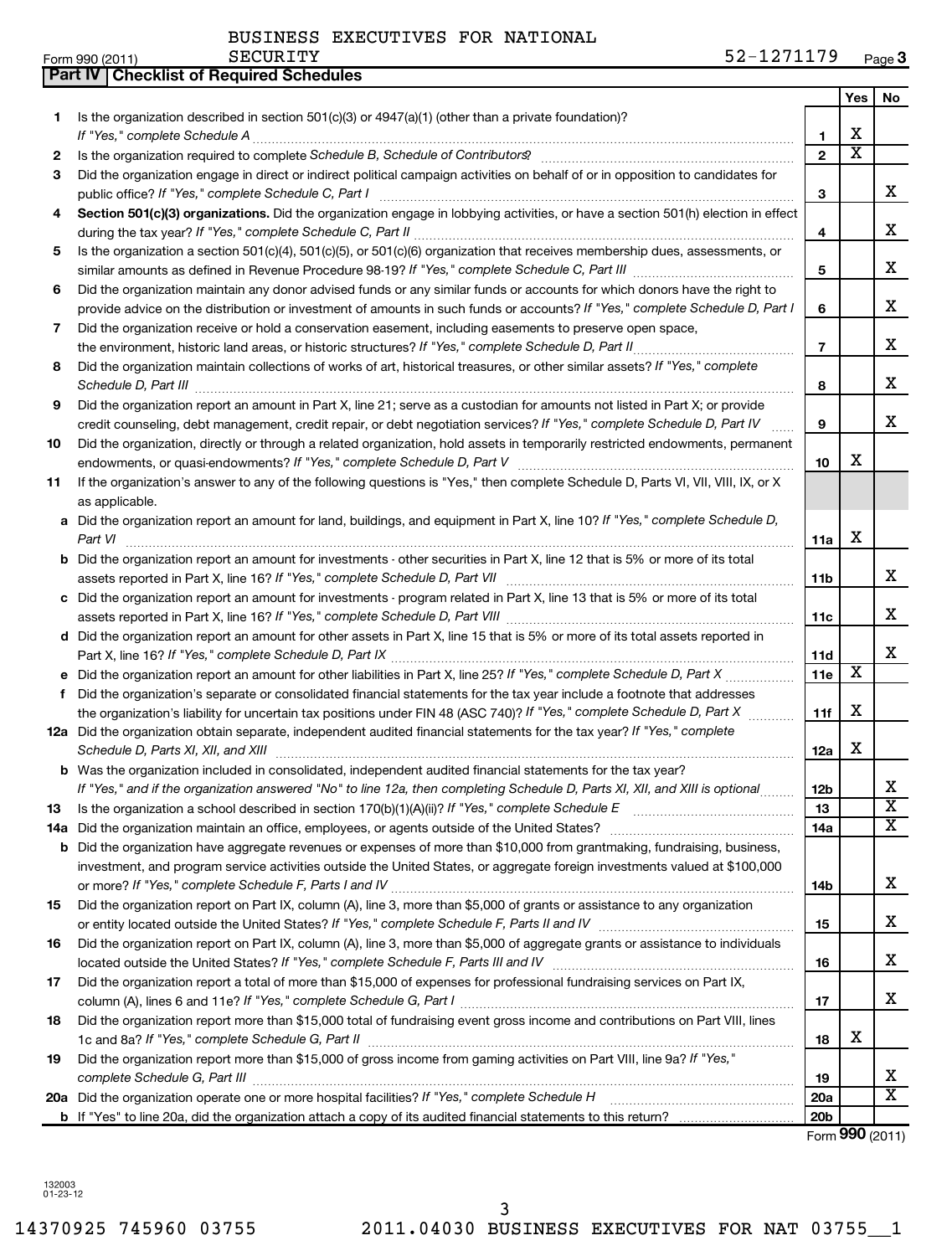| Form 990 (2011) | SECURITY | -<br>70.<br>$\overline{\phantom{a}}$<br>.<br>J 4<br>LZ.<br>--<br>-- | $P_{0.22}$<br>auc |
|-----------------|----------|---------------------------------------------------------------------|-------------------|
|-----------------|----------|---------------------------------------------------------------------|-------------------|

| Yes<br>Did the organization report more than \$5,000 of grants and other assistance to any government or organization in the<br>21<br>21<br>Did the organization report more than \$5,000 of grants and other assistance to individuals in the United States on Part IX,<br>22<br>column (A), line 2? If "Yes," complete Schedule I, Parts I and III<br>22<br>Did the organization answer "Yes" to Part VII, Section A, line 3, 4, or 5 about compensation of the organization's current<br>23<br>and former officers, directors, trustees, key employees, and highest compensated employees? If "Yes," complete<br>х<br>Schedule J <b>Execute Schedule J Execute Schedule J</b><br>23<br>24a Did the organization have a tax-exempt bond issue with an outstanding principal amount of more than \$100,000 as of the<br>last day of the year, that was issued after December 31, 2002? If "Yes," answer lines 24b through 24d and complete<br>Schedule K. If "No", go to line 25<br>24a<br>24b<br>b<br>Did the organization maintain an escrow account other than a refunding escrow at any time during the year to defease<br>24c<br>24d<br>25a Section 501(c)(3) and 501(c)(4) organizations. Did the organization engage in an excess benefit transaction with a<br>disqualified person during the year? If "Yes," complete Schedule L, Part I<br>25a<br><b>b</b> Is the organization aware that it engaged in an excess benefit transaction with a disqualified person in a prior year, and<br>that the transaction has not been reported on any of the organization's prior Forms 990 or 990-EZ? If "Yes," complete<br>х<br>Schedule L, Part I<br>25b<br>Was a loan to or by a current or former officer, director, trustee, key employee, highly compensated employee, or disqualified<br>26<br>26<br>Did the organization provide a grant or other assistance to an officer, director, trustee, key employee, substantial<br>27<br>contributor or employee thereof, a grant selection committee member, or to a 35% controlled entity or family member<br>x<br>27<br>Was the organization a party to a business transaction with one of the following parties (see Schedule L, Part IV<br>28<br>instructions for applicable filing thresholds, conditions, and exceptions):<br>х<br>A current or former officer, director, trustee, or key employee? If "Yes," complete Schedule L, Part IV<br>28a<br>а<br>A family member of a current or former officer, director, trustee, or key employee? If "Yes," complete Schedule L, Part IV<br>28b<br>b<br>An entity of which a current or former officer, director, trustee, or key employee (or a family member thereof) was an officer,<br>c<br>х<br>director, trustee, or direct or indirect owner? If "Yes," complete Schedule L, Part IV<br>28c<br>$\overline{\textbf{x}}$<br>29<br>29<br>Did the organization receive contributions of art, historical treasures, or other similar assets, or qualified conservation<br>30<br>x<br>30<br>Did the organization liquidate, terminate, or dissolve and cease operations?<br>31<br>x<br>31<br>Did the organization sell, exchange, dispose of, or transfer more than 25% of its net assets? If "Yes," complete<br>32<br>Schedule N, Part II<br>32<br>Did the organization own 100% of an entity disregarded as separate from the organization under Regulations<br>33<br>33<br>Was the organization related to any tax-exempt or taxable entity?<br>34<br>х<br>34<br>35a<br>Did the organization receive any payment from or engage in any transaction with a controlled entity within the meaning of<br>b<br>x<br>35b<br>Section 501(c)(3) organizations. Did the organization make any transfers to an exempt non-charitable related organization?<br>36<br>x<br>If "Yes," complete Schedule R, Part V, line 2<br>36<br>Did the organization conduct more than 5% of its activities through an entity that is not a related organization<br>37<br>37<br>Did the organization complete Schedule O and provide explanations in Schedule O for Part VI, lines 11 and 19?<br>38<br>х<br>38<br>Form 990 (2011) | <b>Part IV   Checklist of Required Schedules (continued)</b> |  |                         |
|------------------------------------------------------------------------------------------------------------------------------------------------------------------------------------------------------------------------------------------------------------------------------------------------------------------------------------------------------------------------------------------------------------------------------------------------------------------------------------------------------------------------------------------------------------------------------------------------------------------------------------------------------------------------------------------------------------------------------------------------------------------------------------------------------------------------------------------------------------------------------------------------------------------------------------------------------------------------------------------------------------------------------------------------------------------------------------------------------------------------------------------------------------------------------------------------------------------------------------------------------------------------------------------------------------------------------------------------------------------------------------------------------------------------------------------------------------------------------------------------------------------------------------------------------------------------------------------------------------------------------------------------------------------------------------------------------------------------------------------------------------------------------------------------------------------------------------------------------------------------------------------------------------------------------------------------------------------------------------------------------------------------------------------------------------------------------------------------------------------------------------------------------------------------------------------------------------------------------------------------------------------------------------------------------------------------------------------------------------------------------------------------------------------------------------------------------------------------------------------------------------------------------------------------------------------------------------------------------------------------------------------------------------------------------------------------------------------------------------------------------------------------------------------------------------------------------------------------------------------------------------------------------------------------------------------------------------------------------------------------------------------------------------------------------------------------------------------------------------------------------------------------------------------------------------------------------------------------------------------------------------------------------------------------------------------------------------------------------------------------------------------------------------------------------------------------------------------------------------------------------------------------------------------------------------------------------------------------------------------------------------------------------------------------------------------------------------------------------------------------------------------------------------------------------------------------------------------------------------------------------------------------------------------------------------------------------------------------------------------------------------------------------------------------------------------------------------------------------------------|--------------------------------------------------------------|--|-------------------------|
|                                                                                                                                                                                                                                                                                                                                                                                                                                                                                                                                                                                                                                                                                                                                                                                                                                                                                                                                                                                                                                                                                                                                                                                                                                                                                                                                                                                                                                                                                                                                                                                                                                                                                                                                                                                                                                                                                                                                                                                                                                                                                                                                                                                                                                                                                                                                                                                                                                                                                                                                                                                                                                                                                                                                                                                                                                                                                                                                                                                                                                                                                                                                                                                                                                                                                                                                                                                                                                                                                                                                                                                                                                                                                                                                                                                                                                                                                                                                                                                                                                                                                                                  |                                                              |  | No                      |
|                                                                                                                                                                                                                                                                                                                                                                                                                                                                                                                                                                                                                                                                                                                                                                                                                                                                                                                                                                                                                                                                                                                                                                                                                                                                                                                                                                                                                                                                                                                                                                                                                                                                                                                                                                                                                                                                                                                                                                                                                                                                                                                                                                                                                                                                                                                                                                                                                                                                                                                                                                                                                                                                                                                                                                                                                                                                                                                                                                                                                                                                                                                                                                                                                                                                                                                                                                                                                                                                                                                                                                                                                                                                                                                                                                                                                                                                                                                                                                                                                                                                                                                  |                                                              |  | x                       |
|                                                                                                                                                                                                                                                                                                                                                                                                                                                                                                                                                                                                                                                                                                                                                                                                                                                                                                                                                                                                                                                                                                                                                                                                                                                                                                                                                                                                                                                                                                                                                                                                                                                                                                                                                                                                                                                                                                                                                                                                                                                                                                                                                                                                                                                                                                                                                                                                                                                                                                                                                                                                                                                                                                                                                                                                                                                                                                                                                                                                                                                                                                                                                                                                                                                                                                                                                                                                                                                                                                                                                                                                                                                                                                                                                                                                                                                                                                                                                                                                                                                                                                                  |                                                              |  | x                       |
|                                                                                                                                                                                                                                                                                                                                                                                                                                                                                                                                                                                                                                                                                                                                                                                                                                                                                                                                                                                                                                                                                                                                                                                                                                                                                                                                                                                                                                                                                                                                                                                                                                                                                                                                                                                                                                                                                                                                                                                                                                                                                                                                                                                                                                                                                                                                                                                                                                                                                                                                                                                                                                                                                                                                                                                                                                                                                                                                                                                                                                                                                                                                                                                                                                                                                                                                                                                                                                                                                                                                                                                                                                                                                                                                                                                                                                                                                                                                                                                                                                                                                                                  |                                                              |  |                         |
|                                                                                                                                                                                                                                                                                                                                                                                                                                                                                                                                                                                                                                                                                                                                                                                                                                                                                                                                                                                                                                                                                                                                                                                                                                                                                                                                                                                                                                                                                                                                                                                                                                                                                                                                                                                                                                                                                                                                                                                                                                                                                                                                                                                                                                                                                                                                                                                                                                                                                                                                                                                                                                                                                                                                                                                                                                                                                                                                                                                                                                                                                                                                                                                                                                                                                                                                                                                                                                                                                                                                                                                                                                                                                                                                                                                                                                                                                                                                                                                                                                                                                                                  |                                                              |  |                         |
|                                                                                                                                                                                                                                                                                                                                                                                                                                                                                                                                                                                                                                                                                                                                                                                                                                                                                                                                                                                                                                                                                                                                                                                                                                                                                                                                                                                                                                                                                                                                                                                                                                                                                                                                                                                                                                                                                                                                                                                                                                                                                                                                                                                                                                                                                                                                                                                                                                                                                                                                                                                                                                                                                                                                                                                                                                                                                                                                                                                                                                                                                                                                                                                                                                                                                                                                                                                                                                                                                                                                                                                                                                                                                                                                                                                                                                                                                                                                                                                                                                                                                                                  |                                                              |  | x                       |
|                                                                                                                                                                                                                                                                                                                                                                                                                                                                                                                                                                                                                                                                                                                                                                                                                                                                                                                                                                                                                                                                                                                                                                                                                                                                                                                                                                                                                                                                                                                                                                                                                                                                                                                                                                                                                                                                                                                                                                                                                                                                                                                                                                                                                                                                                                                                                                                                                                                                                                                                                                                                                                                                                                                                                                                                                                                                                                                                                                                                                                                                                                                                                                                                                                                                                                                                                                                                                                                                                                                                                                                                                                                                                                                                                                                                                                                                                                                                                                                                                                                                                                                  |                                                              |  |                         |
|                                                                                                                                                                                                                                                                                                                                                                                                                                                                                                                                                                                                                                                                                                                                                                                                                                                                                                                                                                                                                                                                                                                                                                                                                                                                                                                                                                                                                                                                                                                                                                                                                                                                                                                                                                                                                                                                                                                                                                                                                                                                                                                                                                                                                                                                                                                                                                                                                                                                                                                                                                                                                                                                                                                                                                                                                                                                                                                                                                                                                                                                                                                                                                                                                                                                                                                                                                                                                                                                                                                                                                                                                                                                                                                                                                                                                                                                                                                                                                                                                                                                                                                  |                                                              |  |                         |
|                                                                                                                                                                                                                                                                                                                                                                                                                                                                                                                                                                                                                                                                                                                                                                                                                                                                                                                                                                                                                                                                                                                                                                                                                                                                                                                                                                                                                                                                                                                                                                                                                                                                                                                                                                                                                                                                                                                                                                                                                                                                                                                                                                                                                                                                                                                                                                                                                                                                                                                                                                                                                                                                                                                                                                                                                                                                                                                                                                                                                                                                                                                                                                                                                                                                                                                                                                                                                                                                                                                                                                                                                                                                                                                                                                                                                                                                                                                                                                                                                                                                                                                  |                                                              |  |                         |
|                                                                                                                                                                                                                                                                                                                                                                                                                                                                                                                                                                                                                                                                                                                                                                                                                                                                                                                                                                                                                                                                                                                                                                                                                                                                                                                                                                                                                                                                                                                                                                                                                                                                                                                                                                                                                                                                                                                                                                                                                                                                                                                                                                                                                                                                                                                                                                                                                                                                                                                                                                                                                                                                                                                                                                                                                                                                                                                                                                                                                                                                                                                                                                                                                                                                                                                                                                                                                                                                                                                                                                                                                                                                                                                                                                                                                                                                                                                                                                                                                                                                                                                  |                                                              |  | X                       |
|                                                                                                                                                                                                                                                                                                                                                                                                                                                                                                                                                                                                                                                                                                                                                                                                                                                                                                                                                                                                                                                                                                                                                                                                                                                                                                                                                                                                                                                                                                                                                                                                                                                                                                                                                                                                                                                                                                                                                                                                                                                                                                                                                                                                                                                                                                                                                                                                                                                                                                                                                                                                                                                                                                                                                                                                                                                                                                                                                                                                                                                                                                                                                                                                                                                                                                                                                                                                                                                                                                                                                                                                                                                                                                                                                                                                                                                                                                                                                                                                                                                                                                                  |                                                              |  |                         |
|                                                                                                                                                                                                                                                                                                                                                                                                                                                                                                                                                                                                                                                                                                                                                                                                                                                                                                                                                                                                                                                                                                                                                                                                                                                                                                                                                                                                                                                                                                                                                                                                                                                                                                                                                                                                                                                                                                                                                                                                                                                                                                                                                                                                                                                                                                                                                                                                                                                                                                                                                                                                                                                                                                                                                                                                                                                                                                                                                                                                                                                                                                                                                                                                                                                                                                                                                                                                                                                                                                                                                                                                                                                                                                                                                                                                                                                                                                                                                                                                                                                                                                                  |                                                              |  |                         |
|                                                                                                                                                                                                                                                                                                                                                                                                                                                                                                                                                                                                                                                                                                                                                                                                                                                                                                                                                                                                                                                                                                                                                                                                                                                                                                                                                                                                                                                                                                                                                                                                                                                                                                                                                                                                                                                                                                                                                                                                                                                                                                                                                                                                                                                                                                                                                                                                                                                                                                                                                                                                                                                                                                                                                                                                                                                                                                                                                                                                                                                                                                                                                                                                                                                                                                                                                                                                                                                                                                                                                                                                                                                                                                                                                                                                                                                                                                                                                                                                                                                                                                                  |                                                              |  | X                       |
|                                                                                                                                                                                                                                                                                                                                                                                                                                                                                                                                                                                                                                                                                                                                                                                                                                                                                                                                                                                                                                                                                                                                                                                                                                                                                                                                                                                                                                                                                                                                                                                                                                                                                                                                                                                                                                                                                                                                                                                                                                                                                                                                                                                                                                                                                                                                                                                                                                                                                                                                                                                                                                                                                                                                                                                                                                                                                                                                                                                                                                                                                                                                                                                                                                                                                                                                                                                                                                                                                                                                                                                                                                                                                                                                                                                                                                                                                                                                                                                                                                                                                                                  |                                                              |  |                         |
|                                                                                                                                                                                                                                                                                                                                                                                                                                                                                                                                                                                                                                                                                                                                                                                                                                                                                                                                                                                                                                                                                                                                                                                                                                                                                                                                                                                                                                                                                                                                                                                                                                                                                                                                                                                                                                                                                                                                                                                                                                                                                                                                                                                                                                                                                                                                                                                                                                                                                                                                                                                                                                                                                                                                                                                                                                                                                                                                                                                                                                                                                                                                                                                                                                                                                                                                                                                                                                                                                                                                                                                                                                                                                                                                                                                                                                                                                                                                                                                                                                                                                                                  |                                                              |  |                         |
|                                                                                                                                                                                                                                                                                                                                                                                                                                                                                                                                                                                                                                                                                                                                                                                                                                                                                                                                                                                                                                                                                                                                                                                                                                                                                                                                                                                                                                                                                                                                                                                                                                                                                                                                                                                                                                                                                                                                                                                                                                                                                                                                                                                                                                                                                                                                                                                                                                                                                                                                                                                                                                                                                                                                                                                                                                                                                                                                                                                                                                                                                                                                                                                                                                                                                                                                                                                                                                                                                                                                                                                                                                                                                                                                                                                                                                                                                                                                                                                                                                                                                                                  |                                                              |  |                         |
|                                                                                                                                                                                                                                                                                                                                                                                                                                                                                                                                                                                                                                                                                                                                                                                                                                                                                                                                                                                                                                                                                                                                                                                                                                                                                                                                                                                                                                                                                                                                                                                                                                                                                                                                                                                                                                                                                                                                                                                                                                                                                                                                                                                                                                                                                                                                                                                                                                                                                                                                                                                                                                                                                                                                                                                                                                                                                                                                                                                                                                                                                                                                                                                                                                                                                                                                                                                                                                                                                                                                                                                                                                                                                                                                                                                                                                                                                                                                                                                                                                                                                                                  |                                                              |  |                         |
|                                                                                                                                                                                                                                                                                                                                                                                                                                                                                                                                                                                                                                                                                                                                                                                                                                                                                                                                                                                                                                                                                                                                                                                                                                                                                                                                                                                                                                                                                                                                                                                                                                                                                                                                                                                                                                                                                                                                                                                                                                                                                                                                                                                                                                                                                                                                                                                                                                                                                                                                                                                                                                                                                                                                                                                                                                                                                                                                                                                                                                                                                                                                                                                                                                                                                                                                                                                                                                                                                                                                                                                                                                                                                                                                                                                                                                                                                                                                                                                                                                                                                                                  |                                                              |  | $\overline{\mathtt{x}}$ |
|                                                                                                                                                                                                                                                                                                                                                                                                                                                                                                                                                                                                                                                                                                                                                                                                                                                                                                                                                                                                                                                                                                                                                                                                                                                                                                                                                                                                                                                                                                                                                                                                                                                                                                                                                                                                                                                                                                                                                                                                                                                                                                                                                                                                                                                                                                                                                                                                                                                                                                                                                                                                                                                                                                                                                                                                                                                                                                                                                                                                                                                                                                                                                                                                                                                                                                                                                                                                                                                                                                                                                                                                                                                                                                                                                                                                                                                                                                                                                                                                                                                                                                                  |                                                              |  |                         |
|                                                                                                                                                                                                                                                                                                                                                                                                                                                                                                                                                                                                                                                                                                                                                                                                                                                                                                                                                                                                                                                                                                                                                                                                                                                                                                                                                                                                                                                                                                                                                                                                                                                                                                                                                                                                                                                                                                                                                                                                                                                                                                                                                                                                                                                                                                                                                                                                                                                                                                                                                                                                                                                                                                                                                                                                                                                                                                                                                                                                                                                                                                                                                                                                                                                                                                                                                                                                                                                                                                                                                                                                                                                                                                                                                                                                                                                                                                                                                                                                                                                                                                                  |                                                              |  |                         |
|                                                                                                                                                                                                                                                                                                                                                                                                                                                                                                                                                                                                                                                                                                                                                                                                                                                                                                                                                                                                                                                                                                                                                                                                                                                                                                                                                                                                                                                                                                                                                                                                                                                                                                                                                                                                                                                                                                                                                                                                                                                                                                                                                                                                                                                                                                                                                                                                                                                                                                                                                                                                                                                                                                                                                                                                                                                                                                                                                                                                                                                                                                                                                                                                                                                                                                                                                                                                                                                                                                                                                                                                                                                                                                                                                                                                                                                                                                                                                                                                                                                                                                                  |                                                              |  |                         |
|                                                                                                                                                                                                                                                                                                                                                                                                                                                                                                                                                                                                                                                                                                                                                                                                                                                                                                                                                                                                                                                                                                                                                                                                                                                                                                                                                                                                                                                                                                                                                                                                                                                                                                                                                                                                                                                                                                                                                                                                                                                                                                                                                                                                                                                                                                                                                                                                                                                                                                                                                                                                                                                                                                                                                                                                                                                                                                                                                                                                                                                                                                                                                                                                                                                                                                                                                                                                                                                                                                                                                                                                                                                                                                                                                                                                                                                                                                                                                                                                                                                                                                                  |                                                              |  |                         |
|                                                                                                                                                                                                                                                                                                                                                                                                                                                                                                                                                                                                                                                                                                                                                                                                                                                                                                                                                                                                                                                                                                                                                                                                                                                                                                                                                                                                                                                                                                                                                                                                                                                                                                                                                                                                                                                                                                                                                                                                                                                                                                                                                                                                                                                                                                                                                                                                                                                                                                                                                                                                                                                                                                                                                                                                                                                                                                                                                                                                                                                                                                                                                                                                                                                                                                                                                                                                                                                                                                                                                                                                                                                                                                                                                                                                                                                                                                                                                                                                                                                                                                                  |                                                              |  | х                       |
|                                                                                                                                                                                                                                                                                                                                                                                                                                                                                                                                                                                                                                                                                                                                                                                                                                                                                                                                                                                                                                                                                                                                                                                                                                                                                                                                                                                                                                                                                                                                                                                                                                                                                                                                                                                                                                                                                                                                                                                                                                                                                                                                                                                                                                                                                                                                                                                                                                                                                                                                                                                                                                                                                                                                                                                                                                                                                                                                                                                                                                                                                                                                                                                                                                                                                                                                                                                                                                                                                                                                                                                                                                                                                                                                                                                                                                                                                                                                                                                                                                                                                                                  |                                                              |  | x                       |
|                                                                                                                                                                                                                                                                                                                                                                                                                                                                                                                                                                                                                                                                                                                                                                                                                                                                                                                                                                                                                                                                                                                                                                                                                                                                                                                                                                                                                                                                                                                                                                                                                                                                                                                                                                                                                                                                                                                                                                                                                                                                                                                                                                                                                                                                                                                                                                                                                                                                                                                                                                                                                                                                                                                                                                                                                                                                                                                                                                                                                                                                                                                                                                                                                                                                                                                                                                                                                                                                                                                                                                                                                                                                                                                                                                                                                                                                                                                                                                                                                                                                                                                  |                                                              |  |                         |
|                                                                                                                                                                                                                                                                                                                                                                                                                                                                                                                                                                                                                                                                                                                                                                                                                                                                                                                                                                                                                                                                                                                                                                                                                                                                                                                                                                                                                                                                                                                                                                                                                                                                                                                                                                                                                                                                                                                                                                                                                                                                                                                                                                                                                                                                                                                                                                                                                                                                                                                                                                                                                                                                                                                                                                                                                                                                                                                                                                                                                                                                                                                                                                                                                                                                                                                                                                                                                                                                                                                                                                                                                                                                                                                                                                                                                                                                                                                                                                                                                                                                                                                  |                                                              |  | $\overline{\mathtt{x}}$ |
|                                                                                                                                                                                                                                                                                                                                                                                                                                                                                                                                                                                                                                                                                                                                                                                                                                                                                                                                                                                                                                                                                                                                                                                                                                                                                                                                                                                                                                                                                                                                                                                                                                                                                                                                                                                                                                                                                                                                                                                                                                                                                                                                                                                                                                                                                                                                                                                                                                                                                                                                                                                                                                                                                                                                                                                                                                                                                                                                                                                                                                                                                                                                                                                                                                                                                                                                                                                                                                                                                                                                                                                                                                                                                                                                                                                                                                                                                                                                                                                                                                                                                                                  |                                                              |  |                         |
|                                                                                                                                                                                                                                                                                                                                                                                                                                                                                                                                                                                                                                                                                                                                                                                                                                                                                                                                                                                                                                                                                                                                                                                                                                                                                                                                                                                                                                                                                                                                                                                                                                                                                                                                                                                                                                                                                                                                                                                                                                                                                                                                                                                                                                                                                                                                                                                                                                                                                                                                                                                                                                                                                                                                                                                                                                                                                                                                                                                                                                                                                                                                                                                                                                                                                                                                                                                                                                                                                                                                                                                                                                                                                                                                                                                                                                                                                                                                                                                                                                                                                                                  |                                                              |  |                         |
|                                                                                                                                                                                                                                                                                                                                                                                                                                                                                                                                                                                                                                                                                                                                                                                                                                                                                                                                                                                                                                                                                                                                                                                                                                                                                                                                                                                                                                                                                                                                                                                                                                                                                                                                                                                                                                                                                                                                                                                                                                                                                                                                                                                                                                                                                                                                                                                                                                                                                                                                                                                                                                                                                                                                                                                                                                                                                                                                                                                                                                                                                                                                                                                                                                                                                                                                                                                                                                                                                                                                                                                                                                                                                                                                                                                                                                                                                                                                                                                                                                                                                                                  |                                                              |  |                         |
|                                                                                                                                                                                                                                                                                                                                                                                                                                                                                                                                                                                                                                                                                                                                                                                                                                                                                                                                                                                                                                                                                                                                                                                                                                                                                                                                                                                                                                                                                                                                                                                                                                                                                                                                                                                                                                                                                                                                                                                                                                                                                                                                                                                                                                                                                                                                                                                                                                                                                                                                                                                                                                                                                                                                                                                                                                                                                                                                                                                                                                                                                                                                                                                                                                                                                                                                                                                                                                                                                                                                                                                                                                                                                                                                                                                                                                                                                                                                                                                                                                                                                                                  |                                                              |  | x                       |
|                                                                                                                                                                                                                                                                                                                                                                                                                                                                                                                                                                                                                                                                                                                                                                                                                                                                                                                                                                                                                                                                                                                                                                                                                                                                                                                                                                                                                                                                                                                                                                                                                                                                                                                                                                                                                                                                                                                                                                                                                                                                                                                                                                                                                                                                                                                                                                                                                                                                                                                                                                                                                                                                                                                                                                                                                                                                                                                                                                                                                                                                                                                                                                                                                                                                                                                                                                                                                                                                                                                                                                                                                                                                                                                                                                                                                                                                                                                                                                                                                                                                                                                  |                                                              |  |                         |
|                                                                                                                                                                                                                                                                                                                                                                                                                                                                                                                                                                                                                                                                                                                                                                                                                                                                                                                                                                                                                                                                                                                                                                                                                                                                                                                                                                                                                                                                                                                                                                                                                                                                                                                                                                                                                                                                                                                                                                                                                                                                                                                                                                                                                                                                                                                                                                                                                                                                                                                                                                                                                                                                                                                                                                                                                                                                                                                                                                                                                                                                                                                                                                                                                                                                                                                                                                                                                                                                                                                                                                                                                                                                                                                                                                                                                                                                                                                                                                                                                                                                                                                  |                                                              |  |                         |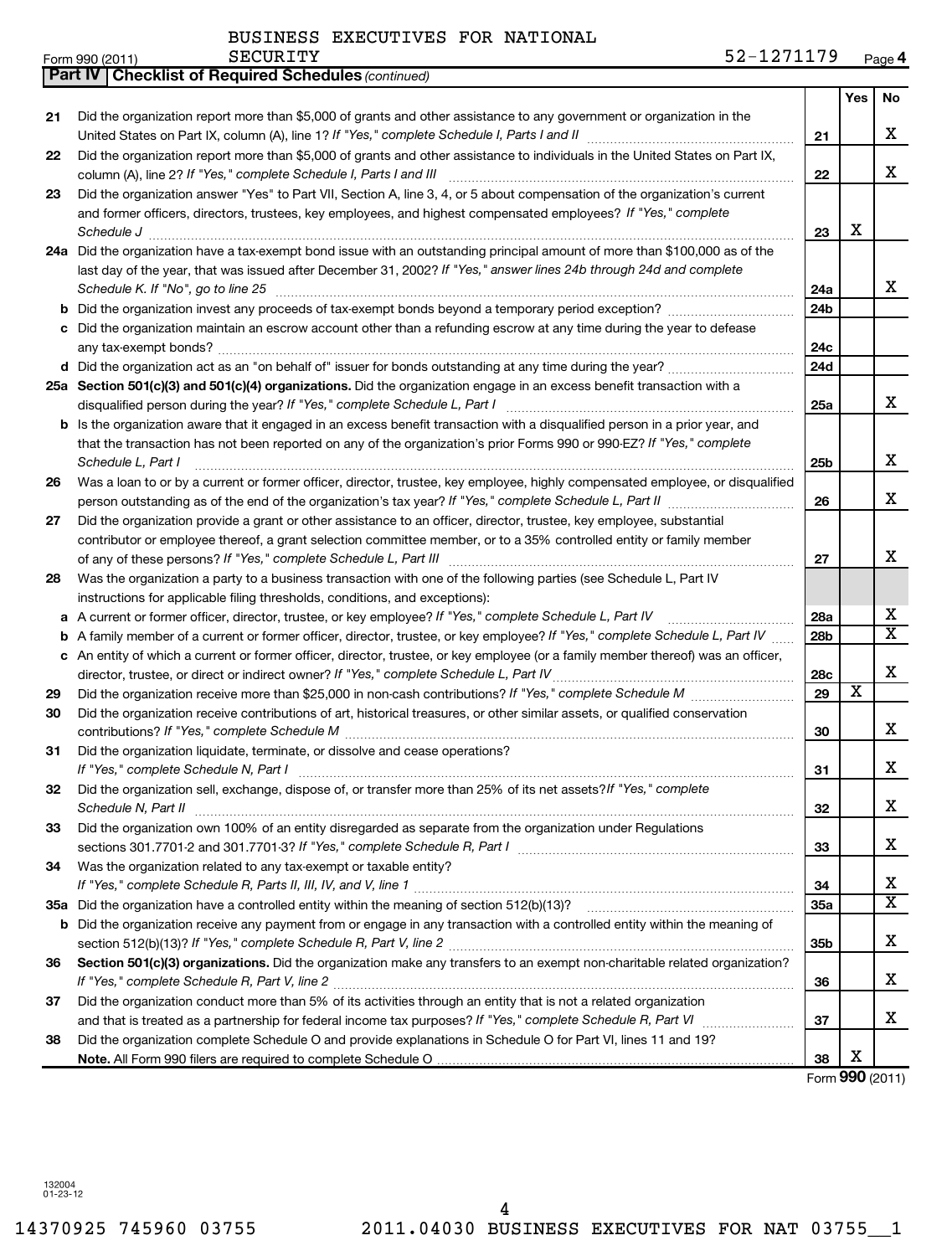| BUSINESS EXECUTIVES FOR NATIONAL |  |
|----------------------------------|--|
|----------------------------------|--|

| No<br>Yes<br>29<br>1a<br>1 <sub>b</sub><br>Enter the number of Forms W-2G included in line 1a. Enter -0- if not applicable<br>Did the organization comply with backup withholding rules for reportable payments to vendors and reportable gaming<br>c<br>х<br>1c<br>2a Enter the number of employees reported on Form W-3, Transmittal of Wage and Tax Statements,<br>54<br>filed for the calendar year ending with or within the year covered by this return<br>2a<br>х<br><b>b</b> If at least one is reported on line 2a, did the organization file all required federal employment tax returns?<br>2 <sub>b</sub><br>Note. If the sum of lines 1a and 2a is greater than 250, you may be required to e-file (see instructions)<br>x<br>За<br><b>b</b> If "Yes," has it filed a Form 990-T for this year? If "No," provide an explanation in Schedule O<br>3b<br>4a At any time during the calendar year, did the organization have an interest in, or a signature or other authority over, a<br>x<br>financial account in a foreign country (such as a bank account, securities account, or other financial account)?<br>4a<br><b>b</b> If "Yes," enter the name of the foreign country:<br>See instructions for filing requirements for Form TD F 90-22.1, Report of Foreign Bank and Financial Accounts.<br>х<br>5a<br>5a<br>$\overline{\texttt{x}}$<br>5 <sub>b</sub><br>b<br>5c<br>6a Does the organization have annual gross receipts that are normally greater than \$100,000, and did the organization solicit<br>x<br>6a<br><b>b</b> If "Yes," did the organization include with every solicitation an express statement that such contributions or gifts<br>6b<br>Organizations that may receive deductible contributions under section 170(c).<br>7<br>х<br>Did the organization receive a payment in excess of \$75 made partly as a contribution and partly for goods and services provided to the payor?<br>7a<br>a<br>$\overline{\textbf{x}}$<br>7b<br>Did the organization sell, exchange, or otherwise dispose of tangible personal property for which it was required<br>с<br>x<br>7c<br>7d<br>х<br>Did the organization receive any funds, directly or indirectly, to pay premiums on a personal benefit contract?<br>7е<br>$\overline{\textbf{x}}$<br>7f<br>Did the organization, during the year, pay premiums, directly or indirectly, on a personal benefit contract?<br>f<br>If the organization received a contribution of qualified intellectual property, did the organization file Form 8899 as required?<br>7g<br>If the organization received a contribution of cars, boats, airplanes, or other vehicles, did the organization file a Form 1098-C?<br>7h<br>h<br>Sponsoring organizations maintaining donor advised funds and section 509(a)(3) supporting organizations. Did the supporting $N/A$<br>8<br>organization, or a donor advised fund maintained by a sponsoring organization, have excess business holdings at any time during the year?<br>8<br>Sponsoring organizations maintaining donor advised funds.<br>9<br>N/A<br>эа<br>N/A<br>9b<br>Section 501(c)(7) organizations. Enter:<br>10a<br>а<br>10 <sub>b</sub><br><b>b</b> Gross receipts, included on Form 990, Part VIII, line 12, for public use of club facilities <i>manumum</i><br>Section 501(c)(12) organizations. Enter:<br>N/A<br>11a<br>а<br><b>b</b> Gross income from other sources (Do not net amounts due or paid to other sources against<br>11b<br>amounts due or received from them.)<br>12a Section 4947(a)(1) non-exempt charitable trusts. Is the organization filing Form 990 in lieu of Form 1041?<br>12a<br><b>b</b> If "Yes," enter the amount of tax-exempt interest received or accrued during the year $\ldots \mathbf{N}/\mathbf{A}$ .<br>12b<br>Section 501(c)(29) qualified nonprofit health insurance issuers.<br>13<br>N/A<br>13a<br>Note. See the instructions for additional information the organization must report on Schedule O.<br><b>b</b> Enter the amount of reserves the organization is required to maintain by the states in which the<br>13b<br>13 <sub>c</sub><br>X<br>14a Did the organization receive any payments for indoor tanning services during the tax year?<br>14a<br><b>b</b> If "Yes," has it filed a Form 720 to report these payments? If "No," provide an explanation in Schedule O<br>14b |    | <b>Part V</b><br><b>Statements Regarding Other IRS Filings and Tax Compliance</b><br>Check if Schedule O contains a response to any question in this Part V |  |  |
|--------------------------------------------------------------------------------------------------------------------------------------------------------------------------------------------------------------------------------------------------------------------------------------------------------------------------------------------------------------------------------------------------------------------------------------------------------------------------------------------------------------------------------------------------------------------------------------------------------------------------------------------------------------------------------------------------------------------------------------------------------------------------------------------------------------------------------------------------------------------------------------------------------------------------------------------------------------------------------------------------------------------------------------------------------------------------------------------------------------------------------------------------------------------------------------------------------------------------------------------------------------------------------------------------------------------------------------------------------------------------------------------------------------------------------------------------------------------------------------------------------------------------------------------------------------------------------------------------------------------------------------------------------------------------------------------------------------------------------------------------------------------------------------------------------------------------------------------------------------------------------------------------------------------------------------------------------------------------------------------------------------------------------------------------------------------------------------------------------------------------------------------------------------------------------------------------------------------------------------------------------------------------------------------------------------------------------------------------------------------------------------------------------------------------------------------------------------------------------------------------------------------------------------------------------------------------------------------------------------------------------------------------------------------------------------------------------------------------------------------------------------------------------------------------------------------------------------------------------------------------------------------------------------------------------------------------------------------------------------------------------------------------------------------------------------------------------------------------------------------------------------------------------------------------------------------------------------------------------------------------------------------------------------------------------------------------------------------------------------------------------------------------------------------------------------------------------------------------------------------------------------------------------------------------------------------------------------------------------------------------------------------------------------------------------------------------------------------------------------------------------------------------------------------------------------------------------------------------------------------------------------------------------------------------------------------------------------------------------------------------------------------------------------------------------------------------------------------------------------------------------------------------------------------------------------------------------------------------------------------------------------------------------------------------------------------------------------------------------------|----|-------------------------------------------------------------------------------------------------------------------------------------------------------------|--|--|
|                                                                                                                                                                                                                                                                                                                                                                                                                                                                                                                                                                                                                                                                                                                                                                                                                                                                                                                                                                                                                                                                                                                                                                                                                                                                                                                                                                                                                                                                                                                                                                                                                                                                                                                                                                                                                                                                                                                                                                                                                                                                                                                                                                                                                                                                                                                                                                                                                                                                                                                                                                                                                                                                                                                                                                                                                                                                                                                                                                                                                                                                                                                                                                                                                                                                                                                                                                                                                                                                                                                                                                                                                                                                                                                                                                                                                                                                                                                                                                                                                                                                                                                                                                                                                                                                                                                                                              |    |                                                                                                                                                             |  |  |
|                                                                                                                                                                                                                                                                                                                                                                                                                                                                                                                                                                                                                                                                                                                                                                                                                                                                                                                                                                                                                                                                                                                                                                                                                                                                                                                                                                                                                                                                                                                                                                                                                                                                                                                                                                                                                                                                                                                                                                                                                                                                                                                                                                                                                                                                                                                                                                                                                                                                                                                                                                                                                                                                                                                                                                                                                                                                                                                                                                                                                                                                                                                                                                                                                                                                                                                                                                                                                                                                                                                                                                                                                                                                                                                                                                                                                                                                                                                                                                                                                                                                                                                                                                                                                                                                                                                                                              |    |                                                                                                                                                             |  |  |
|                                                                                                                                                                                                                                                                                                                                                                                                                                                                                                                                                                                                                                                                                                                                                                                                                                                                                                                                                                                                                                                                                                                                                                                                                                                                                                                                                                                                                                                                                                                                                                                                                                                                                                                                                                                                                                                                                                                                                                                                                                                                                                                                                                                                                                                                                                                                                                                                                                                                                                                                                                                                                                                                                                                                                                                                                                                                                                                                                                                                                                                                                                                                                                                                                                                                                                                                                                                                                                                                                                                                                                                                                                                                                                                                                                                                                                                                                                                                                                                                                                                                                                                                                                                                                                                                                                                                                              |    |                                                                                                                                                             |  |  |
|                                                                                                                                                                                                                                                                                                                                                                                                                                                                                                                                                                                                                                                                                                                                                                                                                                                                                                                                                                                                                                                                                                                                                                                                                                                                                                                                                                                                                                                                                                                                                                                                                                                                                                                                                                                                                                                                                                                                                                                                                                                                                                                                                                                                                                                                                                                                                                                                                                                                                                                                                                                                                                                                                                                                                                                                                                                                                                                                                                                                                                                                                                                                                                                                                                                                                                                                                                                                                                                                                                                                                                                                                                                                                                                                                                                                                                                                                                                                                                                                                                                                                                                                                                                                                                                                                                                                                              |    |                                                                                                                                                             |  |  |
|                                                                                                                                                                                                                                                                                                                                                                                                                                                                                                                                                                                                                                                                                                                                                                                                                                                                                                                                                                                                                                                                                                                                                                                                                                                                                                                                                                                                                                                                                                                                                                                                                                                                                                                                                                                                                                                                                                                                                                                                                                                                                                                                                                                                                                                                                                                                                                                                                                                                                                                                                                                                                                                                                                                                                                                                                                                                                                                                                                                                                                                                                                                                                                                                                                                                                                                                                                                                                                                                                                                                                                                                                                                                                                                                                                                                                                                                                                                                                                                                                                                                                                                                                                                                                                                                                                                                                              |    |                                                                                                                                                             |  |  |
|                                                                                                                                                                                                                                                                                                                                                                                                                                                                                                                                                                                                                                                                                                                                                                                                                                                                                                                                                                                                                                                                                                                                                                                                                                                                                                                                                                                                                                                                                                                                                                                                                                                                                                                                                                                                                                                                                                                                                                                                                                                                                                                                                                                                                                                                                                                                                                                                                                                                                                                                                                                                                                                                                                                                                                                                                                                                                                                                                                                                                                                                                                                                                                                                                                                                                                                                                                                                                                                                                                                                                                                                                                                                                                                                                                                                                                                                                                                                                                                                                                                                                                                                                                                                                                                                                                                                                              |    |                                                                                                                                                             |  |  |
|                                                                                                                                                                                                                                                                                                                                                                                                                                                                                                                                                                                                                                                                                                                                                                                                                                                                                                                                                                                                                                                                                                                                                                                                                                                                                                                                                                                                                                                                                                                                                                                                                                                                                                                                                                                                                                                                                                                                                                                                                                                                                                                                                                                                                                                                                                                                                                                                                                                                                                                                                                                                                                                                                                                                                                                                                                                                                                                                                                                                                                                                                                                                                                                                                                                                                                                                                                                                                                                                                                                                                                                                                                                                                                                                                                                                                                                                                                                                                                                                                                                                                                                                                                                                                                                                                                                                                              |    |                                                                                                                                                             |  |  |
|                                                                                                                                                                                                                                                                                                                                                                                                                                                                                                                                                                                                                                                                                                                                                                                                                                                                                                                                                                                                                                                                                                                                                                                                                                                                                                                                                                                                                                                                                                                                                                                                                                                                                                                                                                                                                                                                                                                                                                                                                                                                                                                                                                                                                                                                                                                                                                                                                                                                                                                                                                                                                                                                                                                                                                                                                                                                                                                                                                                                                                                                                                                                                                                                                                                                                                                                                                                                                                                                                                                                                                                                                                                                                                                                                                                                                                                                                                                                                                                                                                                                                                                                                                                                                                                                                                                                                              |    |                                                                                                                                                             |  |  |
|                                                                                                                                                                                                                                                                                                                                                                                                                                                                                                                                                                                                                                                                                                                                                                                                                                                                                                                                                                                                                                                                                                                                                                                                                                                                                                                                                                                                                                                                                                                                                                                                                                                                                                                                                                                                                                                                                                                                                                                                                                                                                                                                                                                                                                                                                                                                                                                                                                                                                                                                                                                                                                                                                                                                                                                                                                                                                                                                                                                                                                                                                                                                                                                                                                                                                                                                                                                                                                                                                                                                                                                                                                                                                                                                                                                                                                                                                                                                                                                                                                                                                                                                                                                                                                                                                                                                                              |    |                                                                                                                                                             |  |  |
|                                                                                                                                                                                                                                                                                                                                                                                                                                                                                                                                                                                                                                                                                                                                                                                                                                                                                                                                                                                                                                                                                                                                                                                                                                                                                                                                                                                                                                                                                                                                                                                                                                                                                                                                                                                                                                                                                                                                                                                                                                                                                                                                                                                                                                                                                                                                                                                                                                                                                                                                                                                                                                                                                                                                                                                                                                                                                                                                                                                                                                                                                                                                                                                                                                                                                                                                                                                                                                                                                                                                                                                                                                                                                                                                                                                                                                                                                                                                                                                                                                                                                                                                                                                                                                                                                                                                                              |    |                                                                                                                                                             |  |  |
|                                                                                                                                                                                                                                                                                                                                                                                                                                                                                                                                                                                                                                                                                                                                                                                                                                                                                                                                                                                                                                                                                                                                                                                                                                                                                                                                                                                                                                                                                                                                                                                                                                                                                                                                                                                                                                                                                                                                                                                                                                                                                                                                                                                                                                                                                                                                                                                                                                                                                                                                                                                                                                                                                                                                                                                                                                                                                                                                                                                                                                                                                                                                                                                                                                                                                                                                                                                                                                                                                                                                                                                                                                                                                                                                                                                                                                                                                                                                                                                                                                                                                                                                                                                                                                                                                                                                                              |    |                                                                                                                                                             |  |  |
|                                                                                                                                                                                                                                                                                                                                                                                                                                                                                                                                                                                                                                                                                                                                                                                                                                                                                                                                                                                                                                                                                                                                                                                                                                                                                                                                                                                                                                                                                                                                                                                                                                                                                                                                                                                                                                                                                                                                                                                                                                                                                                                                                                                                                                                                                                                                                                                                                                                                                                                                                                                                                                                                                                                                                                                                                                                                                                                                                                                                                                                                                                                                                                                                                                                                                                                                                                                                                                                                                                                                                                                                                                                                                                                                                                                                                                                                                                                                                                                                                                                                                                                                                                                                                                                                                                                                                              |    |                                                                                                                                                             |  |  |
|                                                                                                                                                                                                                                                                                                                                                                                                                                                                                                                                                                                                                                                                                                                                                                                                                                                                                                                                                                                                                                                                                                                                                                                                                                                                                                                                                                                                                                                                                                                                                                                                                                                                                                                                                                                                                                                                                                                                                                                                                                                                                                                                                                                                                                                                                                                                                                                                                                                                                                                                                                                                                                                                                                                                                                                                                                                                                                                                                                                                                                                                                                                                                                                                                                                                                                                                                                                                                                                                                                                                                                                                                                                                                                                                                                                                                                                                                                                                                                                                                                                                                                                                                                                                                                                                                                                                                              |    |                                                                                                                                                             |  |  |
|                                                                                                                                                                                                                                                                                                                                                                                                                                                                                                                                                                                                                                                                                                                                                                                                                                                                                                                                                                                                                                                                                                                                                                                                                                                                                                                                                                                                                                                                                                                                                                                                                                                                                                                                                                                                                                                                                                                                                                                                                                                                                                                                                                                                                                                                                                                                                                                                                                                                                                                                                                                                                                                                                                                                                                                                                                                                                                                                                                                                                                                                                                                                                                                                                                                                                                                                                                                                                                                                                                                                                                                                                                                                                                                                                                                                                                                                                                                                                                                                                                                                                                                                                                                                                                                                                                                                                              |    |                                                                                                                                                             |  |  |
|                                                                                                                                                                                                                                                                                                                                                                                                                                                                                                                                                                                                                                                                                                                                                                                                                                                                                                                                                                                                                                                                                                                                                                                                                                                                                                                                                                                                                                                                                                                                                                                                                                                                                                                                                                                                                                                                                                                                                                                                                                                                                                                                                                                                                                                                                                                                                                                                                                                                                                                                                                                                                                                                                                                                                                                                                                                                                                                                                                                                                                                                                                                                                                                                                                                                                                                                                                                                                                                                                                                                                                                                                                                                                                                                                                                                                                                                                                                                                                                                                                                                                                                                                                                                                                                                                                                                                              |    |                                                                                                                                                             |  |  |
|                                                                                                                                                                                                                                                                                                                                                                                                                                                                                                                                                                                                                                                                                                                                                                                                                                                                                                                                                                                                                                                                                                                                                                                                                                                                                                                                                                                                                                                                                                                                                                                                                                                                                                                                                                                                                                                                                                                                                                                                                                                                                                                                                                                                                                                                                                                                                                                                                                                                                                                                                                                                                                                                                                                                                                                                                                                                                                                                                                                                                                                                                                                                                                                                                                                                                                                                                                                                                                                                                                                                                                                                                                                                                                                                                                                                                                                                                                                                                                                                                                                                                                                                                                                                                                                                                                                                                              |    |                                                                                                                                                             |  |  |
|                                                                                                                                                                                                                                                                                                                                                                                                                                                                                                                                                                                                                                                                                                                                                                                                                                                                                                                                                                                                                                                                                                                                                                                                                                                                                                                                                                                                                                                                                                                                                                                                                                                                                                                                                                                                                                                                                                                                                                                                                                                                                                                                                                                                                                                                                                                                                                                                                                                                                                                                                                                                                                                                                                                                                                                                                                                                                                                                                                                                                                                                                                                                                                                                                                                                                                                                                                                                                                                                                                                                                                                                                                                                                                                                                                                                                                                                                                                                                                                                                                                                                                                                                                                                                                                                                                                                                              |    |                                                                                                                                                             |  |  |
|                                                                                                                                                                                                                                                                                                                                                                                                                                                                                                                                                                                                                                                                                                                                                                                                                                                                                                                                                                                                                                                                                                                                                                                                                                                                                                                                                                                                                                                                                                                                                                                                                                                                                                                                                                                                                                                                                                                                                                                                                                                                                                                                                                                                                                                                                                                                                                                                                                                                                                                                                                                                                                                                                                                                                                                                                                                                                                                                                                                                                                                                                                                                                                                                                                                                                                                                                                                                                                                                                                                                                                                                                                                                                                                                                                                                                                                                                                                                                                                                                                                                                                                                                                                                                                                                                                                                                              |    |                                                                                                                                                             |  |  |
|                                                                                                                                                                                                                                                                                                                                                                                                                                                                                                                                                                                                                                                                                                                                                                                                                                                                                                                                                                                                                                                                                                                                                                                                                                                                                                                                                                                                                                                                                                                                                                                                                                                                                                                                                                                                                                                                                                                                                                                                                                                                                                                                                                                                                                                                                                                                                                                                                                                                                                                                                                                                                                                                                                                                                                                                                                                                                                                                                                                                                                                                                                                                                                                                                                                                                                                                                                                                                                                                                                                                                                                                                                                                                                                                                                                                                                                                                                                                                                                                                                                                                                                                                                                                                                                                                                                                                              |    |                                                                                                                                                             |  |  |
|                                                                                                                                                                                                                                                                                                                                                                                                                                                                                                                                                                                                                                                                                                                                                                                                                                                                                                                                                                                                                                                                                                                                                                                                                                                                                                                                                                                                                                                                                                                                                                                                                                                                                                                                                                                                                                                                                                                                                                                                                                                                                                                                                                                                                                                                                                                                                                                                                                                                                                                                                                                                                                                                                                                                                                                                                                                                                                                                                                                                                                                                                                                                                                                                                                                                                                                                                                                                                                                                                                                                                                                                                                                                                                                                                                                                                                                                                                                                                                                                                                                                                                                                                                                                                                                                                                                                                              |    |                                                                                                                                                             |  |  |
|                                                                                                                                                                                                                                                                                                                                                                                                                                                                                                                                                                                                                                                                                                                                                                                                                                                                                                                                                                                                                                                                                                                                                                                                                                                                                                                                                                                                                                                                                                                                                                                                                                                                                                                                                                                                                                                                                                                                                                                                                                                                                                                                                                                                                                                                                                                                                                                                                                                                                                                                                                                                                                                                                                                                                                                                                                                                                                                                                                                                                                                                                                                                                                                                                                                                                                                                                                                                                                                                                                                                                                                                                                                                                                                                                                                                                                                                                                                                                                                                                                                                                                                                                                                                                                                                                                                                                              |    |                                                                                                                                                             |  |  |
|                                                                                                                                                                                                                                                                                                                                                                                                                                                                                                                                                                                                                                                                                                                                                                                                                                                                                                                                                                                                                                                                                                                                                                                                                                                                                                                                                                                                                                                                                                                                                                                                                                                                                                                                                                                                                                                                                                                                                                                                                                                                                                                                                                                                                                                                                                                                                                                                                                                                                                                                                                                                                                                                                                                                                                                                                                                                                                                                                                                                                                                                                                                                                                                                                                                                                                                                                                                                                                                                                                                                                                                                                                                                                                                                                                                                                                                                                                                                                                                                                                                                                                                                                                                                                                                                                                                                                              |    |                                                                                                                                                             |  |  |
|                                                                                                                                                                                                                                                                                                                                                                                                                                                                                                                                                                                                                                                                                                                                                                                                                                                                                                                                                                                                                                                                                                                                                                                                                                                                                                                                                                                                                                                                                                                                                                                                                                                                                                                                                                                                                                                                                                                                                                                                                                                                                                                                                                                                                                                                                                                                                                                                                                                                                                                                                                                                                                                                                                                                                                                                                                                                                                                                                                                                                                                                                                                                                                                                                                                                                                                                                                                                                                                                                                                                                                                                                                                                                                                                                                                                                                                                                                                                                                                                                                                                                                                                                                                                                                                                                                                                                              |    |                                                                                                                                                             |  |  |
|                                                                                                                                                                                                                                                                                                                                                                                                                                                                                                                                                                                                                                                                                                                                                                                                                                                                                                                                                                                                                                                                                                                                                                                                                                                                                                                                                                                                                                                                                                                                                                                                                                                                                                                                                                                                                                                                                                                                                                                                                                                                                                                                                                                                                                                                                                                                                                                                                                                                                                                                                                                                                                                                                                                                                                                                                                                                                                                                                                                                                                                                                                                                                                                                                                                                                                                                                                                                                                                                                                                                                                                                                                                                                                                                                                                                                                                                                                                                                                                                                                                                                                                                                                                                                                                                                                                                                              |    |                                                                                                                                                             |  |  |
|                                                                                                                                                                                                                                                                                                                                                                                                                                                                                                                                                                                                                                                                                                                                                                                                                                                                                                                                                                                                                                                                                                                                                                                                                                                                                                                                                                                                                                                                                                                                                                                                                                                                                                                                                                                                                                                                                                                                                                                                                                                                                                                                                                                                                                                                                                                                                                                                                                                                                                                                                                                                                                                                                                                                                                                                                                                                                                                                                                                                                                                                                                                                                                                                                                                                                                                                                                                                                                                                                                                                                                                                                                                                                                                                                                                                                                                                                                                                                                                                                                                                                                                                                                                                                                                                                                                                                              |    |                                                                                                                                                             |  |  |
|                                                                                                                                                                                                                                                                                                                                                                                                                                                                                                                                                                                                                                                                                                                                                                                                                                                                                                                                                                                                                                                                                                                                                                                                                                                                                                                                                                                                                                                                                                                                                                                                                                                                                                                                                                                                                                                                                                                                                                                                                                                                                                                                                                                                                                                                                                                                                                                                                                                                                                                                                                                                                                                                                                                                                                                                                                                                                                                                                                                                                                                                                                                                                                                                                                                                                                                                                                                                                                                                                                                                                                                                                                                                                                                                                                                                                                                                                                                                                                                                                                                                                                                                                                                                                                                                                                                                                              |    |                                                                                                                                                             |  |  |
|                                                                                                                                                                                                                                                                                                                                                                                                                                                                                                                                                                                                                                                                                                                                                                                                                                                                                                                                                                                                                                                                                                                                                                                                                                                                                                                                                                                                                                                                                                                                                                                                                                                                                                                                                                                                                                                                                                                                                                                                                                                                                                                                                                                                                                                                                                                                                                                                                                                                                                                                                                                                                                                                                                                                                                                                                                                                                                                                                                                                                                                                                                                                                                                                                                                                                                                                                                                                                                                                                                                                                                                                                                                                                                                                                                                                                                                                                                                                                                                                                                                                                                                                                                                                                                                                                                                                                              |    |                                                                                                                                                             |  |  |
|                                                                                                                                                                                                                                                                                                                                                                                                                                                                                                                                                                                                                                                                                                                                                                                                                                                                                                                                                                                                                                                                                                                                                                                                                                                                                                                                                                                                                                                                                                                                                                                                                                                                                                                                                                                                                                                                                                                                                                                                                                                                                                                                                                                                                                                                                                                                                                                                                                                                                                                                                                                                                                                                                                                                                                                                                                                                                                                                                                                                                                                                                                                                                                                                                                                                                                                                                                                                                                                                                                                                                                                                                                                                                                                                                                                                                                                                                                                                                                                                                                                                                                                                                                                                                                                                                                                                                              |    |                                                                                                                                                             |  |  |
|                                                                                                                                                                                                                                                                                                                                                                                                                                                                                                                                                                                                                                                                                                                                                                                                                                                                                                                                                                                                                                                                                                                                                                                                                                                                                                                                                                                                                                                                                                                                                                                                                                                                                                                                                                                                                                                                                                                                                                                                                                                                                                                                                                                                                                                                                                                                                                                                                                                                                                                                                                                                                                                                                                                                                                                                                                                                                                                                                                                                                                                                                                                                                                                                                                                                                                                                                                                                                                                                                                                                                                                                                                                                                                                                                                                                                                                                                                                                                                                                                                                                                                                                                                                                                                                                                                                                                              |    |                                                                                                                                                             |  |  |
|                                                                                                                                                                                                                                                                                                                                                                                                                                                                                                                                                                                                                                                                                                                                                                                                                                                                                                                                                                                                                                                                                                                                                                                                                                                                                                                                                                                                                                                                                                                                                                                                                                                                                                                                                                                                                                                                                                                                                                                                                                                                                                                                                                                                                                                                                                                                                                                                                                                                                                                                                                                                                                                                                                                                                                                                                                                                                                                                                                                                                                                                                                                                                                                                                                                                                                                                                                                                                                                                                                                                                                                                                                                                                                                                                                                                                                                                                                                                                                                                                                                                                                                                                                                                                                                                                                                                                              |    |                                                                                                                                                             |  |  |
|                                                                                                                                                                                                                                                                                                                                                                                                                                                                                                                                                                                                                                                                                                                                                                                                                                                                                                                                                                                                                                                                                                                                                                                                                                                                                                                                                                                                                                                                                                                                                                                                                                                                                                                                                                                                                                                                                                                                                                                                                                                                                                                                                                                                                                                                                                                                                                                                                                                                                                                                                                                                                                                                                                                                                                                                                                                                                                                                                                                                                                                                                                                                                                                                                                                                                                                                                                                                                                                                                                                                                                                                                                                                                                                                                                                                                                                                                                                                                                                                                                                                                                                                                                                                                                                                                                                                                              |    |                                                                                                                                                             |  |  |
|                                                                                                                                                                                                                                                                                                                                                                                                                                                                                                                                                                                                                                                                                                                                                                                                                                                                                                                                                                                                                                                                                                                                                                                                                                                                                                                                                                                                                                                                                                                                                                                                                                                                                                                                                                                                                                                                                                                                                                                                                                                                                                                                                                                                                                                                                                                                                                                                                                                                                                                                                                                                                                                                                                                                                                                                                                                                                                                                                                                                                                                                                                                                                                                                                                                                                                                                                                                                                                                                                                                                                                                                                                                                                                                                                                                                                                                                                                                                                                                                                                                                                                                                                                                                                                                                                                                                                              |    |                                                                                                                                                             |  |  |
|                                                                                                                                                                                                                                                                                                                                                                                                                                                                                                                                                                                                                                                                                                                                                                                                                                                                                                                                                                                                                                                                                                                                                                                                                                                                                                                                                                                                                                                                                                                                                                                                                                                                                                                                                                                                                                                                                                                                                                                                                                                                                                                                                                                                                                                                                                                                                                                                                                                                                                                                                                                                                                                                                                                                                                                                                                                                                                                                                                                                                                                                                                                                                                                                                                                                                                                                                                                                                                                                                                                                                                                                                                                                                                                                                                                                                                                                                                                                                                                                                                                                                                                                                                                                                                                                                                                                                              |    |                                                                                                                                                             |  |  |
|                                                                                                                                                                                                                                                                                                                                                                                                                                                                                                                                                                                                                                                                                                                                                                                                                                                                                                                                                                                                                                                                                                                                                                                                                                                                                                                                                                                                                                                                                                                                                                                                                                                                                                                                                                                                                                                                                                                                                                                                                                                                                                                                                                                                                                                                                                                                                                                                                                                                                                                                                                                                                                                                                                                                                                                                                                                                                                                                                                                                                                                                                                                                                                                                                                                                                                                                                                                                                                                                                                                                                                                                                                                                                                                                                                                                                                                                                                                                                                                                                                                                                                                                                                                                                                                                                                                                                              |    |                                                                                                                                                             |  |  |
|                                                                                                                                                                                                                                                                                                                                                                                                                                                                                                                                                                                                                                                                                                                                                                                                                                                                                                                                                                                                                                                                                                                                                                                                                                                                                                                                                                                                                                                                                                                                                                                                                                                                                                                                                                                                                                                                                                                                                                                                                                                                                                                                                                                                                                                                                                                                                                                                                                                                                                                                                                                                                                                                                                                                                                                                                                                                                                                                                                                                                                                                                                                                                                                                                                                                                                                                                                                                                                                                                                                                                                                                                                                                                                                                                                                                                                                                                                                                                                                                                                                                                                                                                                                                                                                                                                                                                              |    |                                                                                                                                                             |  |  |
|                                                                                                                                                                                                                                                                                                                                                                                                                                                                                                                                                                                                                                                                                                                                                                                                                                                                                                                                                                                                                                                                                                                                                                                                                                                                                                                                                                                                                                                                                                                                                                                                                                                                                                                                                                                                                                                                                                                                                                                                                                                                                                                                                                                                                                                                                                                                                                                                                                                                                                                                                                                                                                                                                                                                                                                                                                                                                                                                                                                                                                                                                                                                                                                                                                                                                                                                                                                                                                                                                                                                                                                                                                                                                                                                                                                                                                                                                                                                                                                                                                                                                                                                                                                                                                                                                                                                                              |    |                                                                                                                                                             |  |  |
|                                                                                                                                                                                                                                                                                                                                                                                                                                                                                                                                                                                                                                                                                                                                                                                                                                                                                                                                                                                                                                                                                                                                                                                                                                                                                                                                                                                                                                                                                                                                                                                                                                                                                                                                                                                                                                                                                                                                                                                                                                                                                                                                                                                                                                                                                                                                                                                                                                                                                                                                                                                                                                                                                                                                                                                                                                                                                                                                                                                                                                                                                                                                                                                                                                                                                                                                                                                                                                                                                                                                                                                                                                                                                                                                                                                                                                                                                                                                                                                                                                                                                                                                                                                                                                                                                                                                                              | 10 |                                                                                                                                                             |  |  |
|                                                                                                                                                                                                                                                                                                                                                                                                                                                                                                                                                                                                                                                                                                                                                                                                                                                                                                                                                                                                                                                                                                                                                                                                                                                                                                                                                                                                                                                                                                                                                                                                                                                                                                                                                                                                                                                                                                                                                                                                                                                                                                                                                                                                                                                                                                                                                                                                                                                                                                                                                                                                                                                                                                                                                                                                                                                                                                                                                                                                                                                                                                                                                                                                                                                                                                                                                                                                                                                                                                                                                                                                                                                                                                                                                                                                                                                                                                                                                                                                                                                                                                                                                                                                                                                                                                                                                              |    |                                                                                                                                                             |  |  |
|                                                                                                                                                                                                                                                                                                                                                                                                                                                                                                                                                                                                                                                                                                                                                                                                                                                                                                                                                                                                                                                                                                                                                                                                                                                                                                                                                                                                                                                                                                                                                                                                                                                                                                                                                                                                                                                                                                                                                                                                                                                                                                                                                                                                                                                                                                                                                                                                                                                                                                                                                                                                                                                                                                                                                                                                                                                                                                                                                                                                                                                                                                                                                                                                                                                                                                                                                                                                                                                                                                                                                                                                                                                                                                                                                                                                                                                                                                                                                                                                                                                                                                                                                                                                                                                                                                                                                              |    |                                                                                                                                                             |  |  |
|                                                                                                                                                                                                                                                                                                                                                                                                                                                                                                                                                                                                                                                                                                                                                                                                                                                                                                                                                                                                                                                                                                                                                                                                                                                                                                                                                                                                                                                                                                                                                                                                                                                                                                                                                                                                                                                                                                                                                                                                                                                                                                                                                                                                                                                                                                                                                                                                                                                                                                                                                                                                                                                                                                                                                                                                                                                                                                                                                                                                                                                                                                                                                                                                                                                                                                                                                                                                                                                                                                                                                                                                                                                                                                                                                                                                                                                                                                                                                                                                                                                                                                                                                                                                                                                                                                                                                              | 11 |                                                                                                                                                             |  |  |
|                                                                                                                                                                                                                                                                                                                                                                                                                                                                                                                                                                                                                                                                                                                                                                                                                                                                                                                                                                                                                                                                                                                                                                                                                                                                                                                                                                                                                                                                                                                                                                                                                                                                                                                                                                                                                                                                                                                                                                                                                                                                                                                                                                                                                                                                                                                                                                                                                                                                                                                                                                                                                                                                                                                                                                                                                                                                                                                                                                                                                                                                                                                                                                                                                                                                                                                                                                                                                                                                                                                                                                                                                                                                                                                                                                                                                                                                                                                                                                                                                                                                                                                                                                                                                                                                                                                                                              |    |                                                                                                                                                             |  |  |
|                                                                                                                                                                                                                                                                                                                                                                                                                                                                                                                                                                                                                                                                                                                                                                                                                                                                                                                                                                                                                                                                                                                                                                                                                                                                                                                                                                                                                                                                                                                                                                                                                                                                                                                                                                                                                                                                                                                                                                                                                                                                                                                                                                                                                                                                                                                                                                                                                                                                                                                                                                                                                                                                                                                                                                                                                                                                                                                                                                                                                                                                                                                                                                                                                                                                                                                                                                                                                                                                                                                                                                                                                                                                                                                                                                                                                                                                                                                                                                                                                                                                                                                                                                                                                                                                                                                                                              |    |                                                                                                                                                             |  |  |
|                                                                                                                                                                                                                                                                                                                                                                                                                                                                                                                                                                                                                                                                                                                                                                                                                                                                                                                                                                                                                                                                                                                                                                                                                                                                                                                                                                                                                                                                                                                                                                                                                                                                                                                                                                                                                                                                                                                                                                                                                                                                                                                                                                                                                                                                                                                                                                                                                                                                                                                                                                                                                                                                                                                                                                                                                                                                                                                                                                                                                                                                                                                                                                                                                                                                                                                                                                                                                                                                                                                                                                                                                                                                                                                                                                                                                                                                                                                                                                                                                                                                                                                                                                                                                                                                                                                                                              |    |                                                                                                                                                             |  |  |
|                                                                                                                                                                                                                                                                                                                                                                                                                                                                                                                                                                                                                                                                                                                                                                                                                                                                                                                                                                                                                                                                                                                                                                                                                                                                                                                                                                                                                                                                                                                                                                                                                                                                                                                                                                                                                                                                                                                                                                                                                                                                                                                                                                                                                                                                                                                                                                                                                                                                                                                                                                                                                                                                                                                                                                                                                                                                                                                                                                                                                                                                                                                                                                                                                                                                                                                                                                                                                                                                                                                                                                                                                                                                                                                                                                                                                                                                                                                                                                                                                                                                                                                                                                                                                                                                                                                                                              |    |                                                                                                                                                             |  |  |
|                                                                                                                                                                                                                                                                                                                                                                                                                                                                                                                                                                                                                                                                                                                                                                                                                                                                                                                                                                                                                                                                                                                                                                                                                                                                                                                                                                                                                                                                                                                                                                                                                                                                                                                                                                                                                                                                                                                                                                                                                                                                                                                                                                                                                                                                                                                                                                                                                                                                                                                                                                                                                                                                                                                                                                                                                                                                                                                                                                                                                                                                                                                                                                                                                                                                                                                                                                                                                                                                                                                                                                                                                                                                                                                                                                                                                                                                                                                                                                                                                                                                                                                                                                                                                                                                                                                                                              |    |                                                                                                                                                             |  |  |
|                                                                                                                                                                                                                                                                                                                                                                                                                                                                                                                                                                                                                                                                                                                                                                                                                                                                                                                                                                                                                                                                                                                                                                                                                                                                                                                                                                                                                                                                                                                                                                                                                                                                                                                                                                                                                                                                                                                                                                                                                                                                                                                                                                                                                                                                                                                                                                                                                                                                                                                                                                                                                                                                                                                                                                                                                                                                                                                                                                                                                                                                                                                                                                                                                                                                                                                                                                                                                                                                                                                                                                                                                                                                                                                                                                                                                                                                                                                                                                                                                                                                                                                                                                                                                                                                                                                                                              |    |                                                                                                                                                             |  |  |
|                                                                                                                                                                                                                                                                                                                                                                                                                                                                                                                                                                                                                                                                                                                                                                                                                                                                                                                                                                                                                                                                                                                                                                                                                                                                                                                                                                                                                                                                                                                                                                                                                                                                                                                                                                                                                                                                                                                                                                                                                                                                                                                                                                                                                                                                                                                                                                                                                                                                                                                                                                                                                                                                                                                                                                                                                                                                                                                                                                                                                                                                                                                                                                                                                                                                                                                                                                                                                                                                                                                                                                                                                                                                                                                                                                                                                                                                                                                                                                                                                                                                                                                                                                                                                                                                                                                                                              |    |                                                                                                                                                             |  |  |
|                                                                                                                                                                                                                                                                                                                                                                                                                                                                                                                                                                                                                                                                                                                                                                                                                                                                                                                                                                                                                                                                                                                                                                                                                                                                                                                                                                                                                                                                                                                                                                                                                                                                                                                                                                                                                                                                                                                                                                                                                                                                                                                                                                                                                                                                                                                                                                                                                                                                                                                                                                                                                                                                                                                                                                                                                                                                                                                                                                                                                                                                                                                                                                                                                                                                                                                                                                                                                                                                                                                                                                                                                                                                                                                                                                                                                                                                                                                                                                                                                                                                                                                                                                                                                                                                                                                                                              |    |                                                                                                                                                             |  |  |
|                                                                                                                                                                                                                                                                                                                                                                                                                                                                                                                                                                                                                                                                                                                                                                                                                                                                                                                                                                                                                                                                                                                                                                                                                                                                                                                                                                                                                                                                                                                                                                                                                                                                                                                                                                                                                                                                                                                                                                                                                                                                                                                                                                                                                                                                                                                                                                                                                                                                                                                                                                                                                                                                                                                                                                                                                                                                                                                                                                                                                                                                                                                                                                                                                                                                                                                                                                                                                                                                                                                                                                                                                                                                                                                                                                                                                                                                                                                                                                                                                                                                                                                                                                                                                                                                                                                                                              |    |                                                                                                                                                             |  |  |
|                                                                                                                                                                                                                                                                                                                                                                                                                                                                                                                                                                                                                                                                                                                                                                                                                                                                                                                                                                                                                                                                                                                                                                                                                                                                                                                                                                                                                                                                                                                                                                                                                                                                                                                                                                                                                                                                                                                                                                                                                                                                                                                                                                                                                                                                                                                                                                                                                                                                                                                                                                                                                                                                                                                                                                                                                                                                                                                                                                                                                                                                                                                                                                                                                                                                                                                                                                                                                                                                                                                                                                                                                                                                                                                                                                                                                                                                                                                                                                                                                                                                                                                                                                                                                                                                                                                                                              |    |                                                                                                                                                             |  |  |
|                                                                                                                                                                                                                                                                                                                                                                                                                                                                                                                                                                                                                                                                                                                                                                                                                                                                                                                                                                                                                                                                                                                                                                                                                                                                                                                                                                                                                                                                                                                                                                                                                                                                                                                                                                                                                                                                                                                                                                                                                                                                                                                                                                                                                                                                                                                                                                                                                                                                                                                                                                                                                                                                                                                                                                                                                                                                                                                                                                                                                                                                                                                                                                                                                                                                                                                                                                                                                                                                                                                                                                                                                                                                                                                                                                                                                                                                                                                                                                                                                                                                                                                                                                                                                                                                                                                                                              |    |                                                                                                                                                             |  |  |
|                                                                                                                                                                                                                                                                                                                                                                                                                                                                                                                                                                                                                                                                                                                                                                                                                                                                                                                                                                                                                                                                                                                                                                                                                                                                                                                                                                                                                                                                                                                                                                                                                                                                                                                                                                                                                                                                                                                                                                                                                                                                                                                                                                                                                                                                                                                                                                                                                                                                                                                                                                                                                                                                                                                                                                                                                                                                                                                                                                                                                                                                                                                                                                                                                                                                                                                                                                                                                                                                                                                                                                                                                                                                                                                                                                                                                                                                                                                                                                                                                                                                                                                                                                                                                                                                                                                                                              |    |                                                                                                                                                             |  |  |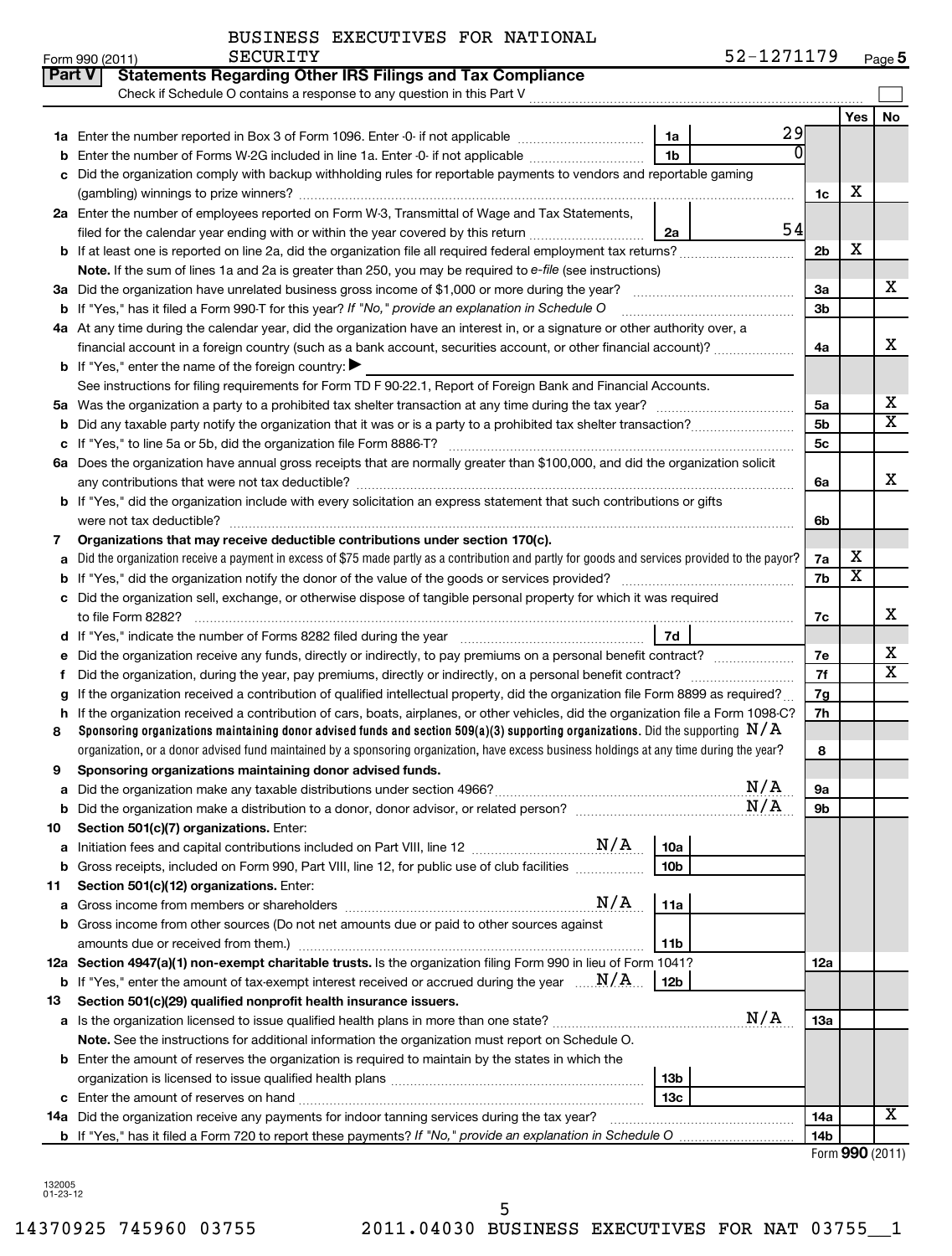Form 990 (2011)  ${\tt SECURITY}$  ,  ${\tt 52-1271179}$  age **6**

| Part VI   Governance, Management, and Disclosure For each "Yes" response to lines 2 through 7b below, and for a "No" response |
|-------------------------------------------------------------------------------------------------------------------------------|
| to line 8a, 8b, or 10b below, describe the circumstances, processes, or changes in Schedule O. See instructions.              |

| Check if Schedule O contains a response to any question in this Part VI |  |  |  |
|-------------------------------------------------------------------------|--|--|--|
|                                                                         |  |  |  |

 $\lfloor x \rfloor$ 

|                          | <b>Section A. Governing Body and Management</b>                                                                                                                 |    |    |                 |                         |                         |
|--------------------------|-----------------------------------------------------------------------------------------------------------------------------------------------------------------|----|----|-----------------|-------------------------|-------------------------|
|                          |                                                                                                                                                                 |    |    |                 | Yes                     | No                      |
|                          | 1a Enter the number of voting members of the governing body at the end of the tax year                                                                          | 1a | 38 |                 |                         |                         |
|                          | If there are material differences in voting rights among members of the governing body, or if the governing                                                     |    |    |                 |                         |                         |
|                          | body delegated broad authority to an executive committee or similar committee, explain in Schedule O.                                                           |    | 38 |                 |                         |                         |
| b                        | Enter the number of voting members included in line 1a, above, who are independent                                                                              | 1b |    |                 |                         |                         |
| 2                        | Did any officer, director, trustee, or key employee have a family relationship or a business relationship with any other                                        |    |    |                 |                         | x                       |
|                          | officer, director, trustee, or key employee?                                                                                                                    |    |    | 2               |                         |                         |
| 3                        | Did the organization delegate control over management duties customarily performed by or under the direct supervision                                           |    |    |                 |                         | x                       |
|                          |                                                                                                                                                                 |    |    | 3<br>4          | X                       |                         |
| 4                        | Did the organization make any significant changes to its governing documents since the prior Form 990 was filed?                                                |    |    | 5               |                         | X                       |
| 5<br>6                   |                                                                                                                                                                 |    |    | 6               |                         | $\overline{\mathtt{x}}$ |
| 7а                       | Did the organization have members, stockholders, or other persons who had the power to elect or appoint one or                                                  |    |    |                 |                         |                         |
|                          |                                                                                                                                                                 |    |    | 7a              |                         | x                       |
|                          | <b>b</b> Are any governance decisions of the organization reserved to (or subject to approval by) members, stockholders, or                                     |    |    |                 |                         |                         |
|                          | persons other than the governing body?                                                                                                                          |    |    | 7b              |                         | x                       |
| 8                        | Did the organization contemporaneously document the meetings held or written actions undertaken during the year by the following:                               |    |    |                 |                         |                         |
| a                        |                                                                                                                                                                 |    |    | 8a              | х                       |                         |
| b                        | Each committee with authority to act on behalf of the governing body?                                                                                           |    |    | 8b              | X                       |                         |
| 9                        | Is there any officer, director, trustee, or key employee listed in Part VII, Section A, who cannot be reached at the                                            |    |    |                 |                         |                         |
|                          | organization's mailing address? If "Yes," provide the names and addresses in Schedule O                                                                         |    |    | 9               |                         | x                       |
|                          | <b>Section B. Policies</b> (This Section B requests information about policies not required by the Internal Revenue Code.)                                      |    |    |                 |                         |                         |
|                          |                                                                                                                                                                 |    |    |                 | Yes                     | No                      |
|                          |                                                                                                                                                                 |    |    | <b>10a</b>      |                         | X                       |
|                          | <b>b</b> If "Yes," did the organization have written policies and procedures governing the activities of such chapters, affiliates,                             |    |    |                 |                         |                         |
|                          |                                                                                                                                                                 |    |    | 10 <sub>b</sub> |                         |                         |
|                          | 11a Has the organization provided a complete copy of this Form 990 to all members of its governing body before filing the form?                                 |    |    | 11a             | Х                       |                         |
|                          | <b>b</b> Describe in Schedule O the process, if any, used by the organization to review this Form 990.                                                          |    |    |                 |                         |                         |
| 12a                      | Did the organization have a written conflict of interest policy? If "No," go to line 13                                                                         |    |    | 12a             | х                       |                         |
| b                        | Were officers, directors, or trustees, and key employees required to disclose annually interests that could give rise to conflicts?                             |    |    | 12 <sub>b</sub> | X                       |                         |
|                          | c Did the organization regularly and consistently monitor and enforce compliance with the policy? If "Yes," describe<br>in Schedule O how this was done         |    |    | 12c             | х                       |                         |
| 13                       |                                                                                                                                                                 |    |    | 13              | X                       |                         |
| 14                       |                                                                                                                                                                 |    |    | 14              | $\overline{\textbf{X}}$ |                         |
| 15                       | Did the process for determining compensation of the following persons include a review and approval by independent                                              |    |    |                 |                         |                         |
|                          | persons, comparability data, and contemporaneous substantiation of the deliberation and decision?                                                               |    |    |                 |                         |                         |
|                          |                                                                                                                                                                 |    |    | 15a             | X                       |                         |
|                          |                                                                                                                                                                 |    |    | 15b             |                         | $\overline{\text{X}}$   |
|                          | If "Yes" to line 15a or 15b, describe the process in Schedule O (see instructions).                                                                             |    |    |                 |                         |                         |
|                          | <b>16a</b> Did the organization invest in, contribute assets to, or participate in a joint venture or similar arrangement with a                                |    |    |                 |                         |                         |
|                          | taxable entity during the year?                                                                                                                                 |    |    | 16a             |                         | x                       |
|                          | <b>b</b> If "Yes," did the organization follow a written policy or procedure requiring the organization to evaluate its participation                           |    |    |                 |                         |                         |
|                          | in joint venture arrangements under applicable federal tax law, and take steps to safeguard the organization's                                                  |    |    |                 |                         |                         |
|                          | exempt status with respect to such arrangements?                                                                                                                |    |    | 16b             |                         |                         |
|                          | <b>Section C. Disclosure</b>                                                                                                                                    |    |    |                 |                         |                         |
| 17                       | List the states with which a copy of this Form 990 is required to be filed $\blacktriangleright$ CA, NY                                                         |    |    |                 |                         |                         |
| 18                       | Section 6104 requires an organization to make its Forms 1023 (or 1024 if applicable), 990, and 990-T (Section 501(c)(3)s only) available                        |    |    |                 |                         |                         |
|                          | for public inspection. Indicate how you made these available. Check all that apply.                                                                             |    |    |                 |                         |                         |
|                          | $\lfloor \underline{X} \rfloor$ Upon request<br>$ \underline{X} $ Own website<br>Another's website                                                              |    |    |                 |                         |                         |
| 19                       | Describe in Schedule O whether (and if so, how), the organization made its governing documents, conflict of interest policy, and financial                      |    |    |                 |                         |                         |
|                          | statements available to the public during the tax year.                                                                                                         |    |    |                 |                         |                         |
| 20                       | State the name, physical address, and telephone number of the person who possesses the books and records of the organization:<br>STEVEN W. LOWE - (202)296-2125 |    |    |                 |                         |                         |
|                          | 1030 15TH STREET,<br>SUITE 200E, WASHINGTON,<br>20005<br>DC                                                                                                     |    |    |                 |                         |                         |
| 132006<br>$01 - 23 - 12$ |                                                                                                                                                                 |    |    |                 | Form 990 (2011)         |                         |
|                          | 6                                                                                                                                                               |    |    |                 |                         |                         |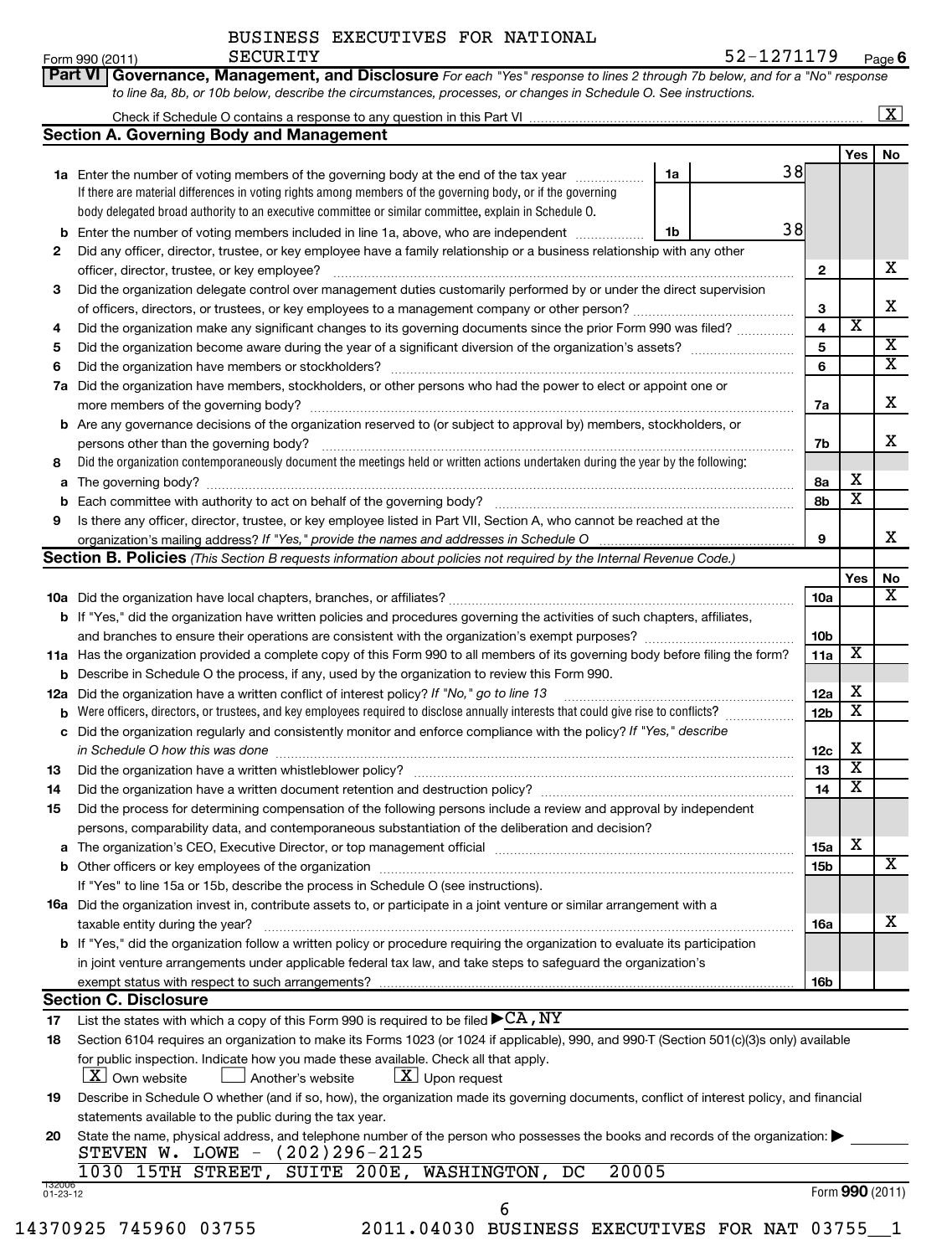$\sim$ 

#### **Part VII Compensation of Officers, Directors, Trustees, Key Employees, Highest Compensated Employees, and Independent Contractors**

Check if Schedule O contains a response to any question in this Part VII

**Section A. Officers, Directors, Trustees, Key Employees, and Highest Compensated Employees**

**1a**  Complete this table for all persons required to be listed. Report compensation for the calendar year ending with or within the organization's tax year.

• List all of the organization's current officers, directors, trustees (whether individuals or organizations), regardless of amount of compensation. Enter -0- in columns  $(D)$ ,  $(E)$ , and  $(F)$  if no compensation was paid.

**•** List all of the organization's **current** key employees, if any. See instructions for definition of "key employee."

 $\bullet$  List the organization's five  $\tt current$  highest compensated employees (other than an officer, director, trustee, or key employee) who received reportable compensation (Box 5 of Form W-2 and/or Box 7 of Form 1099-MISC) of more than \$100,000 from the organization and any related organizations .

 $\bullet$  List all of the organization's former officers, key employees, and highest compensated employees who received more than \$100,000 of

**•** List all of the organization's former directors or trustees that received, in the capacity as a former director or trustee of the organization, reportable compensation from the organization and any related organizations.

more than \$10,000 of reportable compensation from the organization and any related organizations.

List persons in the following order: individual trustees or directors; institutional trustees; officers; key employees; highest compensated employees; and former such persons.

Check this box if neither the organization nor any related organization compensated any current officer, director, or trustee.  $\pm$ 

| (A)                          | (B)                                                                             |                                     |                       |             | (C)          |                                                                        |        | (D)                                            | (E)                                              | (F)                                                                               |
|------------------------------|---------------------------------------------------------------------------------|-------------------------------------|-----------------------|-------------|--------------|------------------------------------------------------------------------|--------|------------------------------------------------|--------------------------------------------------|-----------------------------------------------------------------------------------|
| Name and Title               | Average<br>hours per                                                            |                                     |                       | Position    |              | (do not check more than one<br>box, unless person is both an           |        | Reportable<br>compensation                     | Reportable<br>compensation                       | Estimated<br>amount of                                                            |
|                              | week<br>(describe<br>hours for<br>related<br>organizations<br>in Schedule<br>O) | trustee or director<br>Individual t | Institutional trustee | Officer     | Key employee | officer and a director/trustee)<br>  Highest compensated<br>  employee | Former | from<br>the<br>organization<br>(W-2/1099-MISC) | from related<br>organizations<br>(W-2/1099-MISC) | other<br>compensation<br>from the<br>organization<br>and related<br>organizations |
| BRUCE E. MOSLER<br>(1)       |                                                                                 |                                     |                       |             |              |                                                                        |        |                                                |                                                  |                                                                                   |
| CHAIRMAN                     | 4.00                                                                            | X                                   |                       | $\mathbf X$ |              |                                                                        |        | $\mathbf 0$ .                                  | $\mathbf 0$                                      | $\mathbf 0$ .                                                                     |
| (2)<br><b>LANDON ROWLAND</b> |                                                                                 |                                     |                       |             |              |                                                                        |        |                                                |                                                  |                                                                                   |
| VICE CHAIRMAN                | 3.50                                                                            | $\mathbf X$                         |                       | $\mathbf X$ |              |                                                                        |        | 0                                              | 0                                                | $\mathbf 0$ .                                                                     |
| RAPHAEL BENAROYA<br>(3)      |                                                                                 |                                     |                       |             |              |                                                                        |        |                                                |                                                  |                                                                                   |
| VICE CHAIRMAN                | 0.10                                                                            | X                                   |                       | $\mathbf X$ |              |                                                                        |        | $\mathbf 0$ .                                  | 0                                                | $\mathbf 0$ .                                                                     |
| DENIS BOVIN<br>(4)           |                                                                                 |                                     |                       |             |              |                                                                        |        |                                                |                                                  |                                                                                   |
| VICE CHAIRMAN                | 0.50                                                                            | X                                   |                       | $\mathbf X$ |              |                                                                        |        | $\mathbf 0$                                    | $\mathbf 0$                                      | $\mathbf 0$ .                                                                     |
| MARY BOIES<br>(5)            |                                                                                 |                                     |                       |             |              |                                                                        |        |                                                |                                                  |                                                                                   |
| VICE CHAIRMAN                | 40.00                                                                           | X                                   |                       | $\mathbf X$ |              |                                                                        |        | 0                                              | $\mathbf 0$                                      | $\mathbf 0$ .                                                                     |
| STANLEY WEISS<br>(6)         |                                                                                 |                                     |                       |             |              |                                                                        |        |                                                |                                                  |                                                                                   |
| <b>BOARD MEMBER</b>          | 3.00                                                                            | X                                   |                       |             |              |                                                                        |        | $\mathbf 0$ .                                  | 0                                                | $\mathbf 0$ .                                                                     |
| HERBERT ALLEN, III<br>(7)    |                                                                                 |                                     |                       |             |              |                                                                        |        |                                                |                                                  |                                                                                   |
| <b>BOARD MEMBER</b>          | 0.10                                                                            | X                                   |                       |             |              |                                                                        |        | $\mathbf 0$ .                                  | $\mathbf 0$                                      | $\mathbf 0$ .                                                                     |
| J. KYLE BASS<br>(8)          |                                                                                 |                                     |                       |             |              |                                                                        |        |                                                |                                                  |                                                                                   |
| <b>BOARD MEMBER</b>          | 0.10                                                                            | X                                   |                       |             |              |                                                                        |        | $\mathbf 0$                                    | 0                                                | $\mathbf 0$ .                                                                     |
| ALFRED R. BERKELEY<br>(9)    |                                                                                 |                                     |                       |             |              |                                                                        |        |                                                |                                                  |                                                                                   |
| <b>BOARD MEMBER</b>          | 0.10                                                                            | X                                   |                       |             |              |                                                                        |        | 0                                              | $\mathbf 0$                                      | $\mathbf 0$ .                                                                     |
| (10) NORMAN CHAMBERS         |                                                                                 |                                     |                       |             |              |                                                                        |        |                                                |                                                  |                                                                                   |
| BOARD MEMBER                 | 0.10                                                                            | X                                   |                       |             |              |                                                                        |        | 0.                                             | 0                                                | $0$ .                                                                             |
| (11) RAYMOND CHAMBERS        |                                                                                 |                                     |                       |             |              |                                                                        |        |                                                |                                                  |                                                                                   |
| BOARD MEMBER                 | 0.10                                                                            | $\mathbf X$                         |                       |             |              |                                                                        |        | $\mathbf 0$ .                                  | $\pmb{0}$                                        | $\mathbf 0$ .                                                                     |
| (12) WILLIAM COLEMAN, III    |                                                                                 |                                     |                       |             |              |                                                                        |        |                                                |                                                  |                                                                                   |
| <b>BOARD MEMBER</b>          | 0.10                                                                            | X                                   |                       |             |              |                                                                        |        | $\mathbf 0$ .                                  | 0                                                | $\mathbf 0$ .                                                                     |
| (13) CRISTOBAL CONDE         |                                                                                 |                                     |                       |             |              |                                                                        |        |                                                |                                                  |                                                                                   |
| <b>BOARD MEMBER</b>          | 0.10                                                                            | X                                   |                       |             |              |                                                                        |        | $\mathbf 0$                                    | 0                                                | $\mathbf 0$ .                                                                     |
| (14) JOSEPH M. DEPINTO       |                                                                                 |                                     |                       |             |              |                                                                        |        |                                                |                                                  |                                                                                   |
| <b>BOARD MEMBER</b>          | 0.10                                                                            | X                                   |                       |             |              |                                                                        |        | $\mathbf 0$ .                                  | 0                                                | $\mathbf 0$ .                                                                     |
| (15) MICHAEL GALVIN          |                                                                                 |                                     |                       |             |              |                                                                        |        |                                                |                                                  |                                                                                   |
| <b>BOARD MEMBER</b>          | 0.10                                                                            | X                                   |                       |             |              |                                                                        |        | $\mathbf 0$                                    | 0                                                | $\mathbf 0$ .                                                                     |
| (16) MARK GERENCSER          |                                                                                 |                                     |                       |             |              |                                                                        |        |                                                |                                                  |                                                                                   |
| <b>BOARD MEMBER</b>          | 0.10                                                                            | X                                   |                       |             |              |                                                                        |        | $\mathbf 0$ .                                  | $\mathbf 0$                                      | $\mathbf 0$ .                                                                     |
| (17) RONALD J. GIDWITZ       |                                                                                 |                                     |                       |             |              |                                                                        |        |                                                |                                                  |                                                                                   |
| <b>BOARD MEMBER</b>          | 0.10                                                                            | X                                   |                       |             |              |                                                                        |        | 0.                                             | $\mathbf 0$                                      | $\mathbf 0$ .                                                                     |
| 132007 01-23-12              |                                                                                 |                                     |                       |             |              |                                                                        |        |                                                |                                                  | Form 990 (2011)                                                                   |

7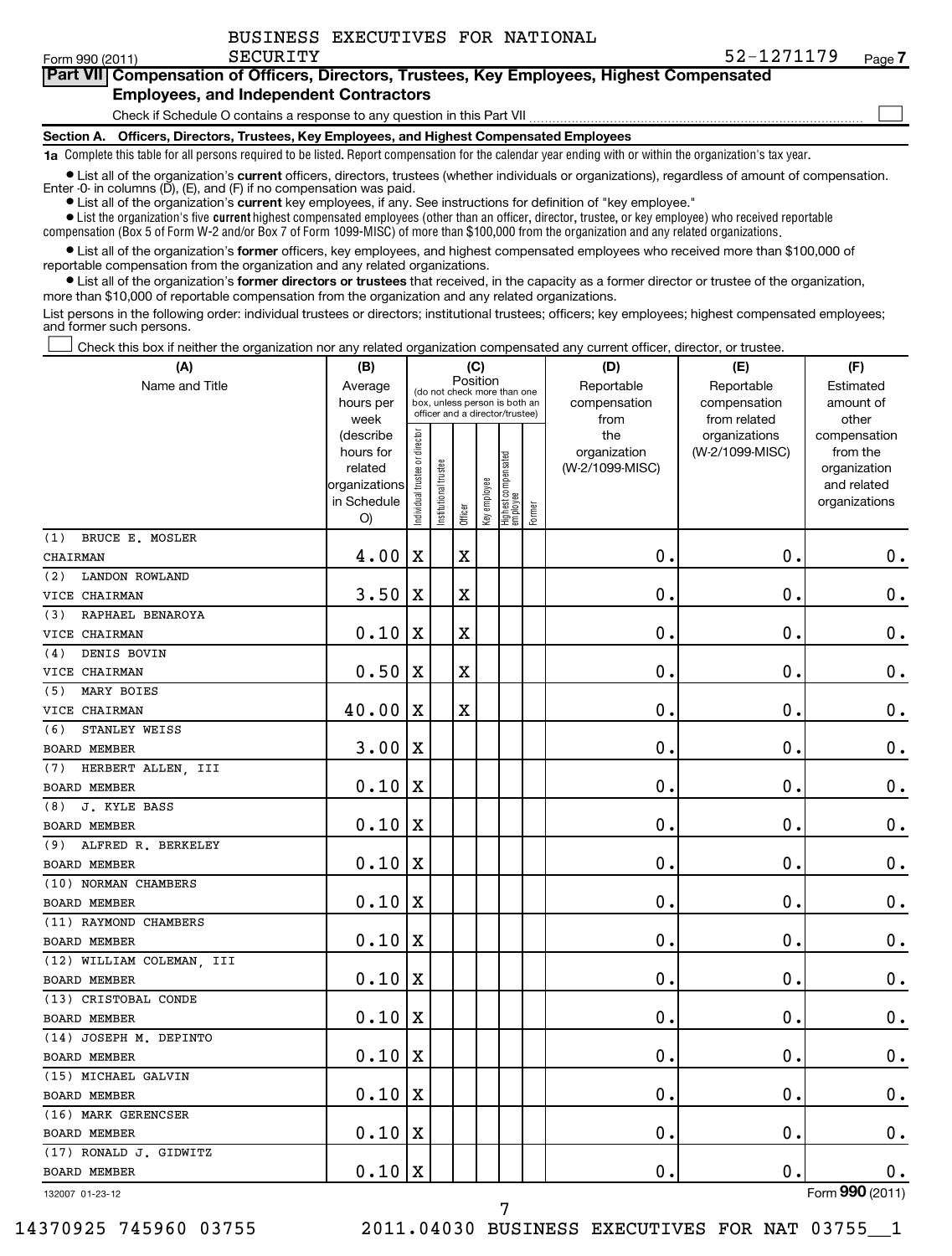| <b>SECURITY</b><br>Form 990 (2011)                                                                                                                                                                                                                          |                                                                         |                                     |                       |          |              |                                                                                                 |        |                                                | 52-1271179                                       |                  | Page 8                                                                   |  |
|-------------------------------------------------------------------------------------------------------------------------------------------------------------------------------------------------------------------------------------------------------------|-------------------------------------------------------------------------|-------------------------------------|-----------------------|----------|--------------|-------------------------------------------------------------------------------------------------|--------|------------------------------------------------|--------------------------------------------------|------------------|--------------------------------------------------------------------------|--|
| <b>Part VII</b><br>Section A. Officers, Directors, Trustees, Key Employees, and Highest Compensated Employees (continued)                                                                                                                                   |                                                                         |                                     |                       |          |              |                                                                                                 |        |                                                |                                                  |                  |                                                                          |  |
| (A)<br>Name and title                                                                                                                                                                                                                                       | (B)<br>Average<br>hours per<br>week                                     |                                     |                       | Position | (C)          | (do not check more than one<br>box, unless person is both an<br>officer and a director/trustee) |        | (D)<br>Reportable<br>compensation              | (E)<br>Reportable<br>compensation                |                  | (F)<br>Estimated<br>amount of<br>other                                   |  |
|                                                                                                                                                                                                                                                             | (describe<br>hours for<br>related<br>organizations<br>in Schedule<br>O) | trustee or director<br>Individual t | Institutional trustee | Officer  | Key employee | Highest compensated<br> employee                                                                | Former | from<br>the<br>organization<br>(W-2/1099-MISC) | from related<br>organizations<br>(W-2/1099-MISC) |                  | compensation<br>from the<br>organization<br>and related<br>organizations |  |
| (18) G.S. BECKWITH GILBERT                                                                                                                                                                                                                                  |                                                                         |                                     |                       |          |              |                                                                                                 |        |                                                |                                                  |                  |                                                                          |  |
| <b>BOARD MEMBER</b>                                                                                                                                                                                                                                         | 0.10                                                                    | X                                   |                       |          |              |                                                                                                 |        | $\mathbf 0$ .                                  |                                                  | $\mathbf 0$ .    | 0.                                                                       |  |
| (19) MAURICE GREENBERG                                                                                                                                                                                                                                      |                                                                         |                                     |                       |          |              |                                                                                                 |        |                                                |                                                  |                  |                                                                          |  |
| <b>BOARD MEMBER</b>                                                                                                                                                                                                                                         | 0.10                                                                    | X                                   |                       |          |              |                                                                                                 |        | $\mathbf 0$ .                                  |                                                  | $\mathbf 0$ .    | $\mathbf 0$ .                                                            |  |
| (20) THOMAS HOLCOM, JR.                                                                                                                                                                                                                                     |                                                                         |                                     |                       |          |              |                                                                                                 |        |                                                |                                                  |                  |                                                                          |  |
| <b>BOARD MEMBER</b>                                                                                                                                                                                                                                         | 0.10                                                                    | X                                   |                       |          |              |                                                                                                 |        | $\mathbf 0$ .                                  |                                                  | $\mathbf 0$ .    | $\mathbf 0$ .                                                            |  |
| (21) EARLE W. KAZIS                                                                                                                                                                                                                                         | 0.10                                                                    | X                                   |                       |          |              |                                                                                                 |        | $\mathbf 0$ .                                  |                                                  | $\mathbf 0$ .    | $\mathbf 0$ .                                                            |  |
| <b>BOARD MEMBER</b><br>(22) PETER LARSON                                                                                                                                                                                                                    |                                                                         |                                     |                       |          |              |                                                                                                 |        |                                                |                                                  |                  |                                                                          |  |
| <b>BOARD MEMBER</b>                                                                                                                                                                                                                                         | 0.10                                                                    | X                                   |                       |          |              |                                                                                                 |        | $\mathbf 0$ .                                  |                                                  | $\mathbf 0$ .    | $\mathbf 0$ .                                                            |  |
| (23) RAMON MARKS                                                                                                                                                                                                                                            |                                                                         |                                     |                       |          |              |                                                                                                 |        |                                                |                                                  |                  |                                                                          |  |
| <b>BOARD MEMBER</b>                                                                                                                                                                                                                                         | 0.10                                                                    | X                                   |                       |          |              |                                                                                                 |        | $\mathbf 0$ .                                  |                                                  | $\mathbf 0$ .    | $\mathbf 0$ .                                                            |  |
| (24) CHRISTOPHER MELTON, SR.                                                                                                                                                                                                                                |                                                                         |                                     |                       |          |              |                                                                                                 |        |                                                |                                                  |                  |                                                                          |  |
| <b>BOARD MEMBER</b>                                                                                                                                                                                                                                         | 0.10                                                                    | X                                   |                       |          |              |                                                                                                 |        | $\mathbf 0$ .                                  |                                                  | $\mathbf 0$ .    | $\mathbf 0$ .                                                            |  |
| (25) JOHN MORGRIDGE                                                                                                                                                                                                                                         |                                                                         |                                     |                       |          |              |                                                                                                 |        |                                                |                                                  |                  |                                                                          |  |
| <b>BOARD MEMBER</b>                                                                                                                                                                                                                                         | 0.10                                                                    | X                                   |                       |          |              |                                                                                                 |        | $\mathbf 0$ .                                  |                                                  | $\mathbf 0$ .    | $\mathbf 0$ .                                                            |  |
| (26) WILLIAM MURDY                                                                                                                                                                                                                                          |                                                                         |                                     |                       |          |              |                                                                                                 |        |                                                |                                                  |                  |                                                                          |  |
| <b>BOARD MEMBER</b>                                                                                                                                                                                                                                         | 0.10                                                                    | X                                   |                       |          |              |                                                                                                 |        | $\mathbf 0$ .                                  |                                                  | 0.               | $\mathbf 0$ .                                                            |  |
|                                                                                                                                                                                                                                                             |                                                                         |                                     |                       |          |              |                                                                                                 |        | $\overline{0}$ .                               |                                                  | σ.               | σ.                                                                       |  |
| c Total from continuation sheets to Part VII, Section A                                                                                                                                                                                                     |                                                                         |                                     |                       |          |              |                                                                                                 |        | 1,387,377.                                     |                                                  | σ.               | 164,681.                                                                 |  |
|                                                                                                                                                                                                                                                             |                                                                         |                                     |                       |          |              |                                                                                                 |        | 1,387,377.                                     |                                                  | $\overline{0}$ . | 164,681.                                                                 |  |
| Total number of individuals (including but not limited to those listed above) who received more than \$100,000 of reportable<br>2                                                                                                                           |                                                                         |                                     |                       |          |              |                                                                                                 |        |                                                |                                                  |                  | 15                                                                       |  |
| compensation from the organization $\blacktriangleright$                                                                                                                                                                                                    |                                                                         |                                     |                       |          |              |                                                                                                 |        |                                                |                                                  |                  | Yes<br>No                                                                |  |
| 3<br>Did the organization list any former officer, director, or trustee, key employee, or highest compensated employee on                                                                                                                                   |                                                                         |                                     |                       |          |              |                                                                                                 |        |                                                |                                                  |                  | x                                                                        |  |
| line 1a? If "Yes," complete Schedule J for such individual manufactured content to the set of the set of the s<br>For any individual listed on line 1a, is the sum of reportable compensation and other compensation from the organization                  |                                                                         |                                     |                       |          |              |                                                                                                 |        |                                                |                                                  | 3                | X                                                                        |  |
| and related organizations greater than \$150,000? If "Yes," complete Schedule J for such individual<br>Did any person listed on line 1a receive or accrue compensation from any unrelated organization or individual for services<br>5                      |                                                                         |                                     |                       |          |              |                                                                                                 |        |                                                |                                                  | 4                |                                                                          |  |
| rendered to the organization? If "Yes," complete Schedule J for such person                                                                                                                                                                                 |                                                                         |                                     |                       |          |              |                                                                                                 |        |                                                |                                                  | 5                | x                                                                        |  |
| <b>Section B. Independent Contractors</b>                                                                                                                                                                                                                   |                                                                         |                                     |                       |          |              |                                                                                                 |        |                                                |                                                  |                  |                                                                          |  |
| Complete this table for your five highest compensated independent contractors that received more than \$100,000 of compensation from<br>1<br>the organization. Report compensation for the calendar year ending with or within the organization's tax year. |                                                                         |                                     |                       |          |              |                                                                                                 |        |                                                |                                                  |                  |                                                                          |  |
| (A)                                                                                                                                                                                                                                                         |                                                                         |                                     |                       |          |              |                                                                                                 |        | (B)                                            |                                                  |                  | (C)                                                                      |  |
| Name and business address                                                                                                                                                                                                                                   |                                                                         |                                     |                       |          |              |                                                                                                 |        | Description of services                        |                                                  |                  | Compensation                                                             |  |
| BLACKBAUD, INC., 2000 DANIEL ISLAND DR.,<br>CHARLESTON, SC 29492                                                                                                                                                                                            |                                                                         |                                     |                       |          |              |                                                                                                 |        | DATA BASE PROVIDER                             |                                                  | $100, 466$ .     |                                                                          |  |
|                                                                                                                                                                                                                                                             |                                                                         |                                     |                       |          |              |                                                                                                 |        |                                                |                                                  |                  |                                                                          |  |
| Total number of independent contractors (including but not limited to those listed above) who received more than<br>2<br>\$100,000 of compensation from the organization                                                                                    |                                                                         |                                     |                       |          |              |                                                                                                 |        |                                                |                                                  |                  |                                                                          |  |
| SEE PART VII, SECTION A CONTINUATION SHEETS<br>132008 01-23-12                                                                                                                                                                                              |                                                                         |                                     |                       |          |              |                                                                                                 |        |                                                |                                                  |                  | Form 990 (2011)                                                          |  |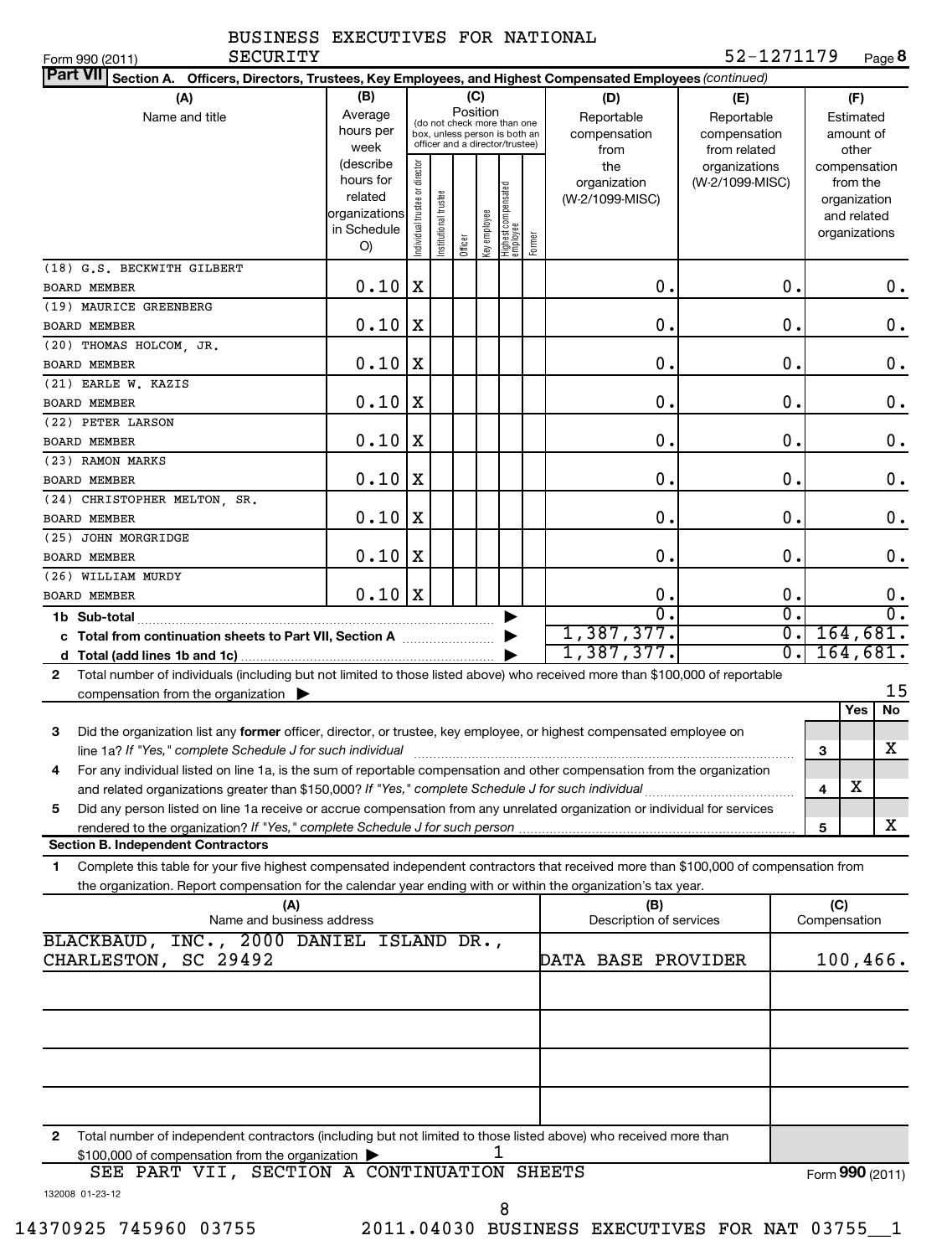#### Form 990 (2011)

## BUSINESS EXECUTIVES FOR NATIONAL

#### SECURITY 52-1271179

| Part VII Section A. Officers, Directors, Trustees, Key Employees, and Highest Compensated Employees (continued) |             |                               |                        |         |              |                              |        |                             |                                                  |                                   |
|-----------------------------------------------------------------------------------------------------------------|-------------|-------------------------------|------------------------|---------|--------------|------------------------------|--------|-----------------------------|--------------------------------------------------|-----------------------------------|
| (A)                                                                                                             | (B)         | (C)                           |                        |         |              |                              |        | (D)                         | (E)                                              | (F)                               |
| Name and title                                                                                                  |             |                               | Position<br>Average    |         |              |                              |        | Reportable                  | Reportable                                       | Estimated                         |
|                                                                                                                 | hours       |                               | (check all that apply) |         |              |                              |        | compensation                | compensation                                     | amount of                         |
|                                                                                                                 | per<br>week |                               |                        |         |              | Highest compensated employee |        | from<br>the<br>organization | from related<br>organizations<br>(W-2/1099-MISC) | other<br>compensation<br>from the |
|                                                                                                                 |             | ndividual trustee or director |                        |         |              |                              |        | (W-2/1099-MISC)             |                                                  | organization                      |
|                                                                                                                 |             |                               |                        |         |              |                              |        |                             |                                                  | and related                       |
|                                                                                                                 |             |                               |                        |         |              |                              |        |                             |                                                  | organizations                     |
|                                                                                                                 |             |                               | nstitutional trustee   | Officer | Key employee |                              | Former |                             |                                                  |                                   |
| (27) MARK NEWMAN                                                                                                |             |                               |                        |         |              |                              |        |                             |                                                  |                                   |
| <b>BOARD MEMBER</b>                                                                                             | 0.10        | Х                             |                        |         |              |                              |        | $\mathbf 0$ .               | 0.                                               | $\mathbf 0$ .                     |
| (28) FRANK SICA                                                                                                 |             |                               |                        |         |              |                              |        |                             |                                                  |                                   |
| <b>BOARD MEMBER</b>                                                                                             | 0.10        | Х                             |                        |         |              |                              |        | $\mathbf 0$ .               | $\mathbf 0$ .                                    | $\mathbf 0$ .                     |
| (29) DONALD SMITH                                                                                               |             |                               |                        |         |              |                              |        |                             |                                                  |                                   |
| <b>BOARD MEMBER</b>                                                                                             | 0.10        | Х                             |                        |         |              |                              |        | $\mathbf 0$ .               | $\mathbf 0$ .                                    | $\mathbf 0$ .                     |
| (30) PAUL STERN                                                                                                 |             |                               |                        |         |              |                              |        |                             |                                                  |                                   |
| <b>BOARD MEMBER</b>                                                                                             | 0.10        | Х                             |                        |         |              |                              |        | $\mathbf 0$ .               | $\mathbf 0$ .                                    | $\mathbf 0$ .                     |
| (31) JOHN STREICKER                                                                                             |             |                               |                        |         |              |                              |        |                             |                                                  |                                   |
| <b>BOARD MEMBER</b>                                                                                             | 0.10        | Х                             |                        |         |              |                              |        | $\mathbf 0$ .               | $\mathbf 0$ .                                    | $\mathbf 0$ .                     |
| (32) EDWIN WAHLEN                                                                                               |             |                               |                        |         |              |                              |        |                             |                                                  |                                   |
| <b>BOARD MEMBER</b>                                                                                             | 0.10        | Х                             |                        |         |              |                              |        | $\mathbf 0$ .               | $\mathbf 0$ .                                    | $\mathbf 0$ .                     |
| (33) CHARLES WALD                                                                                               |             |                               |                        |         |              |                              |        |                             |                                                  |                                   |
| <b>BOARD MEMBER</b>                                                                                             | 0.10        | X                             |                        |         |              |                              |        | $\mathbf 0$ .               | $\mathbf 0$ .                                    | $\mathbf 0$ .                     |
| (34) JOSH WESTON                                                                                                |             |                               |                        |         |              |                              |        |                             |                                                  |                                   |
| <b>BOARD MEMBER</b>                                                                                             | 0.10        | X                             |                        |         |              |                              |        | $\mathbf 0$ .               | $\mathbf 0$ .                                    | $\mathbf 0$ .                     |
| (35) JAMES L. JONES                                                                                             |             |                               |                        |         |              |                              |        |                             |                                                  |                                   |
| <b>BOARD MEMBER</b>                                                                                             | 0.10        | X                             |                        |         |              |                              |        | $\mathbf 0$ .               | $\mathbf 0$ .                                    | $\mathbf 0$ .                     |
| (36) BRUCE N. WHITMAN                                                                                           |             |                               |                        |         |              |                              |        |                             |                                                  |                                   |
| BOARD MEMBER                                                                                                    | 0.10        | X                             |                        |         |              |                              |        | $\mathbf 0$ .               | $\mathbf 0$ .                                    | $\mathbf 0$ .                     |
| (37) HOWARD COX, JR.                                                                                            |             |                               |                        |         |              |                              |        |                             |                                                  |                                   |
| <b>BOARD MEMBER</b>                                                                                             | 0.10        | Х                             |                        |         |              |                              |        | $\mathbf 0$ .               | $\mathbf 0$ .                                    | $\mathbf 0$ .                     |
| (38) CHARLES G. BOYD                                                                                            |             |                               |                        |         |              |                              |        |                             |                                                  |                                   |
| BOARD MEMBER                                                                                                    | 0.10        | Х                             |                        |         |              |                              |        | $\mathbf 0$ .               | $\mathbf 0$ .                                    | $\mathbf 0$ .                     |
| (39) MONTGOMERY C. MEIGS                                                                                        |             |                               |                        |         |              |                              |        |                             |                                                  |                                   |
| PRESIDENT & CEO                                                                                                 | 40.00       |                               |                        | х       |              |                              |        | 427,803.                    | $\mathbf 0$ .                                    | 30,720.                           |
| $(40)$ STEVEN LOWE<br>CFO & TREASURER                                                                           | 40.00       |                               |                        | х       |              |                              |        | 124,654.                    | 0.                                               | 23,685.                           |
| (41) HENRY HINTON                                                                                               |             |                               |                        |         |              |                              |        |                             |                                                  |                                   |
| SR. VICE PRES. & SECRETARY                                                                                      | 40.00       |                               |                        | х       |              |                              |        | 168,032.                    | 0.                                               | 23,081.                           |
| (42) DEVIN HOLMES                                                                                               |             |                               |                        |         |              |                              |        |                             |                                                  |                                   |
| PROGRAM MANAGER                                                                                                 | 40.00       |                               |                        |         |              | X                            |        | 152,980.                    | 0.                                               | 19,402.                           |
| (43) PAUL TAIBL                                                                                                 |             |                               |                        |         |              |                              |        |                             |                                                  |                                   |
| VICE PRESIDENT                                                                                                  | 40.00       |                               |                        |         |              | X                            |        | 129,507.                    | 0.                                               | 17,783.                           |
| (44) SUSAN MAYBAUMWISNIESKI                                                                                     |             |                               |                        |         |              |                              |        |                             |                                                  |                                   |
| VICE PRESIDENT                                                                                                  | 40.00       |                               |                        |         |              | X                            |        | 129,242.                    | $\mathbf 0$ .                                    | 9,560.                            |
| (45) GENEVIEVE MOONIS                                                                                           |             |                               |                        |         |              |                              |        |                             |                                                  |                                   |
| SR. VICE PRES.                                                                                                  | 40.00       |                               |                        |         |              | X                            |        | 127,659.                    | 0.                                               | 27,252.                           |
| (46) KATHERINE KENNING                                                                                          |             |                               |                        |         |              |                              |        |                             |                                                  |                                   |
| REGIONAL DIRECTOR                                                                                               | 40.00       |                               |                        |         |              | X                            |        | 127,500.                    | 0.                                               | 13,198.                           |
|                                                                                                                 |             |                               |                        |         |              |                              |        |                             |                                                  |                                   |
| Total to Part VII, Section A, line 1c                                                                           |             |                               |                        |         |              |                              |        | 1,387,377.                  |                                                  | 164,681.                          |

132201 05-01-11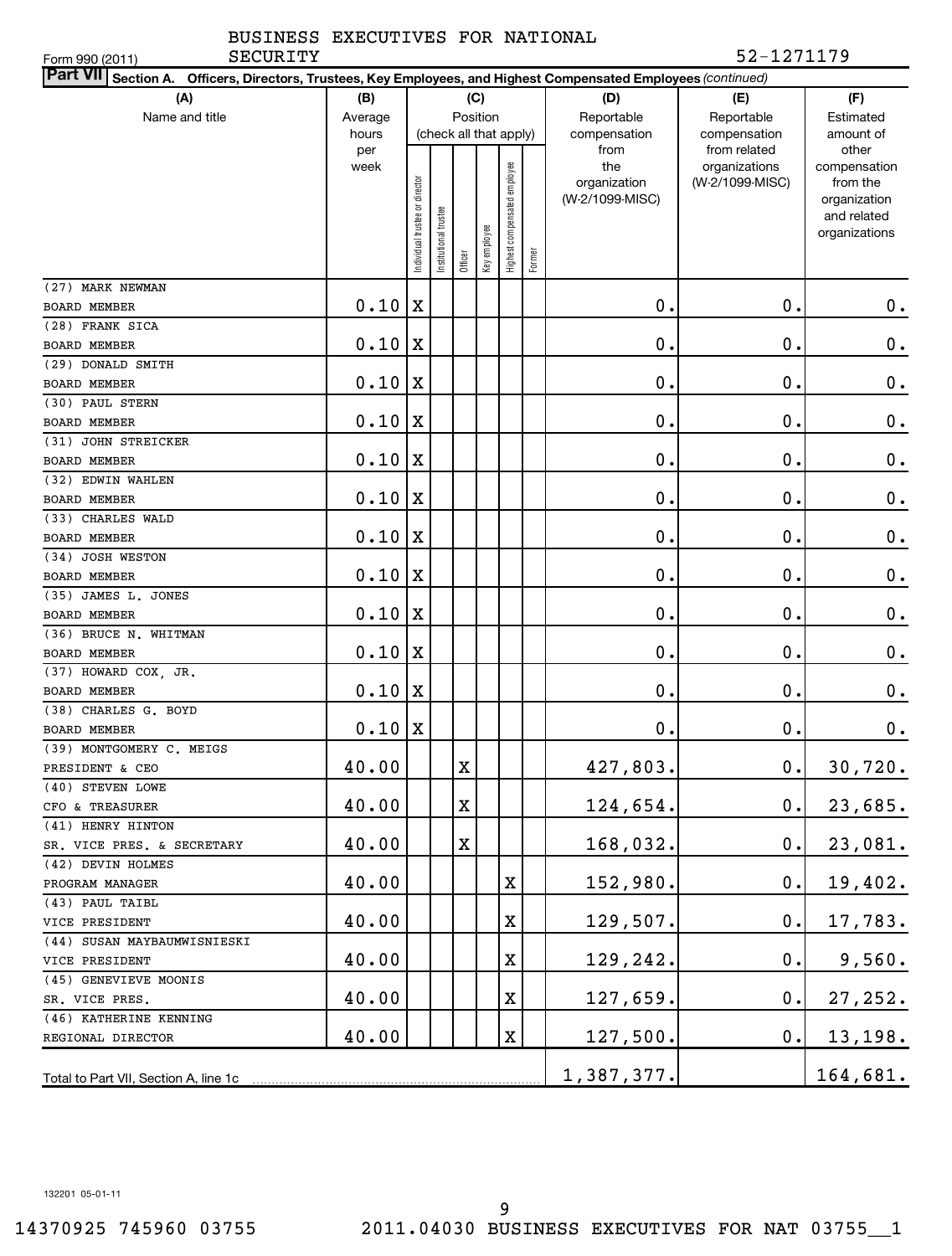|                 |          | <b>BUSINESS EXECUTIVES FOR</b> | NATIONAL |                |          |        |
|-----------------|----------|--------------------------------|----------|----------------|----------|--------|
| Form 990 (2011) | SECURITY |                                |          | 5 <i>. .</i> . | -1271179 | Page 9 |

|                                                             | <b>Part VIII</b>           | <b>Statement of Revenue</b>                                                                                                                                                                                                                                                                                                               |                                                            |                                |                      |                                                 |                                         |                                                                              |
|-------------------------------------------------------------|----------------------------|-------------------------------------------------------------------------------------------------------------------------------------------------------------------------------------------------------------------------------------------------------------------------------------------------------------------------------------------|------------------------------------------------------------|--------------------------------|----------------------|-------------------------------------------------|-----------------------------------------|------------------------------------------------------------------------------|
|                                                             |                            |                                                                                                                                                                                                                                                                                                                                           |                                                            |                                | (A)<br>Total revenue | (B)<br>Related or<br>exempt function<br>revenue | (C)<br>Unrelated<br>business<br>revenue | (D)<br>Revenue<br>excluded from<br>tax under<br>sections 512,<br>513, or 514 |
| Contributions, Gifts, Grants<br>  and Other Similar Amounts | b<br>с<br>d<br>е<br>f<br>g | 1 a Federated campaigns<br>Membership dues<br>Fundraising events<br>Related organizations<br>$\overline{\phantom{a}}$<br>Government grants (contributions)<br>All other contributions, gifts, grants, and<br>similar amounts not included above<br>Noncash contributions included in lines 1a-1f: \$                                      | l 1a<br>1 <sub>b</sub><br>1c<br>1 <sub>d</sub><br>1e<br>1f | 945,075.<br>5675688.<br>61,041 |                      |                                                 |                                         |                                                                              |
|                                                             |                            |                                                                                                                                                                                                                                                                                                                                           |                                                            |                                | 6620763.             |                                                 |                                         |                                                                              |
| Program Service<br>Revenue                                  | 2a<br>b<br>с<br>d          | <u> 1989 - Johann Barn, mars ann an t-Amhain an t-Amhain an t-Amhain an t-Amhain an t-Amhain an t-Amhain an t-Amh</u><br>the contract of the contract of the contract of the contract of the contract of<br><u> 1980 - Johann Barbara, martxa alemaniar amerikan a</u><br>the contract of the contract of the contract of the contract of |                                                            | <b>Business Code</b>           |                      |                                                 |                                         |                                                                              |
|                                                             |                            |                                                                                                                                                                                                                                                                                                                                           |                                                            |                                |                      |                                                 |                                         |                                                                              |
|                                                             |                            |                                                                                                                                                                                                                                                                                                                                           |                                                            | ▶                              |                      |                                                 |                                         |                                                                              |
|                                                             | 3<br>4<br>5                | Investment income (including dividends, interest, and<br>Income from investment of tax-exempt bond proceeds                                                                                                                                                                                                                               |                                                            |                                | 20,139.              |                                                 |                                         | 20,139.                                                                      |
|                                                             |                            |                                                                                                                                                                                                                                                                                                                                           | (i) Real                                                   | (ii) Personal                  |                      |                                                 |                                         |                                                                              |
|                                                             | 6а<br>b<br>с               | Gross rents<br>Less: rental expenses<br>Rental income or (loss)                                                                                                                                                                                                                                                                           |                                                            |                                |                      |                                                 |                                         |                                                                              |
|                                                             |                            | 7 a Gross amount from sales of<br>assets other than inventory<br><b>b</b> Less: cost or other basis                                                                                                                                                                                                                                       | (i) Securities<br>51,429.                                  | (ii) Other                     |                      |                                                 |                                         |                                                                              |
|                                                             |                            | and sales expenses                                                                                                                                                                                                                                                                                                                        | 51,971.<br>$\overline{\phantom{0}}$ <542.                  |                                | 542.                 |                                                 |                                         | < 542.                                                                       |
| <b>Other Revenue</b>                                        |                            | 8 a Gross income from fundraising events (not<br>945,075. <sub>of</sub><br>including \$<br>contributions reported on line 1c). See                                                                                                                                                                                                        | a<br>$\mathbf b$                                           | 239500.<br>279599.             |                      |                                                 |                                         |                                                                              |
|                                                             |                            | c Net income or (loss) from fundraising events                                                                                                                                                                                                                                                                                            |                                                            |                                | ~10,099.~            |                                                 |                                         | $<$ 40,099.>                                                                 |
|                                                             |                            | 9 a Gross income from gaming activities. See<br><b>b</b> Less: direct expenses <b>contained b</b> Less: direct expenses                                                                                                                                                                                                                   | b                                                          |                                |                      |                                                 |                                         |                                                                              |
|                                                             |                            | c Net income or (loss) from gaming activities<br>10 a Gross sales of inventory, less returns<br><b>b</b> Less: cost of goods sold                                                                                                                                                                                                         | b                                                          |                                |                      |                                                 |                                         |                                                                              |
|                                                             | 11 a                       | c Net income or (loss) from sales of inventory<br>Miscellaneous Revenue<br>MISCELLANEOUS REVENUE                                                                                                                                                                                                                                          |                                                            | <b>Business Code</b><br>900099 | 10,809.              |                                                 |                                         | 10,809.                                                                      |
|                                                             | b<br>с<br>d                | <u> 1989 - Johann Stein, mars an deus Amerikaansk kommunister (</u>                                                                                                                                                                                                                                                                       |                                                            |                                |                      |                                                 |                                         |                                                                              |
|                                                             |                            |                                                                                                                                                                                                                                                                                                                                           |                                                            |                                | 10,809.              |                                                 |                                         |                                                                              |
|                                                             | 12                         |                                                                                                                                                                                                                                                                                                                                           |                                                            |                                | 6611070.             | Ο.                                              | 0.                                      | $\overline{59,693.}$                                                         |
| 132009<br>01-23-12                                          |                            |                                                                                                                                                                                                                                                                                                                                           |                                                            |                                |                      |                                                 |                                         | Form 990 (2011)                                                              |

10

14370925 745960 03755 2011.04030 BUSINESS EXECUTIVES FOR NAT 03755\_\_1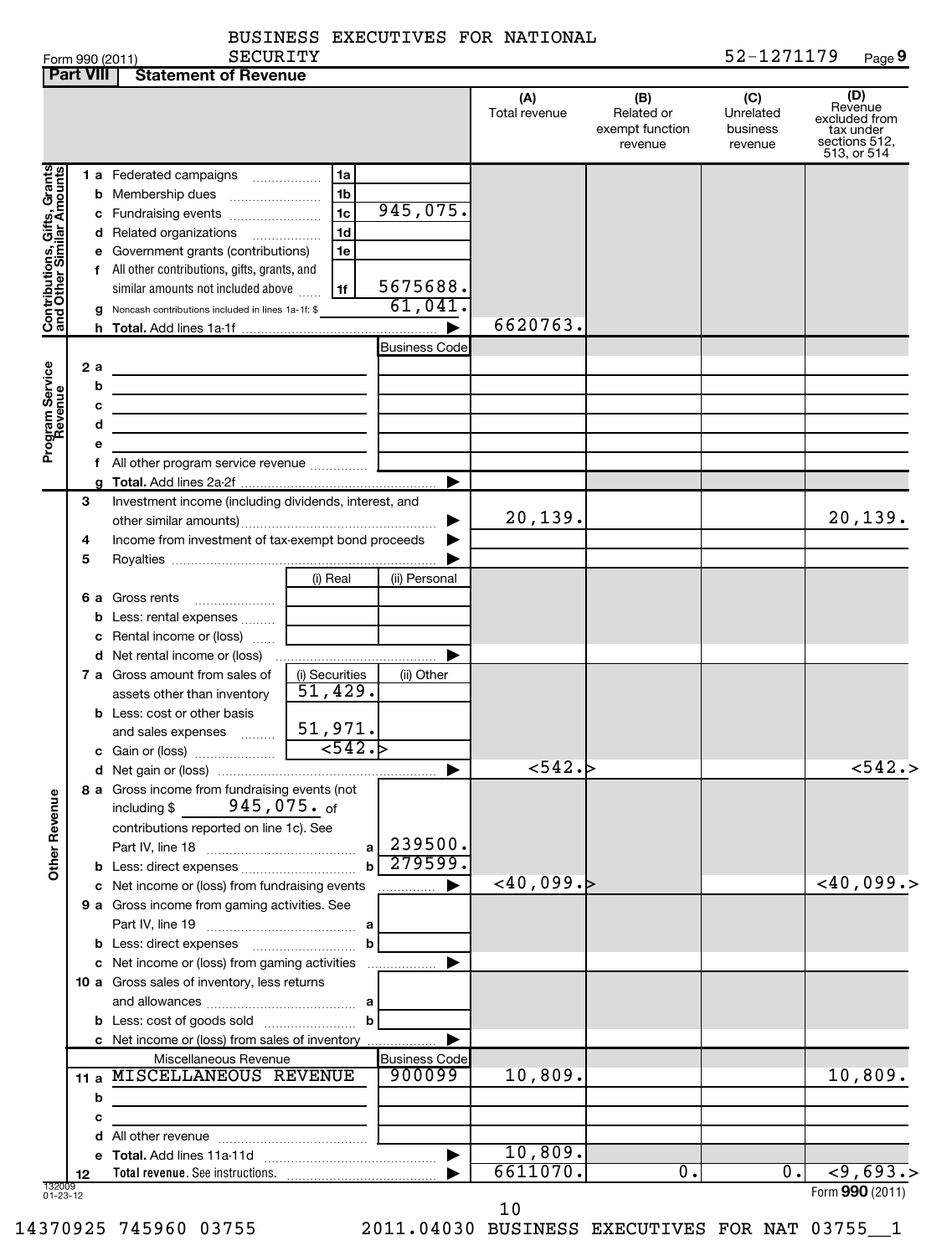*Section 501(c)(3) and 501(c)(4) organizations must complete all columns. All other organizations must complete column (A) but are not required to complete columns (B), (C), and (D).* **Part IX Statement of Functional Expenses**

|         | Check if Schedule O contains a response to any question in this Part IX                                                                                                                                     |                       |                                    |                                           |                                |  |  |  |
|---------|-------------------------------------------------------------------------------------------------------------------------------------------------------------------------------------------------------------|-----------------------|------------------------------------|-------------------------------------------|--------------------------------|--|--|--|
|         | Do not include amounts reported on lines 6b,<br>7b, 8b, 9b, and 10b of Part VIII.                                                                                                                           | (A)<br>Total expenses | (B)<br>Program service<br>expenses | (C)<br>Management and<br>general expenses | (D)<br>Fundraising<br>expenses |  |  |  |
| 1.      | Grants and other assistance to governments and                                                                                                                                                              |                       |                                    |                                           |                                |  |  |  |
|         | organizations in the United States. See Part IV, line 21                                                                                                                                                    |                       |                                    |                                           |                                |  |  |  |
| 2       | Grants and other assistance to individuals in                                                                                                                                                               |                       |                                    |                                           |                                |  |  |  |
|         | the United States. See Part IV, line 22                                                                                                                                                                     |                       |                                    |                                           |                                |  |  |  |
| 3       | Grants and other assistance to governments,                                                                                                                                                                 |                       |                                    |                                           |                                |  |  |  |
|         | organizations, and individuals outside the                                                                                                                                                                  |                       |                                    |                                           |                                |  |  |  |
|         | United States. See Part IV, lines 15 and 16                                                                                                                                                                 |                       |                                    |                                           |                                |  |  |  |
| 4       | Benefits paid to or for members<br>Compensation of current officers, directors,                                                                                                                             |                       |                                    |                                           |                                |  |  |  |
| 5       | trustees, and key employees                                                                                                                                                                                 | 797,975.              | 549,164.                           | 81,586.                                   | 167,225.                       |  |  |  |
| 6       | Compensation not included above, to disqualified                                                                                                                                                            |                       |                                    |                                           |                                |  |  |  |
|         | persons (as defined under section 4958(f)(1)) and                                                                                                                                                           |                       |                                    |                                           |                                |  |  |  |
|         | persons described in section 4958(c)(3)(B)                                                                                                                                                                  |                       |                                    |                                           |                                |  |  |  |
| 7       |                                                                                                                                                                                                             | 2,724,461.            | 2,168,079.                         | 193, 256.                                 | 363, 126.                      |  |  |  |
| 8       | Pension plan accruals and contributions (include                                                                                                                                                            |                       |                                    |                                           |                                |  |  |  |
|         | section 401(k) and section 403(b) employer contributions)                                                                                                                                                   | 61,059.               | 49,106.                            | 3,529.                                    | 8,424.                         |  |  |  |
| 9       |                                                                                                                                                                                                             | 288,013.              | 230,586.                           | 15,863.                                   | 41,564.                        |  |  |  |
| 10      |                                                                                                                                                                                                             | 238, 206.             | 184,395.                           | 18, 104.                                  | 35,707.                        |  |  |  |
| 11      | Fees for services (non-employees):                                                                                                                                                                          |                       |                                    |                                           |                                |  |  |  |
|         |                                                                                                                                                                                                             |                       |                                    |                                           |                                |  |  |  |
| b       |                                                                                                                                                                                                             | 16,078.               | 4,848.                             | 10,604.                                   | 626.                           |  |  |  |
| С       |                                                                                                                                                                                                             | 22,152.               | 6,680.                             | 14,610.                                   | 862.                           |  |  |  |
| d       |                                                                                                                                                                                                             |                       |                                    |                                           |                                |  |  |  |
| e       | Professional fundraising services. See Part IV, line 17                                                                                                                                                     |                       |                                    |                                           |                                |  |  |  |
| f       | Investment management fees                                                                                                                                                                                  | 401,525.              | 121,878.                           | 268,739.                                  | 10,908.                        |  |  |  |
| g<br>12 |                                                                                                                                                                                                             | 3,925.                | 3,925.                             |                                           |                                |  |  |  |
| 13      |                                                                                                                                                                                                             | 318,483.              | 238,752.                           | 51,459.                                   | 28, 272.                       |  |  |  |
| 14      |                                                                                                                                                                                                             |                       |                                    |                                           |                                |  |  |  |
| 15      |                                                                                                                                                                                                             |                       |                                    |                                           |                                |  |  |  |
| 16      |                                                                                                                                                                                                             | 704,698.              | 415, 262.                          | 132,990.                                  | 156,446.                       |  |  |  |
| 17      |                                                                                                                                                                                                             | 340, 236.             | 310,884.                           | 3,506.                                    | 25,846.                        |  |  |  |
| 18      | Payments of travel or entertainment expenses                                                                                                                                                                |                       |                                    |                                           |                                |  |  |  |
|         | for any federal, state, or local public officials                                                                                                                                                           |                       |                                    |                                           |                                |  |  |  |
| 19      | Conferences, conventions, and meetings                                                                                                                                                                      | 447,816.              | 262,594.                           | 12,061.                                   | 173,161 <b>.</b>               |  |  |  |
| 20      | Interest                                                                                                                                                                                                    |                       |                                    |                                           |                                |  |  |  |
| 21      |                                                                                                                                                                                                             |                       |                                    |                                           |                                |  |  |  |
| 22      | Depreciation, depletion, and amortization                                                                                                                                                                   | 39,689.               | 30, 722.                           | 3,018.                                    | 5,949.                         |  |  |  |
| 23      | Insurance                                                                                                                                                                                                   | 23, 118.              | 17,896.                            | 1,757.                                    | 3,465.                         |  |  |  |
| 24      | Other expenses. Itemize expenses not covered<br>above. (List miscellaneous expenses in line 24e. If line<br>24e amount exceeds 10% of line 25, column (A)<br>amount, list line 24e expenses on Schedule O.) |                       |                                    |                                           |                                |  |  |  |
| a       | DUES AND SUBSCRIPTIONS                                                                                                                                                                                      | 43,460.               | 33,642.                            | 3,303.                                    | 6,515.                         |  |  |  |
| b       | TEMPORARY HELP                                                                                                                                                                                              | 33,730.               | 26, 111.                           | 2,563.                                    | 5,056.                         |  |  |  |
| c       | REPAIRS & MAINTENANCE                                                                                                                                                                                       | 24,029.               | 18,601.                            | 1,826.                                    | 3,602.                         |  |  |  |
| d       | EMPLOYEE DEVELOPMENT                                                                                                                                                                                        | 17,001.               | 13,161.                            | 1,292.                                    | 2,548.                         |  |  |  |
| е       | All other expenses                                                                                                                                                                                          | 4,505.                | 3,608.                             | 352.                                      | 545.                           |  |  |  |
| 25      | Total functional expenses. Add lines 1 through 24e                                                                                                                                                          | 6,550,159.            | 4,689,894.                         | 820,418.                                  | 1,039,847.                     |  |  |  |
| 26      | Joint costs. Complete this line only if the organization                                                                                                                                                    |                       |                                    |                                           |                                |  |  |  |
|         | reported in column (B) joint costs from a combined                                                                                                                                                          |                       |                                    |                                           |                                |  |  |  |
|         | educational campaign and fundraising solicitation.                                                                                                                                                          |                       |                                    |                                           |                                |  |  |  |
|         | Check here $\blacktriangleright$<br>if following SOP 98-2 (ASC 958-720)                                                                                                                                     |                       |                                    |                                           |                                |  |  |  |

132010 01-23-12

Form (2011) **990**

14370925 745960 03755 2011.04030 BUSINESS EXECUTIVES FOR NAT 03755\_\_1

11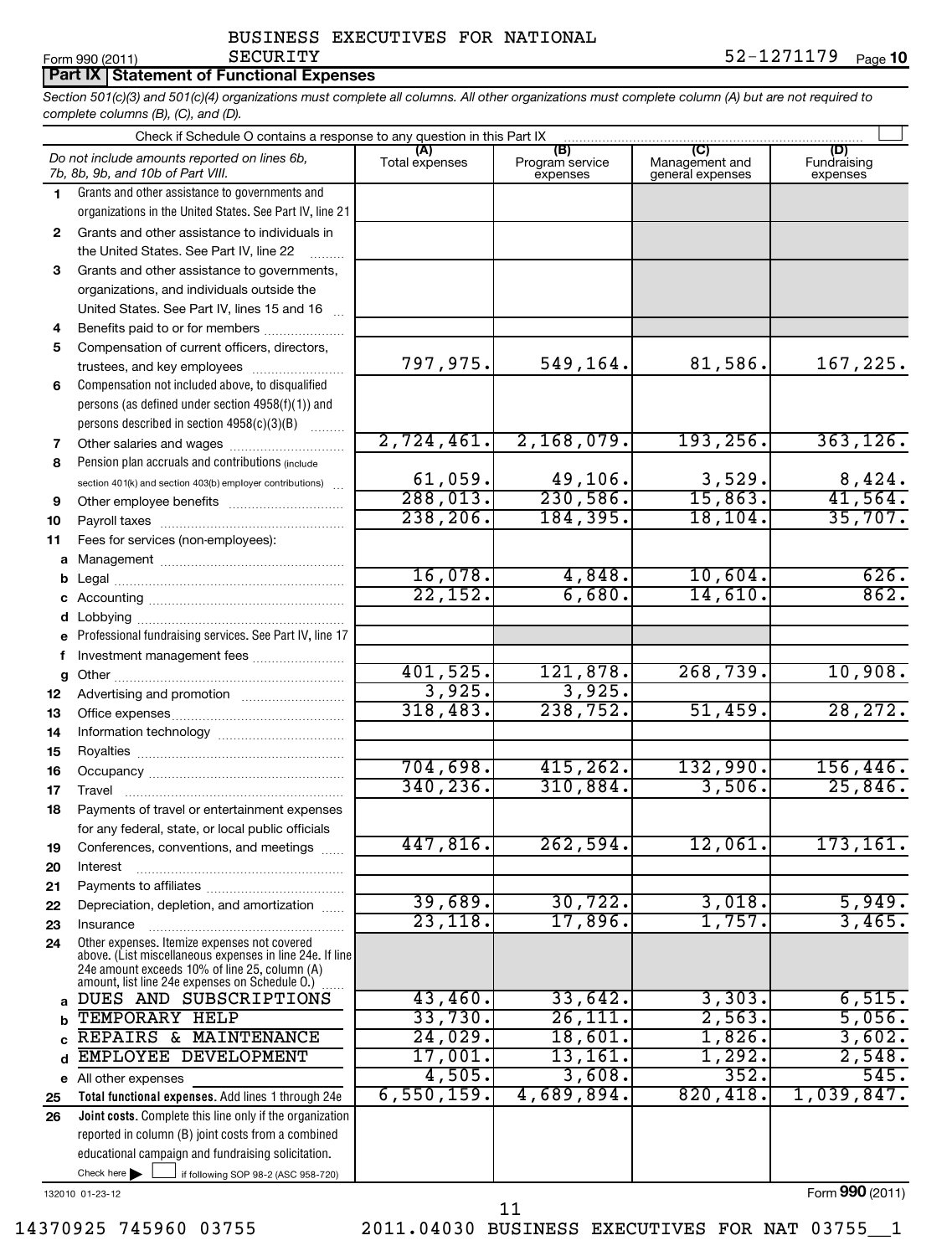**32 33 34**

4,991,817. 5,044,284.  $\overline{574, 741.}$  34 5,610,637.

Form (2011) **990**

Form 990 (2011) Page **11** SECURITY 52-1271179

|                             |          | <b>Part X   Balance Sheet</b>                                                                                                        |            |                           |                          |                 |                       |
|-----------------------------|----------|--------------------------------------------------------------------------------------------------------------------------------------|------------|---------------------------|--------------------------|-----------------|-----------------------|
|                             |          |                                                                                                                                      |            |                           | (A)<br>Beginning of year |                 | (B)<br>End of year    |
|                             | 1        |                                                                                                                                      |            |                           | 2,069,846.               | $\mathbf{1}$    | 1,938,804.            |
|                             | 2        |                                                                                                                                      | 3,298,902. | $\mathbf{2}$              | 3,021,492.               |                 |                       |
|                             | 3        |                                                                                                                                      |            |                           |                          | 3               |                       |
|                             | 4        |                                                                                                                                      |            |                           |                          | 4               | 1,460.                |
|                             | 5        | Receivables from current and former officers, directors, trustees, key                                                               |            |                           |                          |                 |                       |
|                             |          | employees, and highest compensated employees. Complete Part II                                                                       |            |                           |                          |                 |                       |
|                             |          | of Schedule L                                                                                                                        |            |                           |                          | 5               |                       |
|                             | 6        | Receivables from other disqualified persons (as defined under section                                                                |            |                           |                          |                 |                       |
|                             |          | 4958(f)(1)), persons described in section 4958(c)(3)(B), and contributing                                                            |            |                           |                          |                 |                       |
|                             |          | employers and sponsoring organizations of section 501(c)(9) voluntary                                                                |            |                           |                          |                 |                       |
|                             |          |                                                                                                                                      |            |                           |                          | 6               |                       |
| Assets                      | 7        |                                                                                                                                      |            |                           |                          | 7               |                       |
|                             | 8        |                                                                                                                                      |            |                           |                          | 8               |                       |
|                             | 9        |                                                                                                                                      |            |                           | 40,964.                  | 9               | 95,687.               |
|                             |          | 10a Land, buildings, and equipment: cost or other                                                                                    |            |                           |                          |                 |                       |
|                             |          | basis. Complete Part VI of Schedule D  10a                                                                                           |            | $\frac{327,050}{209,705}$ | 114,501.                 |                 | 117,345.              |
|                             |          |                                                                                                                                      |            |                           |                          | 10 <sub>c</sub> | 385, 321.             |
|                             | 11<br>12 |                                                                                                                                      |            |                           |                          | 11<br>12        |                       |
|                             | 13       |                                                                                                                                      |            |                           | 13                       |                 |                       |
|                             | 14       |                                                                                                                                      |            |                           | 14                       |                 |                       |
|                             | 15       |                                                                                                                                      |            |                           | 50,528.                  | 15              | 50,528.               |
|                             | 16       |                                                                                                                                      |            |                           | 5,574,741.               | 16              | 5,610,637.            |
|                             | 17       |                                                                                                                                      |            |                           | 394, 192.                | 17              | 327, 239.             |
|                             | 18       |                                                                                                                                      |            |                           |                          | 18              |                       |
|                             | 19       |                                                                                                                                      |            |                           |                          | 19              |                       |
|                             | 20       |                                                                                                                                      |            |                           |                          | 20              |                       |
|                             | 21       | Escrow or custodial account liability. Complete Part IV of Schedule D                                                                |            |                           |                          | 21              |                       |
| Liabilities                 | 22       | Payables to current and former officers, directors, trustees, key employees,                                                         |            |                           |                          |                 |                       |
|                             |          | highest compensated employees, and disqualified persons. Complete Part II                                                            |            |                           |                          |                 |                       |
|                             |          | of Schedule L                                                                                                                        |            |                           |                          | 22              |                       |
|                             | 23       | Secured mortgages and notes payable to unrelated third parties                                                                       |            |                           |                          | 23              |                       |
|                             | 24       |                                                                                                                                      |            |                           |                          | 24              |                       |
|                             | 25       | Other liabilities (including federal income tax, payables to related third                                                           |            |                           |                          |                 |                       |
|                             |          | parties, and other liabilities not included on lines 17-24). Complete Part X of                                                      |            |                           |                          |                 |                       |
|                             |          | Schedule D                                                                                                                           |            |                           | 188,732.<br>582,924.     | 25              | 239,114.<br>566, 353. |
|                             | 26       | Total liabilities. Add lines 17 through 25<br>Organizations that follow SFAS 117, check here $\blacktriangleright \Box$ and complete |            |                           |                          | 26              |                       |
|                             |          | lines 27 through 29, and lines 33 and 34.                                                                                            |            |                           |                          |                 |                       |
|                             | 27       |                                                                                                                                      |            | 3,053,475.                | 27                       | 3,378,586.      |                       |
|                             | 28       |                                                                                                                                      |            |                           | 638, 213.                | 28              | 365,569.              |
|                             | 29       | Permanently restricted net assets                                                                                                    |            |                           | 1,300,129.               | 29              | 1,300,129.            |
|                             |          | Organizations that do not follow SFAS 117, check here $\blacktriangleright$                                                          |            | and                       |                          |                 |                       |
|                             |          | complete lines 30 through 34.                                                                                                        |            |                           |                          |                 |                       |
|                             | 30       |                                                                                                                                      |            |                           |                          | 30              |                       |
| Net Assets or Fund Balances | 31       | Paid-in or capital surplus, or land, building, or equipment fund                                                                     |            |                           |                          | 31              |                       |
|                             | 32       | Retained earnings, endowment, accumulated income, or other funds                                                                     |            |                           |                          | 32              |                       |
|                             |          | aat aaaata ar fuund balangaa                                                                                                         |            |                           | 991.817                  | າາ              | 5 044 284             |

Total liabilities and net assets/fund balances

Retained earnings, endowment, accumulated income, or other funds ............ Total net assets or fund balances ~~~~~~~~~~~~~~~~~~~~~~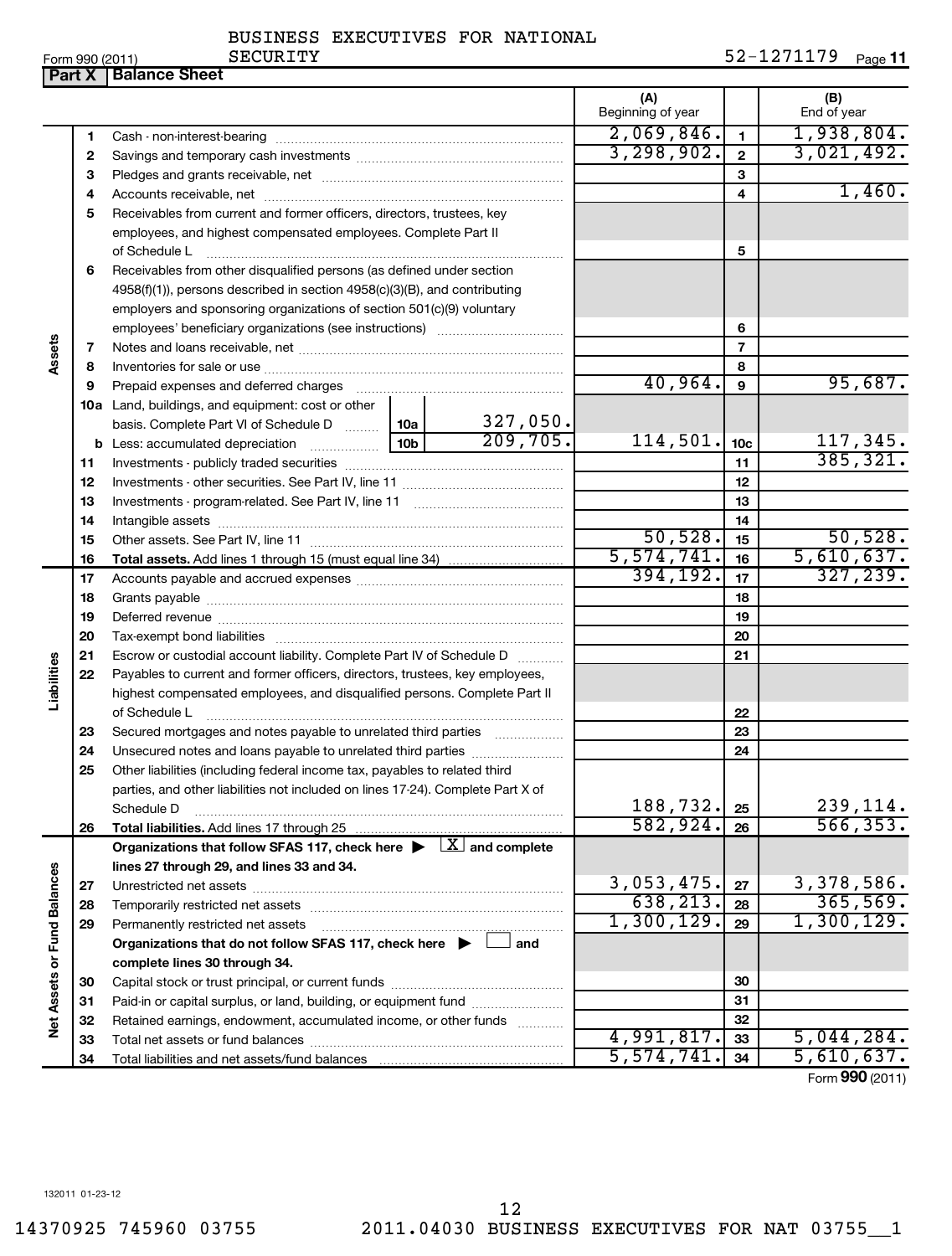| BUSINESS EXECUTIVES FOR NATIONAL |  |
|----------------------------------|--|
|----------------------------------|--|

| 52-1271179 <sub>Page</sub> 12 |  |  |
|-------------------------------|--|--|
|-------------------------------|--|--|

|    | <b>SECURITY</b><br>Form 990 (2011)                                                                                              |                         | 52-1271179 |                |     | Page 12            |
|----|---------------------------------------------------------------------------------------------------------------------------------|-------------------------|------------|----------------|-----|--------------------|
|    | <b>Part XI Reconciliation of Net Assets</b>                                                                                     |                         |            |                |     |                    |
|    |                                                                                                                                 |                         |            |                |     | $\boxed{\text{X}}$ |
|    |                                                                                                                                 |                         |            |                |     |                    |
| 1  |                                                                                                                                 |                         |            | 6,611,070.     |     |                    |
| 2  | 6,550,159.<br>$\overline{2}$                                                                                                    |                         |            |                |     |                    |
| 3  | Revenue less expenses. Subtract line 2 from line 1                                                                              | 3                       |            |                |     | 60,911.            |
| 4  |                                                                                                                                 | $\overline{\mathbf{A}}$ |            | 4,991,817.     |     | <8,444.            |
| 5  | Other changes in net assets or fund balances (explain in Schedule O) manufactured controller than growth of the                 | 5                       |            |                |     |                    |
| 6  | Net assets or fund balances at end of year. Combine lines 3, 4, and 5 (must equal Part X, line 33, column (B))                  | 6                       |            | 5,044,284.     |     |                    |
|    | <b>Part XII</b> Financial Statements and Reporting                                                                              |                         |            |                |     |                    |
|    |                                                                                                                                 |                         |            |                |     |                    |
|    |                                                                                                                                 |                         |            |                | Yes | <b>No</b>          |
|    | Accounting method used to prepare the Form 990: $\Box$ Cash $\Box X$ Accrual $\Box$ Other                                       |                         |            |                |     |                    |
|    | If the organization changed its method of accounting from a prior year or checked "Other," explain in Schedule O.               |                         |            |                |     |                    |
| 2a |                                                                                                                                 |                         |            | 2a             |     | x                  |
| b  |                                                                                                                                 |                         |            | 2 <sub>b</sub> | х   |                    |
| c  | If "Yes" to line 2a or 2b, does the organization have a committee that assumes responsibility for oversight of the audit,       |                         |            |                |     |                    |
|    |                                                                                                                                 |                         |            | 2c             | х   |                    |
|    | If the organization changed either its oversight process or selection process during the tax year, explain in Schedule O.       |                         |            |                |     |                    |
|    | d If "Yes" to line 2a or 2b, check a box below to indicate whether the financial statements for the year were issued on a       |                         |            |                |     |                    |
|    | separate basis, consolidated basis, or both:                                                                                    |                         |            |                |     |                    |
|    | $ \mathbf{X} $ Separate basis $ \Box $ Consolidated basis $ \Box $ Both consolidated and separate basis                         |                         |            |                |     |                    |
|    | 3a As a result of a federal award, was the organization required to undergo an audit or audits as set forth in the Single Audit |                         |            |                |     |                    |
|    |                                                                                                                                 |                         |            | За             |     | x                  |
|    | b If "Yes," did the organization undergo the required audit or audits? If the organization did not undergo the required audit   |                         |            |                |     |                    |
|    |                                                                                                                                 |                         |            | 3 <sub>b</sub> |     |                    |

Form (2011) **990**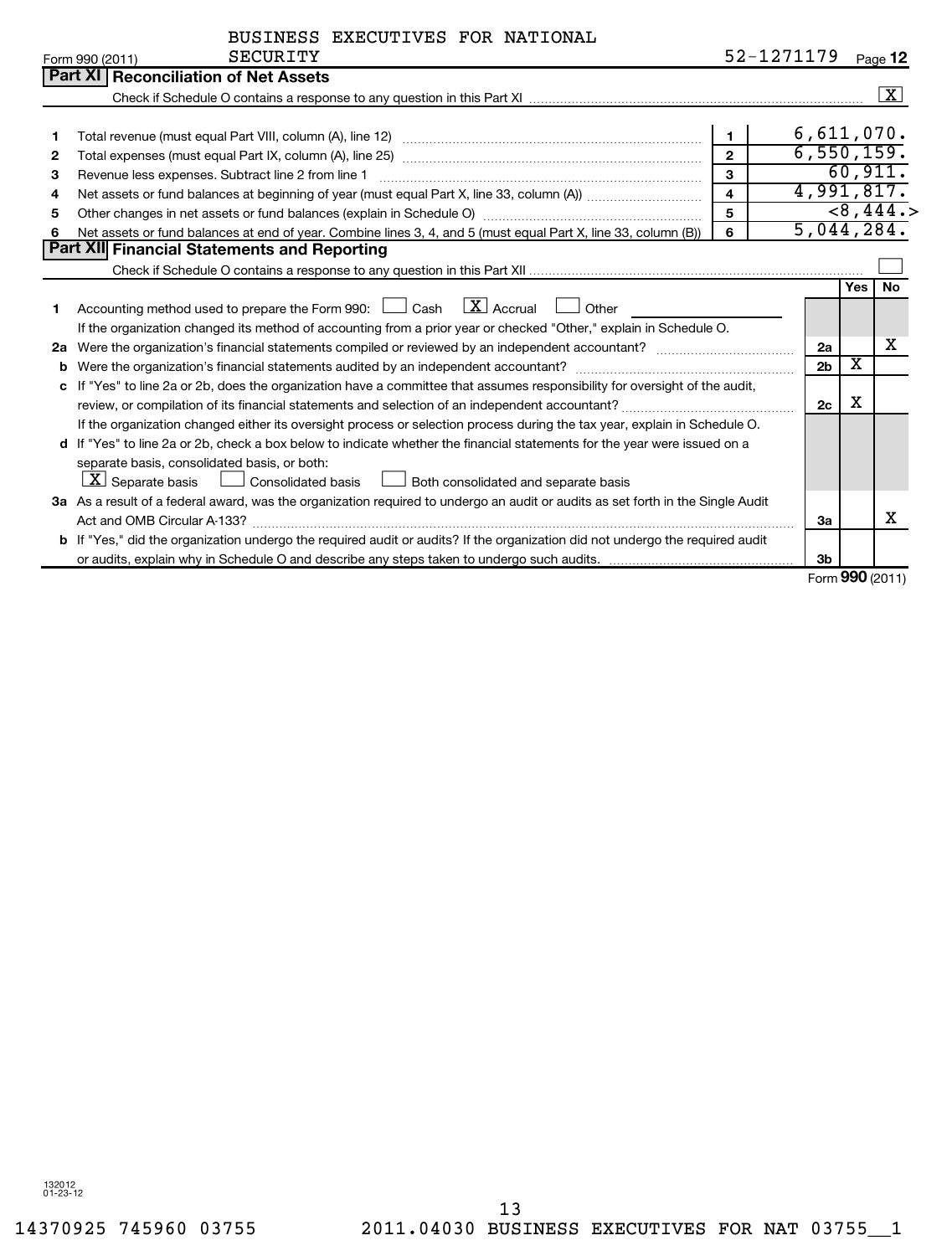| <b>SCHEDULE A</b><br><b>Public Charity Status and Public Support</b><br>(Form 990 or 990-EZ)<br>Complete if the organization is a section 501(c)(3) organization or a section<br>4947(a)(1) nonexempt charitable trust.<br>Department of the Treasury<br>Internal Revenue Service<br>Attach to Form 990 or Form 990-EZ. See separate instructions. |                                                                                                 |                                               |                                                                                                                                                                                                                                                     |     |                                                 |  | OMB No. 1545-0047<br><b>Open to Public</b><br>Inspection |             |     |                                       |     |    |
|----------------------------------------------------------------------------------------------------------------------------------------------------------------------------------------------------------------------------------------------------------------------------------------------------------------------------------------------------|-------------------------------------------------------------------------------------------------|-----------------------------------------------|-----------------------------------------------------------------------------------------------------------------------------------------------------------------------------------------------------------------------------------------------------|-----|-------------------------------------------------|--|----------------------------------------------------------|-------------|-----|---------------------------------------|-----|----|
|                                                                                                                                                                                                                                                                                                                                                    | Name of the organization                                                                        |                                               | BUSINESS EXECUTIVES FOR NATIONAL                                                                                                                                                                                                                    |     |                                                 |  |                                                          |             |     | <b>Employer identification number</b> |     |    |
|                                                                                                                                                                                                                                                                                                                                                    |                                                                                                 | <b>SECURITY</b>                               |                                                                                                                                                                                                                                                     |     |                                                 |  |                                                          |             |     | 52-1271179                            |     |    |
| Part I                                                                                                                                                                                                                                                                                                                                             | Reason for Public Charity Status (All organizations must complete this part.) See instructions. |                                               |                                                                                                                                                                                                                                                     |     |                                                 |  |                                                          |             |     |                                       |     |    |
|                                                                                                                                                                                                                                                                                                                                                    |                                                                                                 |                                               | The organization is not a private foundation because it is: (For lines 1 through 11, check only one box.)                                                                                                                                           |     |                                                 |  |                                                          |             |     |                                       |     |    |
| 1                                                                                                                                                                                                                                                                                                                                                  |                                                                                                 |                                               | A church, convention of churches, or association of churches described in section 170(b)(1)(A)(i).                                                                                                                                                  |     |                                                 |  |                                                          |             |     |                                       |     |    |
| 2                                                                                                                                                                                                                                                                                                                                                  |                                                                                                 |                                               | A school described in section 170(b)(1)(A)(ii). (Attach Schedule E.)                                                                                                                                                                                |     |                                                 |  |                                                          |             |     |                                       |     |    |
| з                                                                                                                                                                                                                                                                                                                                                  |                                                                                                 |                                               | A hospital or a cooperative hospital service organization described in section 170(b)(1)(A)(iii).                                                                                                                                                   |     |                                                 |  |                                                          |             |     |                                       |     |    |
| 4                                                                                                                                                                                                                                                                                                                                                  |                                                                                                 |                                               | A medical research organization operated in conjunction with a hospital described in section 170(b)(1)(A)(iii). Enter the hospital's name,                                                                                                          |     |                                                 |  |                                                          |             |     |                                       |     |    |
|                                                                                                                                                                                                                                                                                                                                                    | city, and state:                                                                                |                                               |                                                                                                                                                                                                                                                     |     |                                                 |  |                                                          |             |     |                                       |     |    |
| 5                                                                                                                                                                                                                                                                                                                                                  |                                                                                                 |                                               | An organization operated for the benefit of a college or university owned or operated by a governmental unit described in                                                                                                                           |     |                                                 |  |                                                          |             |     |                                       |     |    |
|                                                                                                                                                                                                                                                                                                                                                    |                                                                                                 | section 170(b)(1)(A)(iv). (Complete Part II.) |                                                                                                                                                                                                                                                     |     |                                                 |  |                                                          |             |     |                                       |     |    |
| 6                                                                                                                                                                                                                                                                                                                                                  |                                                                                                 |                                               | A federal, state, or local government or governmental unit described in section 170(b)(1)(A)(v).                                                                                                                                                    |     |                                                 |  |                                                          |             |     |                                       |     |    |
| <u>x  </u><br>$\overline{7}$                                                                                                                                                                                                                                                                                                                       |                                                                                                 |                                               | An organization that normally receives a substantial part of its support from a governmental unit or from the general public described in                                                                                                           |     |                                                 |  |                                                          |             |     |                                       |     |    |
|                                                                                                                                                                                                                                                                                                                                                    |                                                                                                 | section 170(b)(1)(A)(vi). (Complete Part II.) |                                                                                                                                                                                                                                                     |     |                                                 |  |                                                          |             |     |                                       |     |    |
| 8                                                                                                                                                                                                                                                                                                                                                  |                                                                                                 |                                               | A community trust described in section 170(b)(1)(A)(vi). (Complete Part II.)                                                                                                                                                                        |     |                                                 |  |                                                          |             |     |                                       |     |    |
| 9                                                                                                                                                                                                                                                                                                                                                  |                                                                                                 |                                               | An organization that normally receives: (1) more than 33 1/3% of its support from contributions, membership fees, and gross receipts from                                                                                                           |     |                                                 |  |                                                          |             |     |                                       |     |    |
|                                                                                                                                                                                                                                                                                                                                                    |                                                                                                 |                                               | activities related to its exempt functions - subject to certain exceptions, and (2) no more than 33 1/3% of its support from gross investment                                                                                                       |     |                                                 |  |                                                          |             |     |                                       |     |    |
|                                                                                                                                                                                                                                                                                                                                                    |                                                                                                 |                                               | income and unrelated business taxable income (less section 511 tax) from businesses acquired by the organization after June 30, 1975.                                                                                                               |     |                                                 |  |                                                          |             |     |                                       |     |    |
|                                                                                                                                                                                                                                                                                                                                                    |                                                                                                 | See section 509(a)(2). (Complete Part III.)   |                                                                                                                                                                                                                                                     |     |                                                 |  |                                                          |             |     |                                       |     |    |
| 10                                                                                                                                                                                                                                                                                                                                                 |                                                                                                 |                                               | An organization organized and operated exclusively to test for public safety. See section 509(a)(4).                                                                                                                                                |     |                                                 |  |                                                          |             |     |                                       |     |    |
| 11                                                                                                                                                                                                                                                                                                                                                 |                                                                                                 |                                               | An organization organized and operated exclusively for the benefit of, to perform the functions of, or to carry out the purposes of one or                                                                                                          |     |                                                 |  |                                                          |             |     |                                       |     |    |
|                                                                                                                                                                                                                                                                                                                                                    |                                                                                                 |                                               | more publicly supported organizations described in section 509(a)(1) or section 509(a)(2). See section 509(a)(3). Check the box that                                                                                                                |     |                                                 |  |                                                          |             |     |                                       |     |    |
|                                                                                                                                                                                                                                                                                                                                                    |                                                                                                 |                                               | describes the type of supporting organization and complete lines 11e through 11h.                                                                                                                                                                   |     |                                                 |  |                                                          |             |     |                                       |     |    |
|                                                                                                                                                                                                                                                                                                                                                    | Type I<br>a L                                                                                   | bl                                            | J Type II                                                                                                                                                                                                                                           | c l | Type III - Functionally integrated              |  |                                                          |             | d l | Type III - Other                      |     |    |
| е                                                                                                                                                                                                                                                                                                                                                  |                                                                                                 |                                               | By checking this box, I certify that the organization is not controlled directly or indirectly by one or more disqualified persons other than                                                                                                       |     |                                                 |  |                                                          |             |     |                                       |     |    |
|                                                                                                                                                                                                                                                                                                                                                    |                                                                                                 |                                               | foundation managers and other than one or more publicly supported organizations described in section 509(a)(1) or section 509(a)(2).<br>If the organization received a written determination from the IRS that it is a Type I, Type II, or Type III |     |                                                 |  |                                                          |             |     |                                       |     |    |
| f                                                                                                                                                                                                                                                                                                                                                  |                                                                                                 | supporting organization, check this box       |                                                                                                                                                                                                                                                     |     |                                                 |  |                                                          |             |     |                                       |     |    |
|                                                                                                                                                                                                                                                                                                                                                    |                                                                                                 |                                               | Since August 17, 2006, has the organization accepted any gift or contribution from any of the following persons?                                                                                                                                    |     |                                                 |  |                                                          |             |     |                                       |     |    |
| g                                                                                                                                                                                                                                                                                                                                                  | (i)                                                                                             |                                               | A person who directly or indirectly controls, either alone or together with persons described in (ii) and (iii) below,                                                                                                                              |     |                                                 |  |                                                          |             |     |                                       | Yes | No |
|                                                                                                                                                                                                                                                                                                                                                    |                                                                                                 |                                               |                                                                                                                                                                                                                                                     |     |                                                 |  |                                                          |             |     | 11g(i)                                |     |    |
|                                                                                                                                                                                                                                                                                                                                                    |                                                                                                 |                                               |                                                                                                                                                                                                                                                     |     |                                                 |  |                                                          |             |     | 11g(ii)                               |     |    |
|                                                                                                                                                                                                                                                                                                                                                    | (ii) A family member of a person described in (i) above?<br>11g(iii)                            |                                               |                                                                                                                                                                                                                                                     |     |                                                 |  |                                                          |             |     |                                       |     |    |
| h                                                                                                                                                                                                                                                                                                                                                  | Provide the following information about the supported organization(s).                          |                                               |                                                                                                                                                                                                                                                     |     |                                                 |  |                                                          |             |     |                                       |     |    |
|                                                                                                                                                                                                                                                                                                                                                    |                                                                                                 |                                               |                                                                                                                                                                                                                                                     |     |                                                 |  |                                                          |             |     |                                       |     |    |
|                                                                                                                                                                                                                                                                                                                                                    | (i) Name of supported                                                                           | (ii) EIN                                      | (iii) Type of                                                                                                                                                                                                                                       |     | (iv) is the organization (v) Did you notify the |  |                                                          | (vi) is the |     | (vii) Amount of                       |     |    |
| organizátion in col.<br>organization<br>in col. (i) listed in your<br>organization in col.<br>organization                                                                                                                                                                                                                                         |                                                                                                 |                                               |                                                                                                                                                                                                                                                     |     | support                                         |  |                                                          |             |     |                                       |     |    |
| (i) organized in the $U.S.$ ?<br>(described on lines 1-9<br>(i) of your support?<br>aovernina document?<br>above or IRC section                                                                                                                                                                                                                    |                                                                                                 |                                               |                                                                                                                                                                                                                                                     |     |                                                 |  |                                                          |             |     |                                       |     |    |
| (see instructions))<br>Yes<br>No<br>Yes<br><b>No</b><br>Yes<br>No                                                                                                                                                                                                                                                                                  |                                                                                                 |                                               |                                                                                                                                                                                                                                                     |     |                                                 |  |                                                          |             |     |                                       |     |    |
|                                                                                                                                                                                                                                                                                                                                                    |                                                                                                 |                                               |                                                                                                                                                                                                                                                     |     |                                                 |  |                                                          |             |     |                                       |     |    |
|                                                                                                                                                                                                                                                                                                                                                    |                                                                                                 |                                               |                                                                                                                                                                                                                                                     |     |                                                 |  |                                                          |             |     |                                       |     |    |
|                                                                                                                                                                                                                                                                                                                                                    |                                                                                                 |                                               |                                                                                                                                                                                                                                                     |     |                                                 |  |                                                          |             |     |                                       |     |    |
|                                                                                                                                                                                                                                                                                                                                                    |                                                                                                 |                                               |                                                                                                                                                                                                                                                     |     |                                                 |  |                                                          |             |     |                                       |     |    |
|                                                                                                                                                                                                                                                                                                                                                    |                                                                                                 |                                               |                                                                                                                                                                                                                                                     |     |                                                 |  |                                                          |             |     |                                       |     |    |
|                                                                                                                                                                                                                                                                                                                                                    |                                                                                                 |                                               |                                                                                                                                                                                                                                                     |     |                                                 |  |                                                          |             |     |                                       |     |    |
|                                                                                                                                                                                                                                                                                                                                                    |                                                                                                 |                                               |                                                                                                                                                                                                                                                     |     |                                                 |  |                                                          |             |     |                                       |     |    |

LHA **For Paperwork Reduction Act Notice, see the Instructions for Form 990 or 990-EZ.**

**Schedule A (Form 990 or 990-EZ) 2011**

132021 01-24-12

**Total**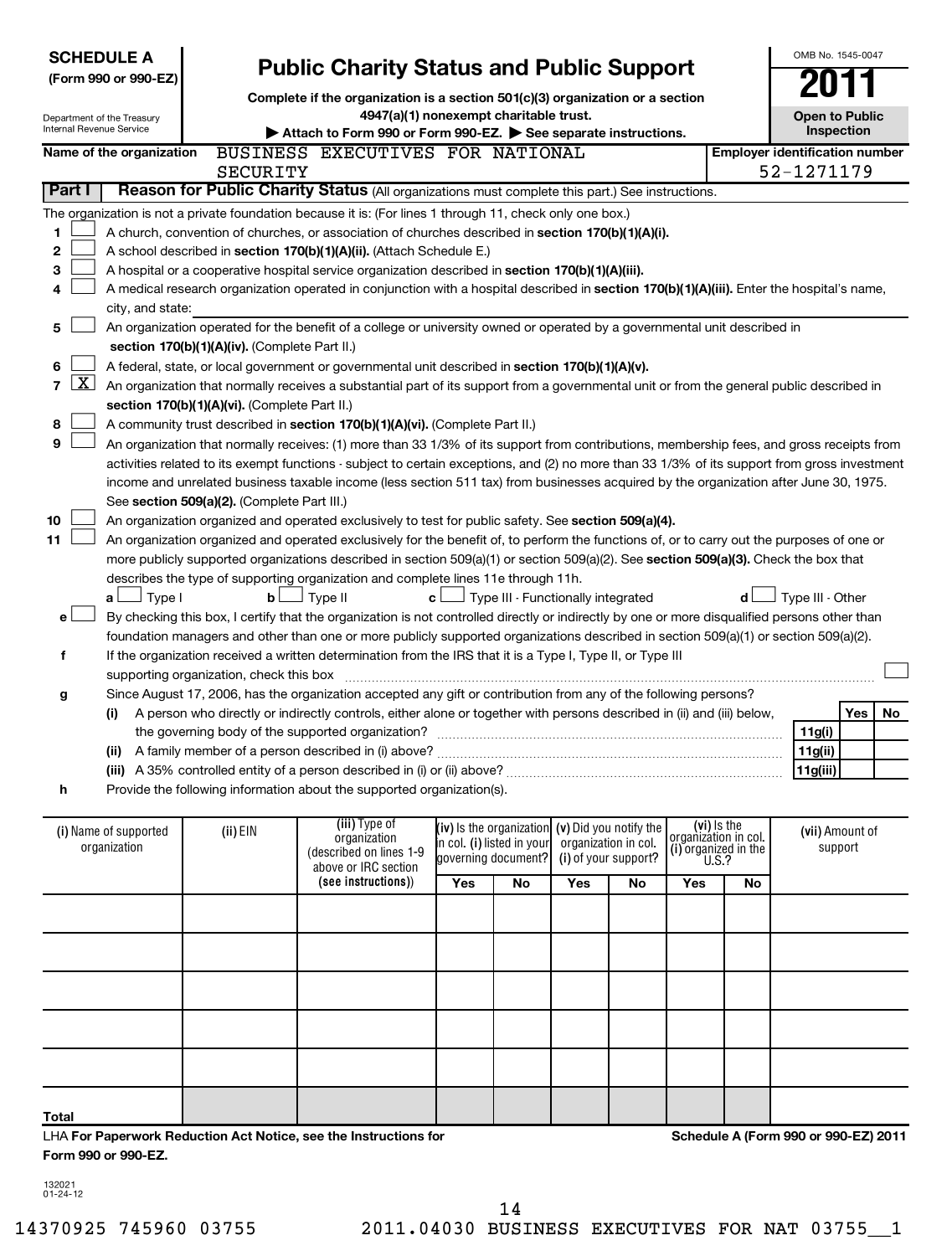| -1271179<br>Schedule A (Form 990 or 990-EZ) 2011 SECURITY<br>Page 2 |
|---------------------------------------------------------------------|
|---------------------------------------------------------------------|

SECURITY 52-1271179

| Part II   Support Schedule for Organizations Described in Sections 170(b)(1)(A)(iv) and 170(b)(1)(A)(vi)                                        |
|-------------------------------------------------------------------------------------------------------------------------------------------------|
| (Complete only if you checked the box on line 5, 7, or 8 of Part I or if the organization failed to qualify under Part III. If the organization |
| fails to qualify under the tests listed below, please complete Part III.)                                                                       |

|    | <b>Section A. Public Support</b>                                                                                                                                                                                               |                        |                       |                           |                         |                                      |                                          |
|----|--------------------------------------------------------------------------------------------------------------------------------------------------------------------------------------------------------------------------------|------------------------|-----------------------|---------------------------|-------------------------|--------------------------------------|------------------------------------------|
|    | Calendar year (or fiscal year beginning in)                                                                                                                                                                                    | (a) 2007               | (b) 2008              | (c) 2009                  | $(d)$ 2010              | (e) 2011                             | (f) Total                                |
|    | 1 Gifts, grants, contributions, and                                                                                                                                                                                            |                        |                       |                           |                         |                                      |                                          |
|    | membership fees received. (Do not                                                                                                                                                                                              |                        |                       |                           |                         |                                      |                                          |
|    | include any "unusual grants.")                                                                                                                                                                                                 | 8,891,384.             | 7,203,896.            | 6,770,427.                | 7,334,898.              | 6,620,763.                           | 36,821,368.                              |
|    | 2 Tax revenues levied for the organ-                                                                                                                                                                                           |                        |                       |                           |                         |                                      |                                          |
|    | ization's benefit and either paid to                                                                                                                                                                                           |                        |                       |                           |                         |                                      |                                          |
|    | or expended on its behalf                                                                                                                                                                                                      |                        |                       |                           |                         |                                      |                                          |
|    | 3 The value of services or facilities                                                                                                                                                                                          |                        |                       |                           |                         |                                      |                                          |
|    | furnished by a governmental unit to                                                                                                                                                                                            |                        |                       |                           |                         |                                      |                                          |
|    | the organization without charge                                                                                                                                                                                                |                        |                       |                           |                         |                                      |                                          |
|    | 4 Total. Add lines 1 through 3                                                                                                                                                                                                 | 8,891,384.             | 7,203,896.            | 6,770,427.                | 7,334,898               | 6,620,763.                           | 36, 821, 368.                            |
| 5. | The portion of total contributions                                                                                                                                                                                             |                        |                       |                           |                         |                                      |                                          |
|    | by each person (other than a                                                                                                                                                                                                   |                        |                       |                           |                         |                                      |                                          |
|    | governmental unit or publicly                                                                                                                                                                                                  |                        |                       |                           |                         |                                      |                                          |
|    | supported organization) included                                                                                                                                                                                               |                        |                       |                           |                         |                                      |                                          |
|    | on line 1 that exceeds 2% of the                                                                                                                                                                                               |                        |                       |                           |                         |                                      |                                          |
|    | amount shown on line 11,<br>column (f)                                                                                                                                                                                         |                        |                       |                           |                         |                                      |                                          |
|    |                                                                                                                                                                                                                                |                        |                       |                           |                         |                                      | 2,031,807.                               |
|    | 6 Public support. Subtract line 5 from line 4.<br><b>Section B. Total Support</b>                                                                                                                                              |                        |                       |                           |                         |                                      | 34,789,561.                              |
|    | Calendar year (or fiscal year beginning in)                                                                                                                                                                                    |                        |                       |                           |                         |                                      |                                          |
|    | <b>7</b> Amounts from line 4                                                                                                                                                                                                   | (a) 2007<br>8,891,384. | (b) 2008<br>7,203,896 | $(c)$ 2009<br>6,770,427   | $(d)$ 2010<br>7,334,898 | (e) 2011<br>6,620,763                | (f) Total<br>36,821,368.                 |
|    | 8 Gross income from interest,                                                                                                                                                                                                  |                        |                       |                           |                         |                                      |                                          |
|    | dividends, payments received on                                                                                                                                                                                                |                        |                       |                           |                         |                                      |                                          |
|    | securities loans, rents, royalties                                                                                                                                                                                             |                        |                       |                           |                         |                                      |                                          |
|    | and income from similar sources                                                                                                                                                                                                | 114, 492.              | 120, 775.             | 190,230.                  | 34,276.                 | 20, 139.                             | 479,912.                                 |
|    | 9 Net income from unrelated business                                                                                                                                                                                           |                        |                       |                           |                         |                                      |                                          |
|    | activities, whether or not the                                                                                                                                                                                                 |                        |                       |                           |                         |                                      |                                          |
|    | business is regularly carried on                                                                                                                                                                                               |                        | 148,958.              |                           |                         |                                      | 148,958.                                 |
|    | <b>10</b> Other income. Do not include gain                                                                                                                                                                                    |                        |                       |                           |                         |                                      |                                          |
|    | or loss from the sale of capital                                                                                                                                                                                               |                        |                       |                           |                         |                                      |                                          |
|    | assets (Explain in Part IV.)                                                                                                                                                                                                   | 6,782.                 |                       | $8,863. <19,309. $ 4,160. |                         | 10,809.                              | 11,305.                                  |
|    | 11 Total support. Add lines 7 through 10                                                                                                                                                                                       |                        |                       |                           |                         |                                      | 37, 461, 543.                            |
|    | <b>12</b> Gross receipts from related activities, etc. (see instructions)                                                                                                                                                      |                        |                       |                           |                         | 12                                   | 222,500.                                 |
|    | 13 First five years. If the Form 990 is for the organization's first, second, third, fourth, or fifth tax year as a section 501(c)(3)                                                                                          |                        |                       |                           |                         |                                      |                                          |
|    | organization, check this box and stop here manufactured and content to the state of the content of the state of the content of the content of the content of the content of the content of the content of the content of the c |                        |                       |                           |                         |                                      |                                          |
|    | <b>Section C. Computation of Public Support Percentage</b>                                                                                                                                                                     |                        |                       |                           |                         |                                      |                                          |
|    |                                                                                                                                                                                                                                |                        |                       |                           |                         | 14                                   | 92.87<br>%                               |
|    |                                                                                                                                                                                                                                |                        |                       |                           |                         | 15                                   | 91.05<br>%                               |
|    | 16a 33 1/3% support test - 2011. If the organization did not check the box on line 13, and line 14 is 33 1/3% or more, check this box and                                                                                      |                        |                       |                           |                         |                                      |                                          |
|    | stop here. The organization qualifies as a publicly supported organization                                                                                                                                                     |                        |                       |                           |                         |                                      | $\blacktriangleright$ $\boxed{\text{X}}$ |
|    | b 33 1/3% support test - 2010. If the organization did not check a box on line 13 or 16a, and line 15 is 33 1/3% or more, check this box                                                                                       |                        |                       |                           |                         |                                      |                                          |
|    |                                                                                                                                                                                                                                |                        |                       |                           |                         |                                      |                                          |
|    | 17a 10% -facts-and-circumstances test - 2011. If the organization did not check a box on line 13, 16a, or 16b, and line 14 is 10% or more,                                                                                     |                        |                       |                           |                         |                                      |                                          |
|    | and if the organization meets the "facts-and-circumstances" test, check this box and stop here. Explain in Part IV how the organization                                                                                        |                        |                       |                           |                         |                                      |                                          |
|    |                                                                                                                                                                                                                                |                        |                       |                           |                         |                                      |                                          |
|    | b 10% -facts-and-circumstances test - 2010. If the organization did not check a box on line 13, 16a, 16b, or 17a, and line 15 is 10% or                                                                                        |                        |                       |                           |                         |                                      |                                          |
|    | more, and if the organization meets the "facts-and-circumstances" test, check this box and stop here. Explain in Part IV how the                                                                                               |                        |                       |                           |                         |                                      |                                          |
|    | organization meets the "facts-and-circumstances" test. The organization qualifies as a publicly supported organization                                                                                                         |                        |                       |                           |                         |                                      |                                          |
|    | 18 Private foundation. If the organization did not check a box on line 13, 16a, 16b, 17a, or 17b, check this box and see instructions.                                                                                         |                        |                       |                           |                         |                                      |                                          |
|    |                                                                                                                                                                                                                                |                        |                       |                           |                         | Schedule A (Form 990 or 990-EZ) 2011 |                                          |

132022 01-24-12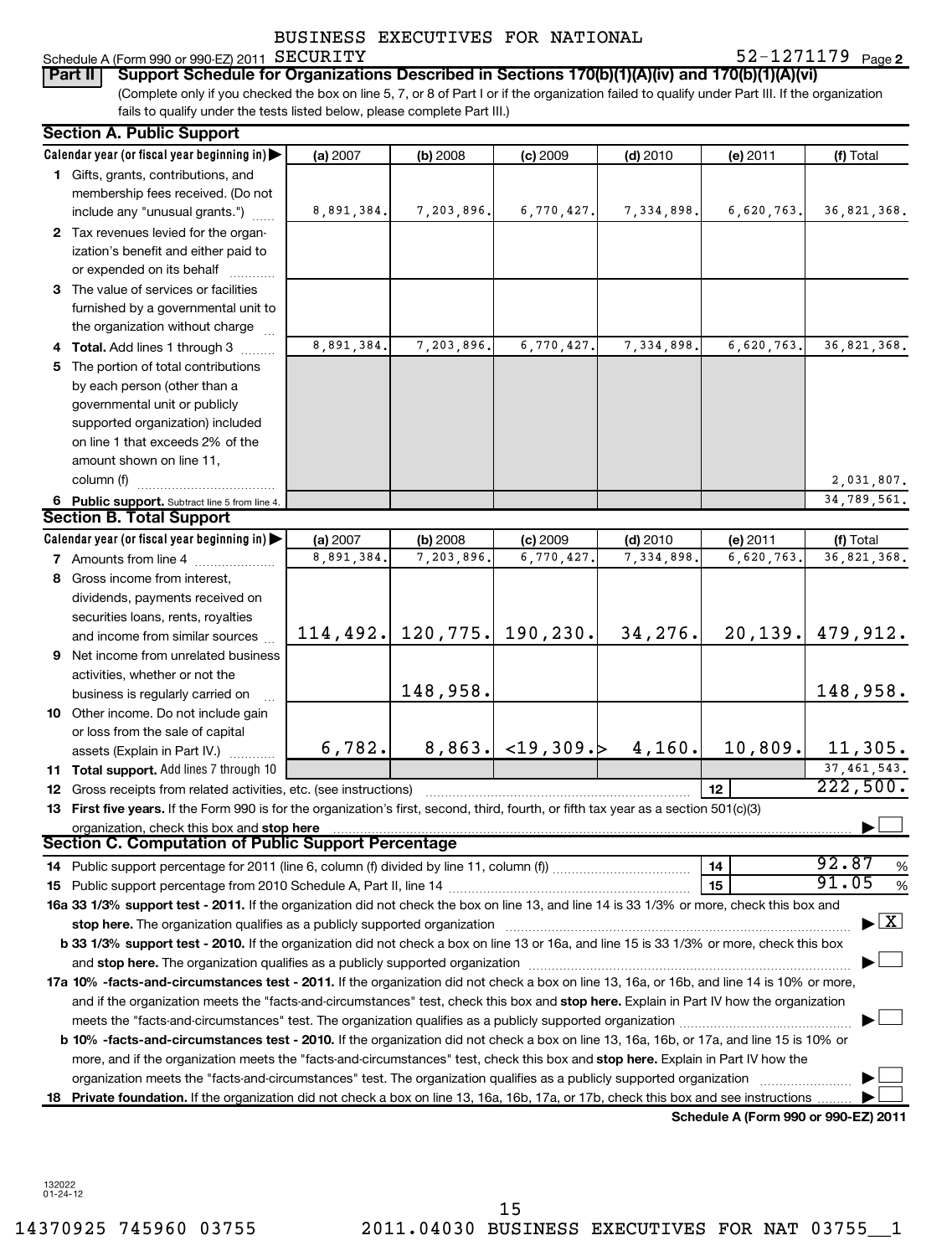#### **Part III Support Schedule for Organizations Described in Section 509(a)(2)**

(Complete only if you checked the box on line 9 of Part I or if the organization failed to qualify under Part II. If the organization fails to qualify under the tests listed below, please complete Part II.)

| <b>Section A. Public Support</b>                                                                                                                                                                |          |          |            |            |          |                                      |
|-------------------------------------------------------------------------------------------------------------------------------------------------------------------------------------------------|----------|----------|------------|------------|----------|--------------------------------------|
| Calendar year (or fiscal year beginning in)                                                                                                                                                     | (a) 2007 | (b) 2008 | $(c)$ 2009 | $(d)$ 2010 | (e) 2011 | (f) Total                            |
| 1 Gifts, grants, contributions, and                                                                                                                                                             |          |          |            |            |          |                                      |
| membership fees received. (Do not                                                                                                                                                               |          |          |            |            |          |                                      |
| include any "unusual grants.")                                                                                                                                                                  |          |          |            |            |          |                                      |
| <b>2</b> Gross receipts from admissions,<br>merchandise sold or services per-<br>formed, or facilities furnished in<br>any activity that is related to the<br>organization's tax-exempt purpose |          |          |            |            |          |                                      |
| <b>3</b> Gross receipts from activities that<br>are not an unrelated trade or bus-                                                                                                              |          |          |            |            |          |                                      |
| iness under section 513                                                                                                                                                                         |          |          |            |            |          |                                      |
| 4 Tax revenues levied for the organ-<br>ization's benefit and either paid to<br>or expended on its behalf                                                                                       |          |          |            |            |          |                                      |
| 5 The value of services or facilities                                                                                                                                                           |          |          |            |            |          |                                      |
| furnished by a governmental unit to<br>the organization without charge                                                                                                                          |          |          |            |            |          |                                      |
| <b>6 Total.</b> Add lines 1 through 5                                                                                                                                                           |          |          |            |            |          |                                      |
| 7a Amounts included on lines 1, 2, and                                                                                                                                                          |          |          |            |            |          |                                      |
| 3 received from disqualified persons                                                                                                                                                            |          |          |            |            |          |                                      |
| <b>b</b> Amounts included on lines 2 and 3 received<br>from other than disqualified persons that<br>exceed the greater of \$5,000 or 1% of the<br>amount on line 13 for the year                |          |          |            |            |          |                                      |
| c Add lines 7a and 7b                                                                                                                                                                           |          |          |            |            |          |                                      |
| 8 Public support (Subtract line 7c from line 6.)                                                                                                                                                |          |          |            |            |          |                                      |
| <b>Section B. Total Support</b>                                                                                                                                                                 |          |          |            |            |          |                                      |
| Calendar year (or fiscal year beginning in)                                                                                                                                                     | (a) 2007 | (b) 2008 | (c) 2009   | $(d)$ 2010 | (e) 2011 | (f) Total                            |
| 9 Amounts from line 6                                                                                                                                                                           |          |          |            |            |          |                                      |
| <b>10a</b> Gross income from interest,<br>dividends, payments received on<br>securities loans, rents, royalties<br>and income from similar sources                                              |          |          |            |            |          |                                      |
| <b>b</b> Unrelated business taxable income                                                                                                                                                      |          |          |            |            |          |                                      |
| (less section 511 taxes) from businesses<br>acquired after June 30, 1975<br>1.1.1.1.1.1.1.1.1.1                                                                                                 |          |          |            |            |          |                                      |
| c Add lines 10a and 10b                                                                                                                                                                         |          |          |            |            |          |                                      |
| 11 Net income from unrelated business<br>activities not included in line 10b.<br>whether or not the business is<br>regularly carried on                                                         |          |          |            |            |          |                                      |
| 12 Other income. Do not include gain<br>or loss from the sale of capital<br>assets (Explain in Part IV.) $\cdots$                                                                               |          |          |            |            |          |                                      |
| 13 Total support (Add lines 9, 10c, 11, and 12.)                                                                                                                                                |          |          |            |            |          |                                      |
| 14 First five years. If the Form 990 is for the organization's first, second, third, fourth, or fifth tax year as a section 501(c)(3) organization,                                             |          |          |            |            |          |                                      |
|                                                                                                                                                                                                 |          |          |            |            |          |                                      |
| <b>Section C. Computation of Public Support Percentage</b>                                                                                                                                      |          |          |            |            |          |                                      |
|                                                                                                                                                                                                 |          |          |            |            | 15       | %                                    |
| 16 Public support percentage from 2010 Schedule A, Part III, line 15                                                                                                                            |          |          |            |            | 16       | %                                    |
| Section D. Computation of Investment Income Percentage                                                                                                                                          |          |          |            |            |          |                                      |
| 17 Investment income percentage for 2011 (line 10c, column (f) divided by line 13, column (f))                                                                                                  |          |          |            |            | 17       | %                                    |
| 18 Investment income percentage from 2010 Schedule A, Part III, line 17                                                                                                                         |          |          |            |            | 18       | %                                    |
| 19a 33 1/3% support tests - 2011. If the organization did not check the box on line 14, and line 15 is more than 33 1/3%, and line 17 is not                                                    |          |          |            |            |          |                                      |
| more than 33 1/3%, check this box and stop here. The organization qualifies as a publicly supported organization                                                                                |          |          |            |            |          |                                      |
| b 33 1/3% support tests - 2010. If the organization did not check a box on line 14 or line 19a, and line 16 is more than 33 1/3%, and                                                           |          |          |            |            |          |                                      |
| line 18 is not more than 33 1/3%, check this box and stop here. The organization qualifies as a publicly supported organization                                                                 |          |          |            |            |          |                                      |
| 132023 01-24-12                                                                                                                                                                                 |          |          |            |            |          | Schedule A (Form 990 or 990-EZ) 2011 |
|                                                                                                                                                                                                 |          |          | 16         |            |          |                                      |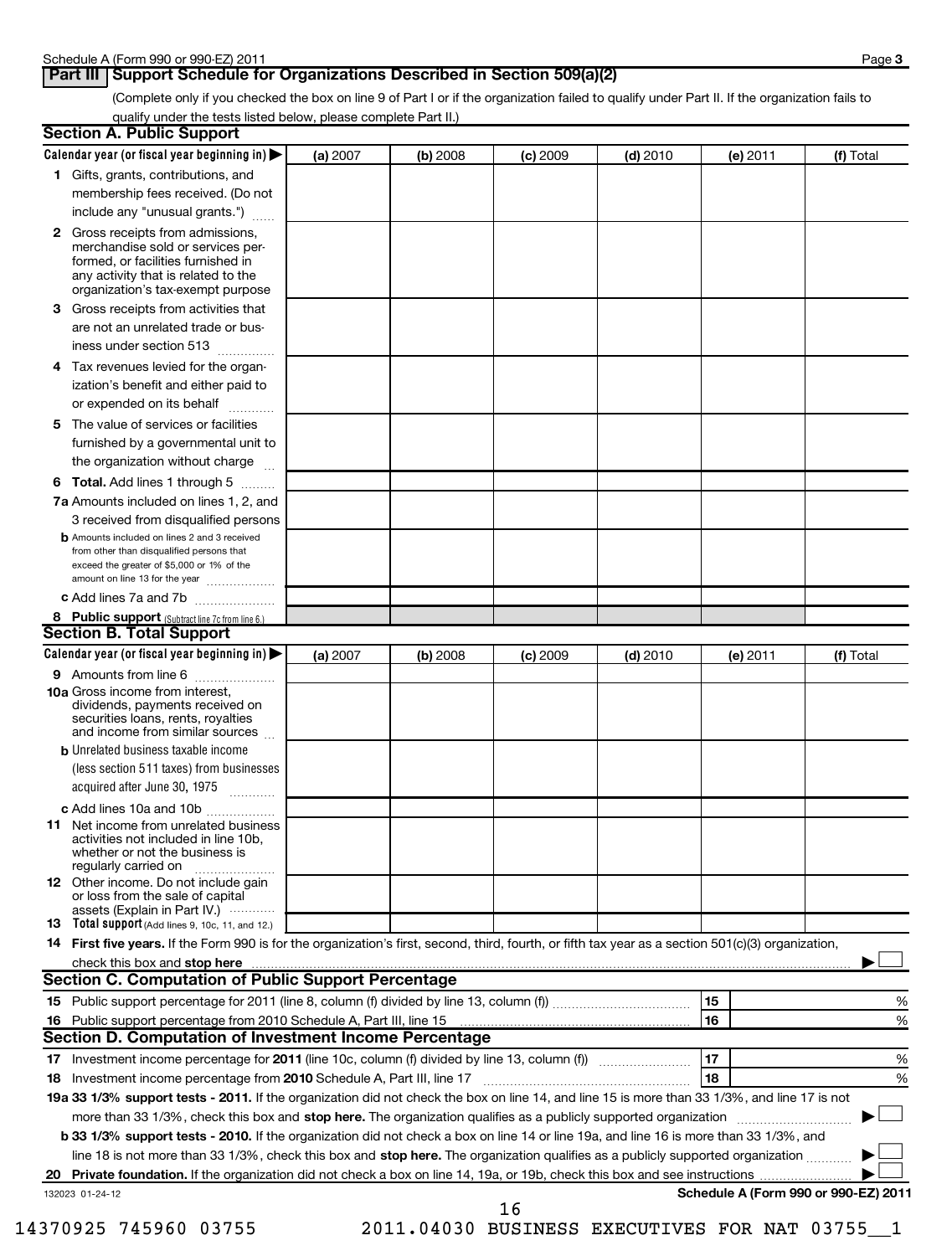|  |  | ** PUBLIC DISCLOSURE COPY ** |  |  |
|--|--|------------------------------|--|--|
|--|--|------------------------------|--|--|

**or 990-PF) | Attach to Form 990, Form 990-EZ, or Form 990-PF.**

# **(Form 990, 990-EZ, Schedule B Schedule of Contributors**

Department of the Treasury

#### Internal Revenue Service

#### **Name of the organization Employer identification number** BUSINESS EXECUTIVES FOR NATIONAL

OMB No. 1545-0047

**2011**

SECURITY SECURITY SECURITY

| <b>Organization type</b> (check one): |
|---------------------------------------|
|                                       |

| Filers of:         | Section:                                                                    |
|--------------------|-----------------------------------------------------------------------------|
| Form 990 or 990-FZ | $\lfloor \underline{X} \rfloor$ 501(c)( 3) (enter number) organization      |
|                    | $4947(a)(1)$ nonexempt charitable trust not treated as a private foundation |
|                    | 527 political organization                                                  |
| Form 990-PF        | 501(c)(3) exempt private foundation                                         |
|                    | 4947(a)(1) nonexempt charitable trust treated as a private foundation       |
|                    | 501(c)(3) taxable private foundation                                        |

Check if your organization is covered by the General Rule or a Special Rule. **Note.**  Only a section 501(c)(7), (8), or (10) organization can check boxes for both the General Rule and a Special Rule. See instructions.

#### **General Rule**

For an organization filing Form 990, 990-EZ, or 990-PF that received, during the year, \$5,000 or more (in money or property) from any one contributor. Complete Parts I and II.  $\left\vert \cdot\right\vert$ 

#### **Special Rules**

509(a)(1) and 170(b)(1)(A)(vi) and received from any one contributor, during the year, a contribution of the greater of (1**)** \$5,000 or (**2**) 2%  $\boxed{\textbf{X}}$  For a section 501(c)(3) organization filing Form 990 or 990-EZ that met the 33 1/3% support test of the regulations under sections of the amount on (i) Form 990, Part VIII, line 1h, or (ii) Form 990-EZ, line 1. Complete Parts I and II.

total contributions of more than \$1,000 for use exclusively for religious, charitable, scientific, literary, or educational purposes, or For a section 501(c)(7), (8), or (10) organization filing Form 990 or 990-EZ that received from any one contributor, during the year, the prevention of cruelty to children or animals. Complete Parts I, II, and III.  $\left\vert \cdot\right\vert$ 

purpose. Do not complete any of the parts unless the General Rule applies to this organization because it received nonexclusively contributions for use exclusively for religious, charitable, etc., purposes, but these contributions did not total to more than \$1,000. If this box is checked, enter here the total contributions that were received during the year for an exclusively religious, charitable, etc., For a section 501(c)(7), (8), or (10) organization filing Form 990 or 990-EZ that received from any one contributor, during the year, religious, charitable, etc., contributions of \$5,000 or more during the year. ~~~~~~~~~~~~~~~~~ | \$  $\left\vert \cdot\right\vert$ 

**Caution.** An organization that is not covered by the General Rule and/or the Special Rules does not file Schedule B (Form 990, 990-EZ, or 990-PF), but it **must** answer "No" on Part IV, line 2, of its Form 990; or check the box on line H of its Form 990-EZ or on Part I, line 2 of its Form 990-PF, to certify that it does not meet the filing requirements of Schedule B (Form 990, 990-EZ, or 990-PF).

LHA For Paperwork Reduction Act Notice, see the Instructions for Form 990, 990-EZ, or 990-PF. Schedule B (Form 990, 990-EZ, or 990-PF) (2011)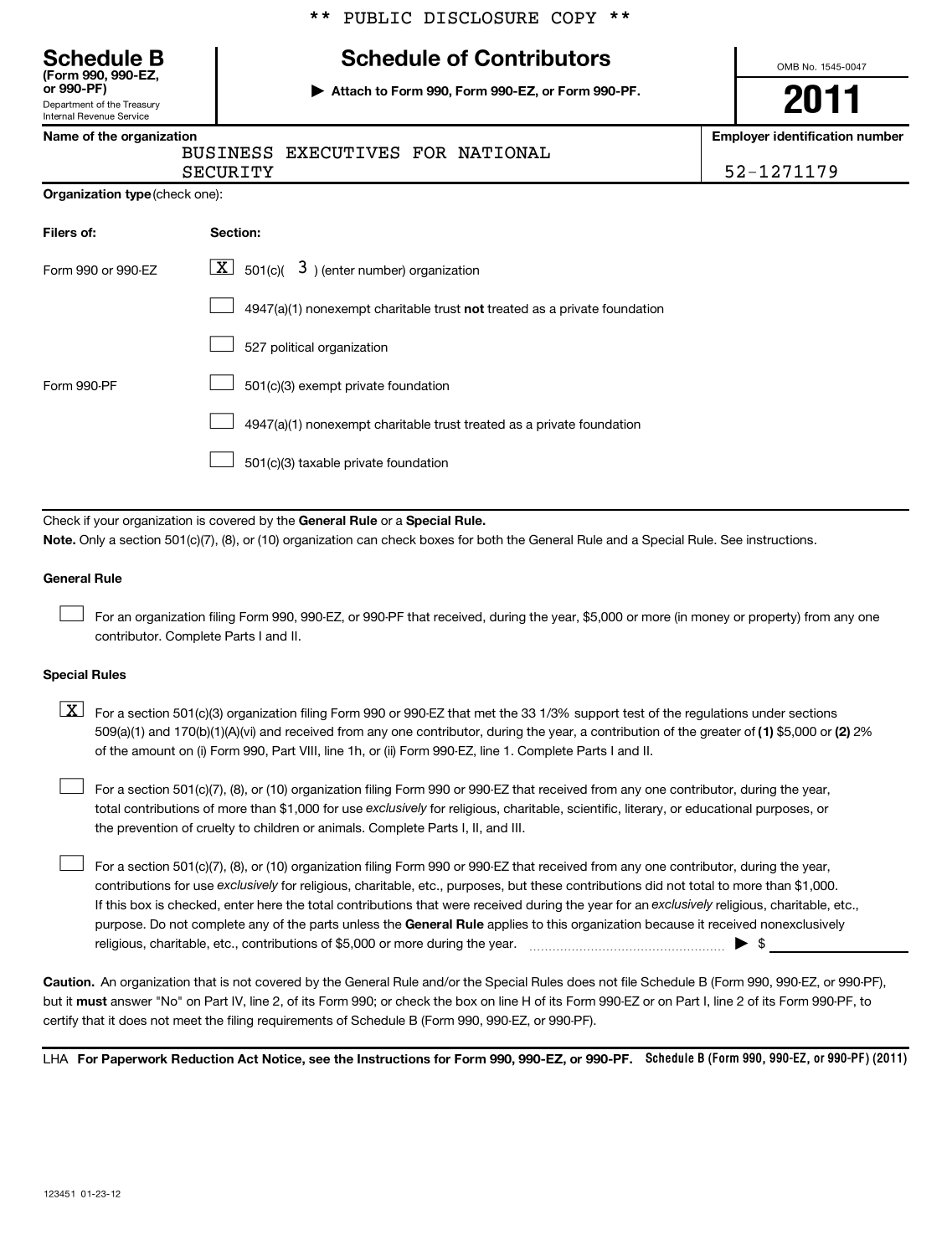| Schedule B (Form 990, 990-EZ, or 990-PF) (2011)                                                                 | Page 2                         |
|-----------------------------------------------------------------------------------------------------------------|--------------------------------|
| Name of organization                                                                                            | Emplover identification number |
| BUSINESS EXECUTIVES FOR NATIONAL                                                                                |                                |
| SECURITY                                                                                                        | 52-1271179                     |
| Part I<br><b>Contributors</b> (see instructions). Use duplicate copies of Part I if additional space is needed. |                                |

| 1<br>x<br>Person<br>Payroll<br>200,000.<br><b>Noncash</b><br>\$<br>(c)<br>(d)<br>(b)<br>(a)<br><b>Total contributions</b><br>No.<br>Name, address, and ZIP + 4<br>2<br>Person<br>Payroll<br>150,624.<br><b>Noncash</b><br>\$<br>(b)<br>(c)<br>(d)<br>(a)<br><b>Total contributions</b><br>Name, address, and ZIP + 4<br>No.<br>3<br>x<br>Person<br>Payroll<br>150,090.<br><b>Noncash</b><br>\$<br>(b)<br>(c)<br>(d)<br>(a)<br><b>Total contributions</b><br>Name, address, and ZIP + 4<br>No.<br>4<br><u>х</u><br>Person<br>Payroll<br>141,945.<br><b>Noncash</b><br>\$<br>(a)<br>(b)<br>(c)<br>(d)<br>No.<br>Name, address, and ZIP + 4<br><b>Total contributions</b><br>5<br>$\boxed{\text{X}}$<br>Person<br>Payroll<br>250,000.<br>Noncash<br>\$<br>(b)<br>(c)<br>(d)<br>(a)<br><b>Total contributions</b><br>No.<br>Name, address, and ZIP + 4<br>$\boxed{\text{X}}$<br>6<br>Person<br>Payroll<br>275,000.<br>Noncash<br>$\$$ | (a)<br>No. | (b)<br>Name, address, and ZIP + 4 | (c)<br><b>Total contributions</b> | (d)<br>Type of contribution                               |
|-----------------------------------------------------------------------------------------------------------------------------------------------------------------------------------------------------------------------------------------------------------------------------------------------------------------------------------------------------------------------------------------------------------------------------------------------------------------------------------------------------------------------------------------------------------------------------------------------------------------------------------------------------------------------------------------------------------------------------------------------------------------------------------------------------------------------------------------------------------------------------------------------------------------------------------|------------|-----------------------------------|-----------------------------------|-----------------------------------------------------------|
|                                                                                                                                                                                                                                                                                                                                                                                                                                                                                                                                                                                                                                                                                                                                                                                                                                                                                                                                   |            |                                   |                                   | (Complete Part II if there<br>is a noncash contribution.) |
|                                                                                                                                                                                                                                                                                                                                                                                                                                                                                                                                                                                                                                                                                                                                                                                                                                                                                                                                   |            |                                   |                                   | Type of contribution                                      |
|                                                                                                                                                                                                                                                                                                                                                                                                                                                                                                                                                                                                                                                                                                                                                                                                                                                                                                                                   |            |                                   |                                   | (Complete Part II if there<br>is a noncash contribution.) |
|                                                                                                                                                                                                                                                                                                                                                                                                                                                                                                                                                                                                                                                                                                                                                                                                                                                                                                                                   |            |                                   |                                   | Type of contribution                                      |
|                                                                                                                                                                                                                                                                                                                                                                                                                                                                                                                                                                                                                                                                                                                                                                                                                                                                                                                                   |            |                                   |                                   | (Complete Part II if there<br>is a noncash contribution.) |
|                                                                                                                                                                                                                                                                                                                                                                                                                                                                                                                                                                                                                                                                                                                                                                                                                                                                                                                                   |            |                                   |                                   | Type of contribution                                      |
|                                                                                                                                                                                                                                                                                                                                                                                                                                                                                                                                                                                                                                                                                                                                                                                                                                                                                                                                   |            |                                   |                                   | (Complete Part II if there<br>is a noncash contribution.) |
|                                                                                                                                                                                                                                                                                                                                                                                                                                                                                                                                                                                                                                                                                                                                                                                                                                                                                                                                   |            |                                   |                                   | Type of contribution                                      |
|                                                                                                                                                                                                                                                                                                                                                                                                                                                                                                                                                                                                                                                                                                                                                                                                                                                                                                                                   |            |                                   |                                   | (Complete Part II if there<br>is a noncash contribution.) |
|                                                                                                                                                                                                                                                                                                                                                                                                                                                                                                                                                                                                                                                                                                                                                                                                                                                                                                                                   |            |                                   |                                   | Type of contribution                                      |
| Schedule B (Form 990, 990-EZ, or 990-PF) (2011)<br>123452 01-23-12<br>18                                                                                                                                                                                                                                                                                                                                                                                                                                                                                                                                                                                                                                                                                                                                                                                                                                                          |            |                                   |                                   | (Complete Part II if there<br>is a noncash contribution.) |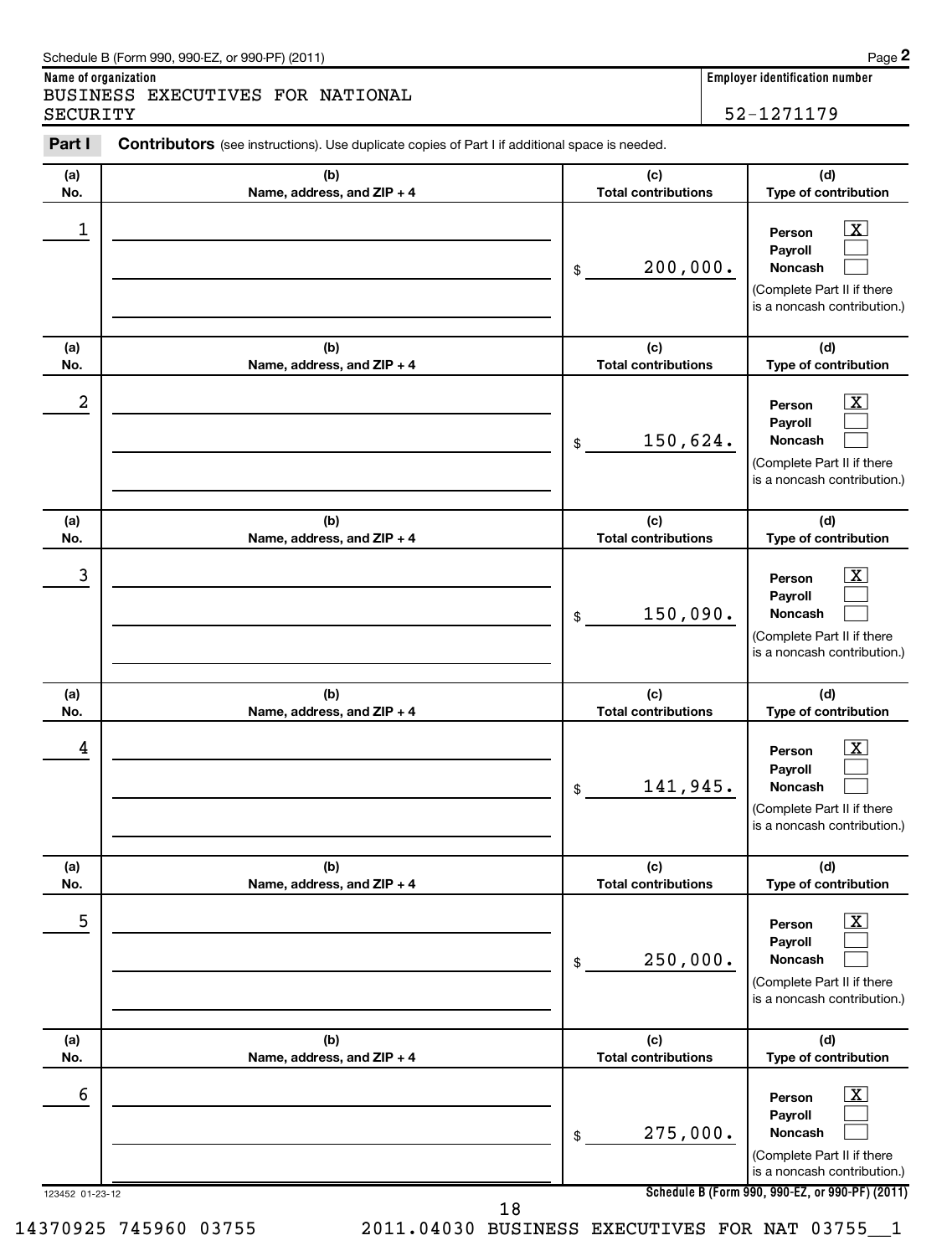| Schedule B (Form 990, 990-EZ, or 990-PF) (2011)                                                                       | Page 3                                |
|-----------------------------------------------------------------------------------------------------------------------|---------------------------------------|
| Name of organization                                                                                                  | <b>Employer identification number</b> |
| BUSINESS EXECUTIVES FOR NATIONAL                                                                                      |                                       |
| SECURITY                                                                                                              | 52-1271179                            |
| Part II<br><b>Noncash Property</b> (see instructions). Use duplicate copies of Part II if additional space is needed. |                                       |

| (a)<br>No.<br>from<br>Part I | (b)<br>Description of noncash property given | (c)<br>FMV (or estimate)<br>(see instructions) | (d)<br>Date received                            |
|------------------------------|----------------------------------------------|------------------------------------------------|-------------------------------------------------|
|                              |                                              | \$                                             |                                                 |
|                              |                                              |                                                |                                                 |
| (a)<br>No.<br>from<br>Part I | (b)<br>Description of noncash property given | (c)<br>FMV (or estimate)<br>(see instructions) | (d)<br>Date received                            |
|                              |                                              |                                                |                                                 |
|                              |                                              |                                                |                                                 |
|                              |                                              | \$                                             |                                                 |
| (a)<br>No.<br>from<br>Part I | (b)<br>Description of noncash property given | (c)<br>FMV (or estimate)<br>(see instructions) | (d)<br>Date received                            |
|                              |                                              |                                                |                                                 |
|                              |                                              |                                                |                                                 |
|                              |                                              |                                                |                                                 |
|                              |                                              | \$                                             |                                                 |
| (a)<br>No.<br>from<br>Part I | (b)<br>Description of noncash property given | (c)<br>FMV (or estimate)<br>(see instructions) | (d)<br>Date received                            |
|                              |                                              |                                                |                                                 |
|                              |                                              |                                                |                                                 |
|                              |                                              |                                                |                                                 |
|                              |                                              | \$                                             |                                                 |
| (a)<br>No.<br>from<br>Part I | (b)<br>Description of noncash property given | (c)<br>FMV (or estimate)<br>(see instructions) | (d)<br>Date received                            |
|                              |                                              |                                                |                                                 |
|                              |                                              |                                                |                                                 |
|                              |                                              | \$                                             |                                                 |
|                              |                                              |                                                |                                                 |
| (a)                          |                                              | (c)                                            |                                                 |
| No.<br>from                  | (b)                                          | FMV (or estimate)                              | (d)                                             |
| Part I                       | Description of noncash property given        | (see instructions)                             | Date received                                   |
|                              |                                              |                                                |                                                 |
|                              |                                              |                                                |                                                 |
|                              |                                              |                                                |                                                 |
|                              |                                              | \$                                             |                                                 |
| 123453 01-23-12              | 19                                           |                                                | Schedule B (Form 990, 990-EZ, or 990-PF) (2011) |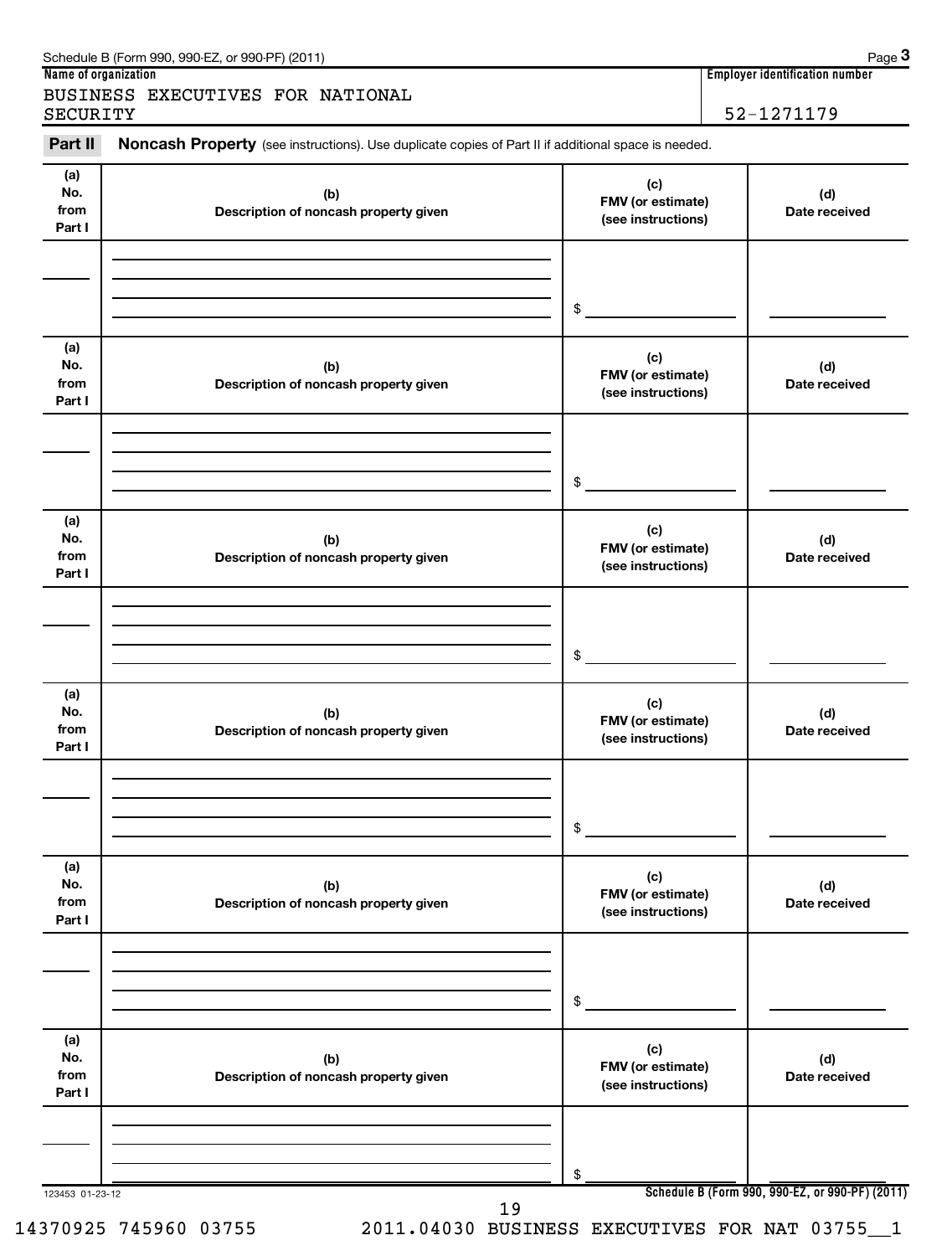| Name of organization        | BUSINESS EXECUTIVES FOR NATIONAL                                                                                                    |                      | <b>Employer identification number</b>                                                                                                                                                                                                                                        |  |  |  |  |  |
|-----------------------------|-------------------------------------------------------------------------------------------------------------------------------------|----------------------|------------------------------------------------------------------------------------------------------------------------------------------------------------------------------------------------------------------------------------------------------------------------------|--|--|--|--|--|
| <b>SECURITY</b><br>Part III | the total of exclusively religious, charitable, etc., contributions of \$1,000 or less for the year. (Enter this information once.) |                      | 52-1271179<br>Exclusively religious, charitable, etc., individual contributions to section 501(c)(7), (8), or (10) organizations that total more than \$1,000 for the<br>year. Complete columns (a) through (e) and the following line entry. Fo<br>$\blacktriangleright$ \$ |  |  |  |  |  |
|                             | Use duplicate copies of Part III if additional space is needed.                                                                     |                      |                                                                                                                                                                                                                                                                              |  |  |  |  |  |
| (a) No.<br>from<br>Part I   | (b) Purpose of gift                                                                                                                 | (c) Use of gift      | (d) Description of how gift is held                                                                                                                                                                                                                                          |  |  |  |  |  |
|                             |                                                                                                                                     | (e) Transfer of gift |                                                                                                                                                                                                                                                                              |  |  |  |  |  |
|                             | Transferee's name, address, and ZIP + 4                                                                                             |                      | Relationship of transferor to transferee                                                                                                                                                                                                                                     |  |  |  |  |  |
| (a) No.<br>from<br>Part I   | (b) Purpose of gift                                                                                                                 | (c) Use of gift      | (d) Description of how gift is held                                                                                                                                                                                                                                          |  |  |  |  |  |
|                             | Transferee's name, address, and ZIP + 4                                                                                             | (e) Transfer of gift | Relationship of transferor to transferee                                                                                                                                                                                                                                     |  |  |  |  |  |
| (a) No.<br>from<br>Part I   | (b) Purpose of gift                                                                                                                 | (c) Use of gift      | (d) Description of how gift is held                                                                                                                                                                                                                                          |  |  |  |  |  |
|                             | Transferee's name, address, and ZIP + 4                                                                                             | (e) Transfer of gift | Relationship of transferor to transferee                                                                                                                                                                                                                                     |  |  |  |  |  |
| (a) No.<br>from<br>Part I   | (b) Purpose of gift                                                                                                                 | (c) Use of gift      | (d) Description of how gift is held                                                                                                                                                                                                                                          |  |  |  |  |  |
|                             | (e) Transfer of gift                                                                                                                |                      |                                                                                                                                                                                                                                                                              |  |  |  |  |  |
|                             | Transferee's name, address, and ZIP + 4                                                                                             |                      | Relationship of transferor to transferee                                                                                                                                                                                                                                     |  |  |  |  |  |
| 123454 01-23-12             |                                                                                                                                     | 20                   | Schedule B (Form 990, 990-EZ, or 990-PF) (2011)                                                                                                                                                                                                                              |  |  |  |  |  |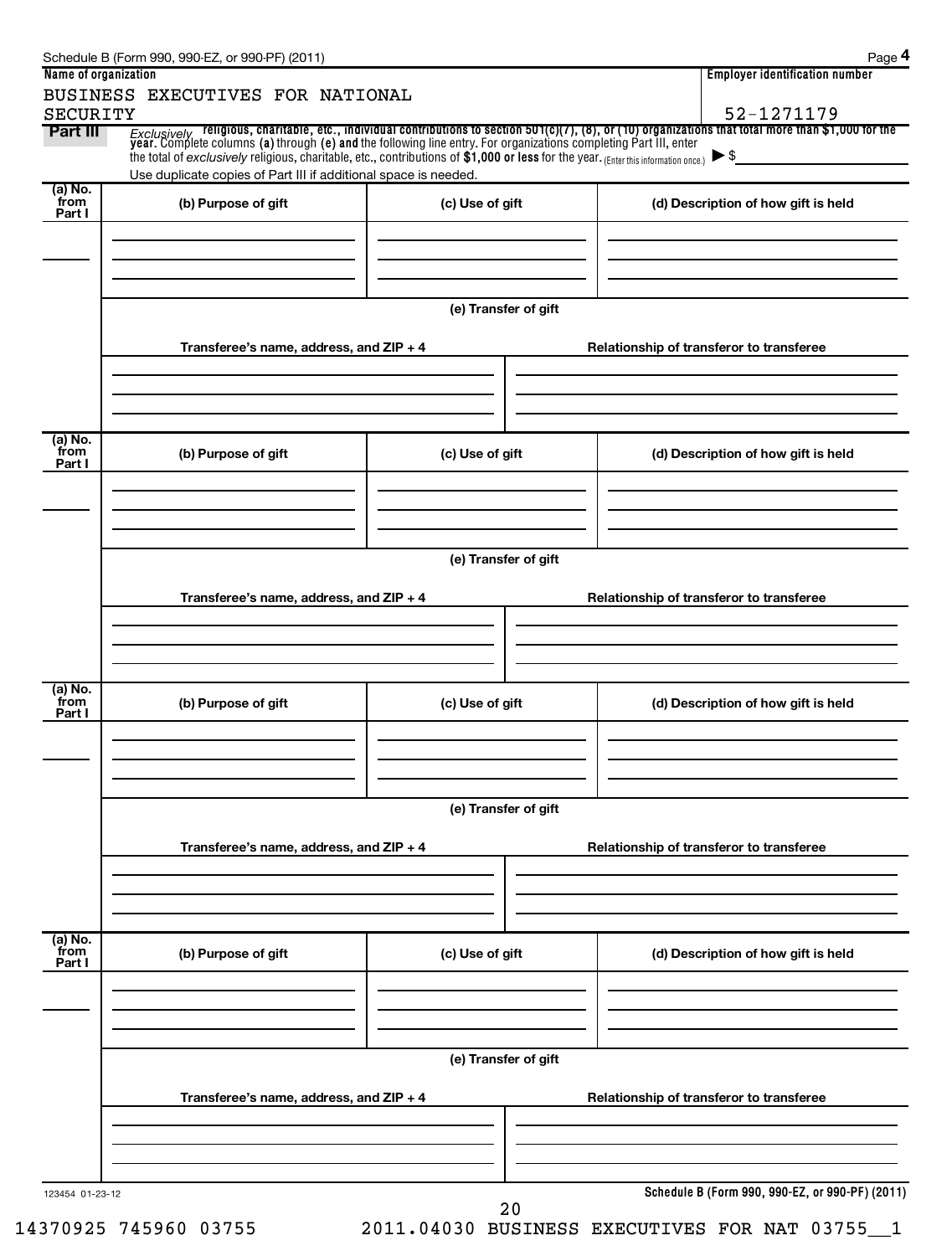|                    | <b>SCHEDULE D</b>                                    |                                                                                                                                                              | <b>Supplemental Financial Statements</b>                                                                                                                                                                                                                                                                                                                          |                          | OMB No. 1545-0047                     |  |  |  |  |
|--------------------|------------------------------------------------------|--------------------------------------------------------------------------------------------------------------------------------------------------------------|-------------------------------------------------------------------------------------------------------------------------------------------------------------------------------------------------------------------------------------------------------------------------------------------------------------------------------------------------------------------|--------------------------|---------------------------------------|--|--|--|--|
|                    | (Form 990)                                           |                                                                                                                                                              | Complete if the organization answered "Yes," to Form 990,                                                                                                                                                                                                                                                                                                         |                          |                                       |  |  |  |  |
|                    | Department of the Treasury                           |                                                                                                                                                              | Part IV, line 6, 7, 8, 9, 10, 11a, 11b, 11c, 11d, 11e, 11f, 12a, or 12b.                                                                                                                                                                                                                                                                                          |                          | <b>Open to Public</b><br>Inspection   |  |  |  |  |
|                    | Internal Revenue Service<br>Name of the organization | BUSINESS EXECUTIVES FOR NATIONAL                                                                                                                             | Attach to Form 990. See separate instructions.                                                                                                                                                                                                                                                                                                                    |                          | <b>Employer identification number</b> |  |  |  |  |
|                    |                                                      | SECURITY                                                                                                                                                     |                                                                                                                                                                                                                                                                                                                                                                   |                          | 52-1271179                            |  |  |  |  |
| Part I             |                                                      |                                                                                                                                                              | Organizations Maintaining Donor Advised Funds or Other Similar Funds or Accounts. Complete if the                                                                                                                                                                                                                                                                 |                          |                                       |  |  |  |  |
|                    |                                                      | organization answered "Yes" to Form 990, Part IV, line 6.                                                                                                    |                                                                                                                                                                                                                                                                                                                                                                   |                          |                                       |  |  |  |  |
|                    |                                                      |                                                                                                                                                              | (a) Donor advised funds                                                                                                                                                                                                                                                                                                                                           |                          | (b) Funds and other accounts          |  |  |  |  |
| 1                  |                                                      |                                                                                                                                                              |                                                                                                                                                                                                                                                                                                                                                                   |                          |                                       |  |  |  |  |
| 2<br>3             |                                                      |                                                                                                                                                              |                                                                                                                                                                                                                                                                                                                                                                   |                          |                                       |  |  |  |  |
| 4                  |                                                      |                                                                                                                                                              |                                                                                                                                                                                                                                                                                                                                                                   |                          |                                       |  |  |  |  |
| 5                  |                                                      |                                                                                                                                                              | Did the organization inform all donors and donor advisors in writing that the assets held in donor advised funds                                                                                                                                                                                                                                                  |                          |                                       |  |  |  |  |
|                    |                                                      |                                                                                                                                                              |                                                                                                                                                                                                                                                                                                                                                                   |                          | Yes<br><b>No</b>                      |  |  |  |  |
| 6                  |                                                      |                                                                                                                                                              | Did the organization inform all grantees, donors, and donor advisors in writing that grant funds can be used only                                                                                                                                                                                                                                                 |                          |                                       |  |  |  |  |
|                    |                                                      |                                                                                                                                                              | for charitable purposes and not for the benefit of the donor or donor advisor, or for any other purpose conferring                                                                                                                                                                                                                                                |                          |                                       |  |  |  |  |
|                    | impermissible private benefit?                       |                                                                                                                                                              |                                                                                                                                                                                                                                                                                                                                                                   |                          | Yes<br><b>No</b>                      |  |  |  |  |
| 1.                 | Part II                                              |                                                                                                                                                              | Conservation Easements. Complete if the organization answered "Yes" to Form 990, Part IV, line 7.                                                                                                                                                                                                                                                                 |                          |                                       |  |  |  |  |
|                    |                                                      | Purpose(s) of conservation easements held by the organization (check all that apply).<br>Preservation of land for public use (e.g., recreation or education) | Preservation of an historically important land area                                                                                                                                                                                                                                                                                                               |                          |                                       |  |  |  |  |
|                    |                                                      | Protection of natural habitat                                                                                                                                | Preservation of a certified historic structure                                                                                                                                                                                                                                                                                                                    |                          |                                       |  |  |  |  |
|                    |                                                      | Preservation of open space                                                                                                                                   |                                                                                                                                                                                                                                                                                                                                                                   |                          |                                       |  |  |  |  |
| 2                  |                                                      |                                                                                                                                                              | Complete lines 2a through 2d if the organization held a qualified conservation contribution in the form of a conservation easement on the last                                                                                                                                                                                                                    |                          |                                       |  |  |  |  |
|                    | day of the tax year.                                 |                                                                                                                                                              |                                                                                                                                                                                                                                                                                                                                                                   |                          |                                       |  |  |  |  |
|                    |                                                      |                                                                                                                                                              |                                                                                                                                                                                                                                                                                                                                                                   |                          | Held at the End of the Tax Year       |  |  |  |  |
| а                  |                                                      |                                                                                                                                                              |                                                                                                                                                                                                                                                                                                                                                                   | 2a                       |                                       |  |  |  |  |
| b                  |                                                      | Total acreage restricted by conservation easements                                                                                                           |                                                                                                                                                                                                                                                                                                                                                                   | 2b                       |                                       |  |  |  |  |
| c                  |                                                      |                                                                                                                                                              | Number of conservation easements on a certified historic structure included in (a) manufacture included in (a)                                                                                                                                                                                                                                                    | 2c                       |                                       |  |  |  |  |
|                    |                                                      |                                                                                                                                                              | d Number of conservation easements included in (c) acquired after 8/17/06, and not on a historic structure                                                                                                                                                                                                                                                        | 2d                       |                                       |  |  |  |  |
| 3                  |                                                      |                                                                                                                                                              | listed in the National Register [11, 1200] and the National Register [11, 1200] and the National Register [11, 1200] and the National Register [11, 1200] and the National Register [11, 1200] and the National Register [11,<br>Number of conservation easements modified, transferred, released, extinguished, or terminated by the organization during the tax |                          |                                       |  |  |  |  |
|                    | year                                                 |                                                                                                                                                              |                                                                                                                                                                                                                                                                                                                                                                   |                          |                                       |  |  |  |  |
| 4                  |                                                      | Number of states where property subject to conservation easement is located >                                                                                |                                                                                                                                                                                                                                                                                                                                                                   |                          |                                       |  |  |  |  |
| 5                  |                                                      | Does the organization have a written policy regarding the periodic monitoring, inspection, handling of                                                       |                                                                                                                                                                                                                                                                                                                                                                   |                          |                                       |  |  |  |  |
|                    |                                                      | violations, and enforcement of the conservation easements it holds?                                                                                          |                                                                                                                                                                                                                                                                                                                                                                   |                          | Yes<br>No                             |  |  |  |  |
| 6                  |                                                      |                                                                                                                                                              | Staff and volunteer hours devoted to monitoring, inspecting, and enforcing conservation easements during the year                                                                                                                                                                                                                                                 |                          |                                       |  |  |  |  |
| 7                  |                                                      |                                                                                                                                                              | Amount of expenses incurred in monitoring, inspecting, and enforcing conservation easements during the year $\triangleright$ \$                                                                                                                                                                                                                                   |                          |                                       |  |  |  |  |
| 8                  |                                                      |                                                                                                                                                              | Does each conservation easement reported on line 2(d) above satisfy the requirements of section 170(h)(4)(B)(i)                                                                                                                                                                                                                                                   |                          | <b>No</b><br>Yes                      |  |  |  |  |
| 9                  |                                                      |                                                                                                                                                              | In Part XIV, describe how the organization reports conservation easements in its revenue and expense statement, and balance sheet, and                                                                                                                                                                                                                            |                          |                                       |  |  |  |  |
|                    |                                                      |                                                                                                                                                              | include, if applicable, the text of the footnote to the organization's financial statements that describes the organization's accounting for                                                                                                                                                                                                                      |                          |                                       |  |  |  |  |
|                    | conservation easements.                              |                                                                                                                                                              |                                                                                                                                                                                                                                                                                                                                                                   |                          |                                       |  |  |  |  |
|                    | Part III                                             |                                                                                                                                                              | Organizations Maintaining Collections of Art, Historical Treasures, or Other Similar Assets.                                                                                                                                                                                                                                                                      |                          |                                       |  |  |  |  |
|                    |                                                      | Complete if the organization answered "Yes" to Form 990, Part IV, line 8.                                                                                    |                                                                                                                                                                                                                                                                                                                                                                   |                          |                                       |  |  |  |  |
|                    |                                                      |                                                                                                                                                              | 1a If the organization elected, as permitted under SFAS 116 (ASC 958), not to report in its revenue statement and balance sheet works of art,                                                                                                                                                                                                                     |                          |                                       |  |  |  |  |
|                    |                                                      |                                                                                                                                                              | historical treasures, or other similar assets held for public exhibition, education, or research in furtherance of public service, provide, in Part XIV,                                                                                                                                                                                                          |                          |                                       |  |  |  |  |
|                    |                                                      | the text of the footnote to its financial statements that describes these items.                                                                             |                                                                                                                                                                                                                                                                                                                                                                   |                          |                                       |  |  |  |  |
|                    |                                                      |                                                                                                                                                              | b If the organization elected, as permitted under SFAS 116 (ASC 958), to report in its revenue statement and balance sheet works of art, historical<br>treasures, or other similar assets held for public exhibition, education, or research in furtherance of public service, provide the following amounts                                                      |                          |                                       |  |  |  |  |
|                    | relating to these items:                             |                                                                                                                                                              |                                                                                                                                                                                                                                                                                                                                                                   |                          |                                       |  |  |  |  |
|                    |                                                      |                                                                                                                                                              |                                                                                                                                                                                                                                                                                                                                                                   |                          |                                       |  |  |  |  |
|                    |                                                      |                                                                                                                                                              | (ii) Assets included in Form 990, Part X [11] Marson Marson Marson Marson Marson Marson Marson Marson Marson M                                                                                                                                                                                                                                                    | $\blacktriangleright$ \$ |                                       |  |  |  |  |
| 2                  |                                                      |                                                                                                                                                              | If the organization received or held works of art, historical treasures, or other similar assets for financial gain, provide                                                                                                                                                                                                                                      |                          |                                       |  |  |  |  |
|                    |                                                      | the following amounts required to be reported under SFAS 116 (ASC 958) relating to these items:                                                              |                                                                                                                                                                                                                                                                                                                                                                   |                          |                                       |  |  |  |  |
|                    |                                                      |                                                                                                                                                              |                                                                                                                                                                                                                                                                                                                                                                   |                          |                                       |  |  |  |  |
|                    |                                                      |                                                                                                                                                              | b Assets included in Form 990, Part X [111] Martin Martin Martin Martin Martin Martin Martin Martin Martin Mar                                                                                                                                                                                                                                                    | $\blacktriangleright$ \$ |                                       |  |  |  |  |
|                    |                                                      | LHA For Paperwork Reduction Act Notice, see the Instructions for Form 990.                                                                                   |                                                                                                                                                                                                                                                                                                                                                                   |                          | Schedule D (Form 990) 2011            |  |  |  |  |
| 132051<br>01-23-12 |                                                      |                                                                                                                                                              |                                                                                                                                                                                                                                                                                                                                                                   |                          |                                       |  |  |  |  |
|                    |                                                      |                                                                                                                                                              | 21                                                                                                                                                                                                                                                                                                                                                                |                          |                                       |  |  |  |  |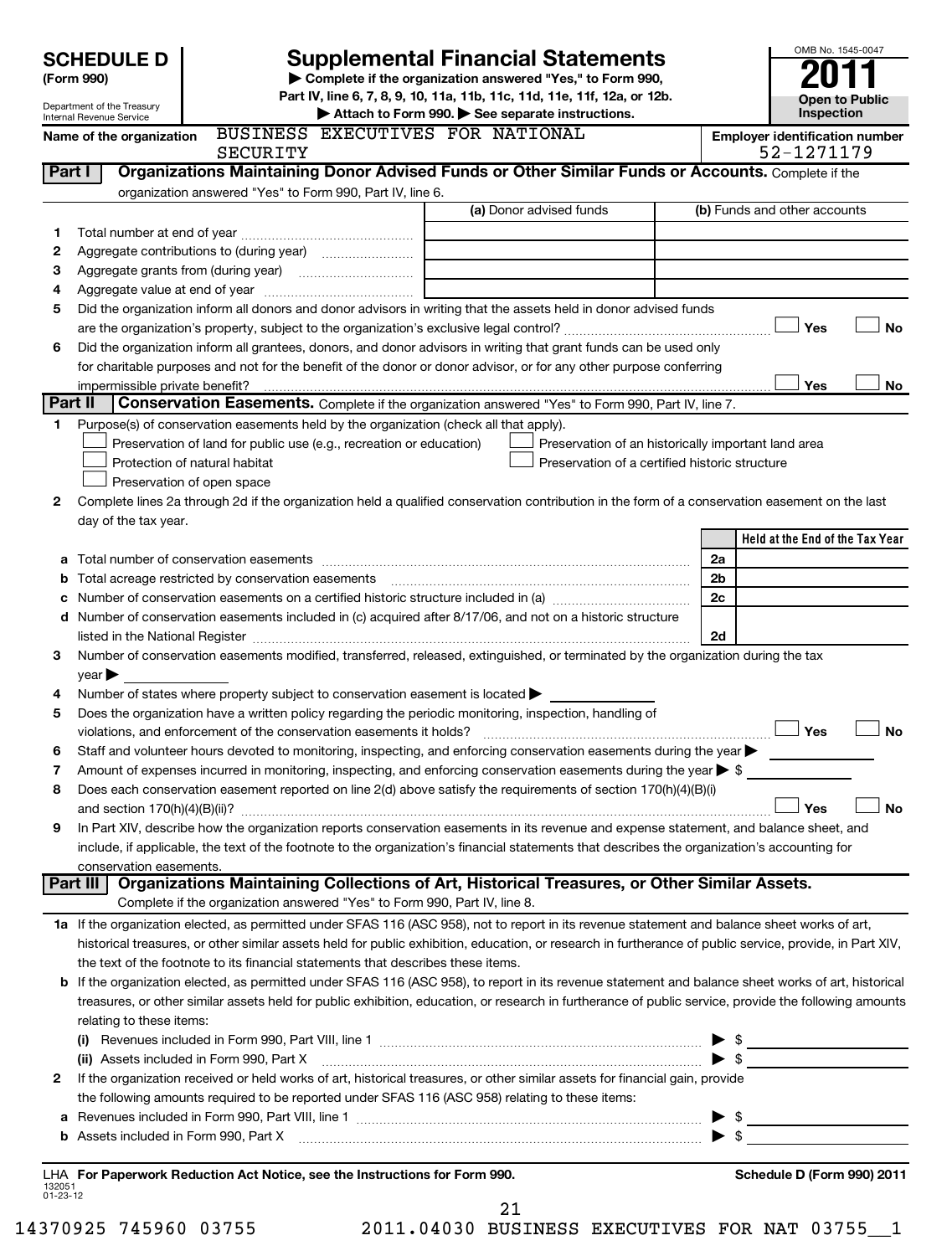|                                          |                                                                                                                                                                                                                               | BUSINESS EXECUTIVES FOR NATIONAL |                |                                                                                                                                                                                                                               |                 |                                                          |                |                              |  |  |  |
|------------------------------------------|-------------------------------------------------------------------------------------------------------------------------------------------------------------------------------------------------------------------------------|----------------------------------|----------------|-------------------------------------------------------------------------------------------------------------------------------------------------------------------------------------------------------------------------------|-----------------|----------------------------------------------------------|----------------|------------------------------|--|--|--|
|                                          | SECURITY<br>Schedule D (Form 990) 2011                                                                                                                                                                                        |                                  |                |                                                                                                                                                                                                                               |                 |                                                          |                | 52-1271179 <sub>Page</sub> 2 |  |  |  |
|                                          | Organizations Maintaining Collections of Art, Historical Treasures, or Other Similar Assets (continued)<br>Part III                                                                                                           |                                  |                |                                                                                                                                                                                                                               |                 |                                                          |                |                              |  |  |  |
| З                                        | Using the organization's acquisition, accession, and other records, check any of the following that are a significant use of its collection items                                                                             |                                  |                |                                                                                                                                                                                                                               |                 |                                                          |                |                              |  |  |  |
|                                          | (check all that apply):                                                                                                                                                                                                       |                                  |                |                                                                                                                                                                                                                               |                 |                                                          |                |                              |  |  |  |
| a                                        | Public exhibition                                                                                                                                                                                                             |                                  |                | Loan or exchange programs                                                                                                                                                                                                     |                 |                                                          |                |                              |  |  |  |
| b                                        | Scholarly research                                                                                                                                                                                                            | e                                |                | Other and the contract of the contract of the contract of the contract of the contract of the contract of the contract of the contract of the contract of the contract of the contract of the contract of the contract of the |                 |                                                          |                |                              |  |  |  |
| Preservation for future generations<br>с |                                                                                                                                                                                                                               |                                  |                |                                                                                                                                                                                                                               |                 |                                                          |                |                              |  |  |  |
| 4                                        | Provide a description of the organization's collections and explain how they further the organization's exempt purpose in Part XIV.                                                                                           |                                  |                |                                                                                                                                                                                                                               |                 |                                                          |                |                              |  |  |  |
| 5                                        | During the year, did the organization solicit or receive donations of art, historical treasures, or other similar assets                                                                                                      |                                  |                |                                                                                                                                                                                                                               |                 |                                                          |                |                              |  |  |  |
|                                          |                                                                                                                                                                                                                               |                                  |                |                                                                                                                                                                                                                               |                 |                                                          | Yes            | No                           |  |  |  |
|                                          | Part IV<br>Escrow and Custodial Arrangements. Complete if the organization answered "Yes" to Form 990, Part IV, line 9, or                                                                                                    |                                  |                |                                                                                                                                                                                                                               |                 |                                                          |                |                              |  |  |  |
|                                          | reported an amount on Form 990, Part X, line 21.                                                                                                                                                                              |                                  |                |                                                                                                                                                                                                                               |                 |                                                          |                |                              |  |  |  |
|                                          | 1a Is the organization an agent, trustee, custodian or other intermediary for contributions or other assets not included                                                                                                      |                                  |                |                                                                                                                                                                                                                               |                 |                                                          |                |                              |  |  |  |
|                                          |                                                                                                                                                                                                                               |                                  |                |                                                                                                                                                                                                                               |                 |                                                          | Yes            | <b>No</b>                    |  |  |  |
|                                          | b If "Yes," explain the arrangement in Part XIV and complete the following table:                                                                                                                                             |                                  |                |                                                                                                                                                                                                                               |                 |                                                          |                |                              |  |  |  |
|                                          |                                                                                                                                                                                                                               |                                  |                |                                                                                                                                                                                                                               |                 |                                                          | Amount         |                              |  |  |  |
|                                          |                                                                                                                                                                                                                               |                                  |                |                                                                                                                                                                                                                               | 1c              |                                                          |                |                              |  |  |  |
|                                          |                                                                                                                                                                                                                               |                                  |                |                                                                                                                                                                                                                               | 1d              |                                                          |                |                              |  |  |  |
| е                                        | Distributions during the year manufactured and continuum and control of the year manufactured and control of the year manufactured and control of the year manufactured and control of the state of the state of the state of |                                  |                |                                                                                                                                                                                                                               | 1e              |                                                          |                |                              |  |  |  |
| f                                        |                                                                                                                                                                                                                               |                                  |                |                                                                                                                                                                                                                               | 1f              |                                                          |                |                              |  |  |  |
|                                          | 2a Did the organization include an amount on Form 990, Part X, line 21? [11] manuscription continuum control of                                                                                                               |                                  |                |                                                                                                                                                                                                                               |                 |                                                          | Yes            | <b>No</b>                    |  |  |  |
|                                          | <b>b</b> If "Yes," explain the arrangement in Part XIV.                                                                                                                                                                       |                                  |                |                                                                                                                                                                                                                               |                 |                                                          |                |                              |  |  |  |
|                                          | Part V<br><b>Endowment Funds.</b> Complete if the organization answered "Yes" to Form 990, Part IV, line 10.                                                                                                                  |                                  |                |                                                                                                                                                                                                                               |                 |                                                          |                |                              |  |  |  |
|                                          |                                                                                                                                                                                                                               | (a) Current year                 | (b) Prior year | (c) Two years back                                                                                                                                                                                                            |                 | $\vert$ (d) Three years back $\vert$ (e) Four years back |                |                              |  |  |  |
| 1a                                       | Beginning of year balance                                                                                                                                                                                                     | 2,462,143.                       | 2,462,143.     | 1,652,143.                                                                                                                                                                                                                    |                 | 1,652,143.                                               |                |                              |  |  |  |
| b                                        |                                                                                                                                                                                                                               |                                  |                | 810,000.                                                                                                                                                                                                                      |                 |                                                          |                |                              |  |  |  |
| с                                        | Net investment earnings, gains, and losses                                                                                                                                                                                    |                                  |                |                                                                                                                                                                                                                               |                 |                                                          |                |                              |  |  |  |
| d                                        | Grants or scholarships [ <i>[[[[[[[[[[[[[[[[[[[[[[[[[[[[[[[]]]]]</i>                                                                                                                                                          |                                  |                |                                                                                                                                                                                                                               |                 |                                                          |                |                              |  |  |  |
|                                          | e Other expenditures for facilities                                                                                                                                                                                           |                                  |                |                                                                                                                                                                                                                               |                 |                                                          |                |                              |  |  |  |
|                                          | and programs                                                                                                                                                                                                                  |                                  |                |                                                                                                                                                                                                                               |                 |                                                          |                |                              |  |  |  |
|                                          | f Administrative expenses <i></i>                                                                                                                                                                                             | 2,462,143.                       | 2,462,143.     | 2,462,143.                                                                                                                                                                                                                    |                 | 1,652,143.                                               |                |                              |  |  |  |
| g                                        | End of year balance <i></i>                                                                                                                                                                                                   |                                  |                |                                                                                                                                                                                                                               |                 |                                                          |                |                              |  |  |  |
| 2                                        | Provide the estimated percentage of the current year end balance (line 1g, column (a)) held as:                                                                                                                               | 48.00                            |                |                                                                                                                                                                                                                               |                 |                                                          |                |                              |  |  |  |
| a                                        | Board designated or quasi-endowment<br>Permanent endowment $52.00$                                                                                                                                                            |                                  | %              |                                                                                                                                                                                                                               |                 |                                                          |                |                              |  |  |  |
| b                                        | c Temporarily restricted endowment                                                                                                                                                                                            | %                                |                |                                                                                                                                                                                                                               |                 |                                                          |                |                              |  |  |  |
|                                          | The percentages in lines 2a, 2b, and 2c should equal 100%.                                                                                                                                                                    | %                                |                |                                                                                                                                                                                                                               |                 |                                                          |                |                              |  |  |  |
|                                          | 3a Are there endowment funds not in the possession of the organization that are held and administered for the organization                                                                                                    |                                  |                |                                                                                                                                                                                                                               |                 |                                                          |                |                              |  |  |  |
|                                          |                                                                                                                                                                                                                               |                                  |                |                                                                                                                                                                                                                               |                 |                                                          |                | Yes<br>No                    |  |  |  |
|                                          | by:<br>(i)                                                                                                                                                                                                                    |                                  |                |                                                                                                                                                                                                                               |                 |                                                          | 3a(i)          | х                            |  |  |  |
|                                          |                                                                                                                                                                                                                               |                                  |                |                                                                                                                                                                                                                               |                 |                                                          | 3a(ii)         | X.                           |  |  |  |
|                                          |                                                                                                                                                                                                                               |                                  |                |                                                                                                                                                                                                                               |                 |                                                          | 3b             |                              |  |  |  |
| 4                                        | Describe in Part XIV the intended uses of the organization's endowment funds.                                                                                                                                                 |                                  |                |                                                                                                                                                                                                                               |                 |                                                          |                |                              |  |  |  |
|                                          | Part VI<br>Land, Buildings, and Equipment. See Form 990, Part X, line 10.                                                                                                                                                     |                                  |                |                                                                                                                                                                                                                               |                 |                                                          |                |                              |  |  |  |
|                                          | Description of property                                                                                                                                                                                                       | (a) Cost or other                |                | (b) Cost or other                                                                                                                                                                                                             | (c) Accumulated |                                                          | (d) Book value |                              |  |  |  |
|                                          |                                                                                                                                                                                                                               | basis (investment)               |                | basis (other)                                                                                                                                                                                                                 | depreciation    |                                                          |                |                              |  |  |  |
|                                          |                                                                                                                                                                                                                               |                                  |                |                                                                                                                                                                                                                               |                 |                                                          |                |                              |  |  |  |
| b                                        |                                                                                                                                                                                                                               |                                  |                |                                                                                                                                                                                                                               |                 |                                                          |                |                              |  |  |  |
| с                                        | Leasehold improvements                                                                                                                                                                                                        |                                  |                | 37,879.                                                                                                                                                                                                                       |                 | 8,155.                                                   |                | 29,724.                      |  |  |  |
| d                                        |                                                                                                                                                                                                                               |                                  |                | 188,982.                                                                                                                                                                                                                      | 155, 256.       |                                                          |                | 33,726.                      |  |  |  |
|                                          |                                                                                                                                                                                                                               |                                  |                | 100, 189.                                                                                                                                                                                                                     | 46,294.         |                                                          |                | 53,895.                      |  |  |  |
|                                          | Total. Add lines 1a through 1e. (Column (d) must equal Form 990, Part X, column (B), line 10(c).)                                                                                                                             |                                  |                |                                                                                                                                                                                                                               |                 |                                                          |                | 117,345.                     |  |  |  |
|                                          |                                                                                                                                                                                                                               |                                  |                |                                                                                                                                                                                                                               |                 |                                                          |                | Schedule D (Form 990) 2011   |  |  |  |
|                                          |                                                                                                                                                                                                                               |                                  |                |                                                                                                                                                                                                                               |                 |                                                          |                |                              |  |  |  |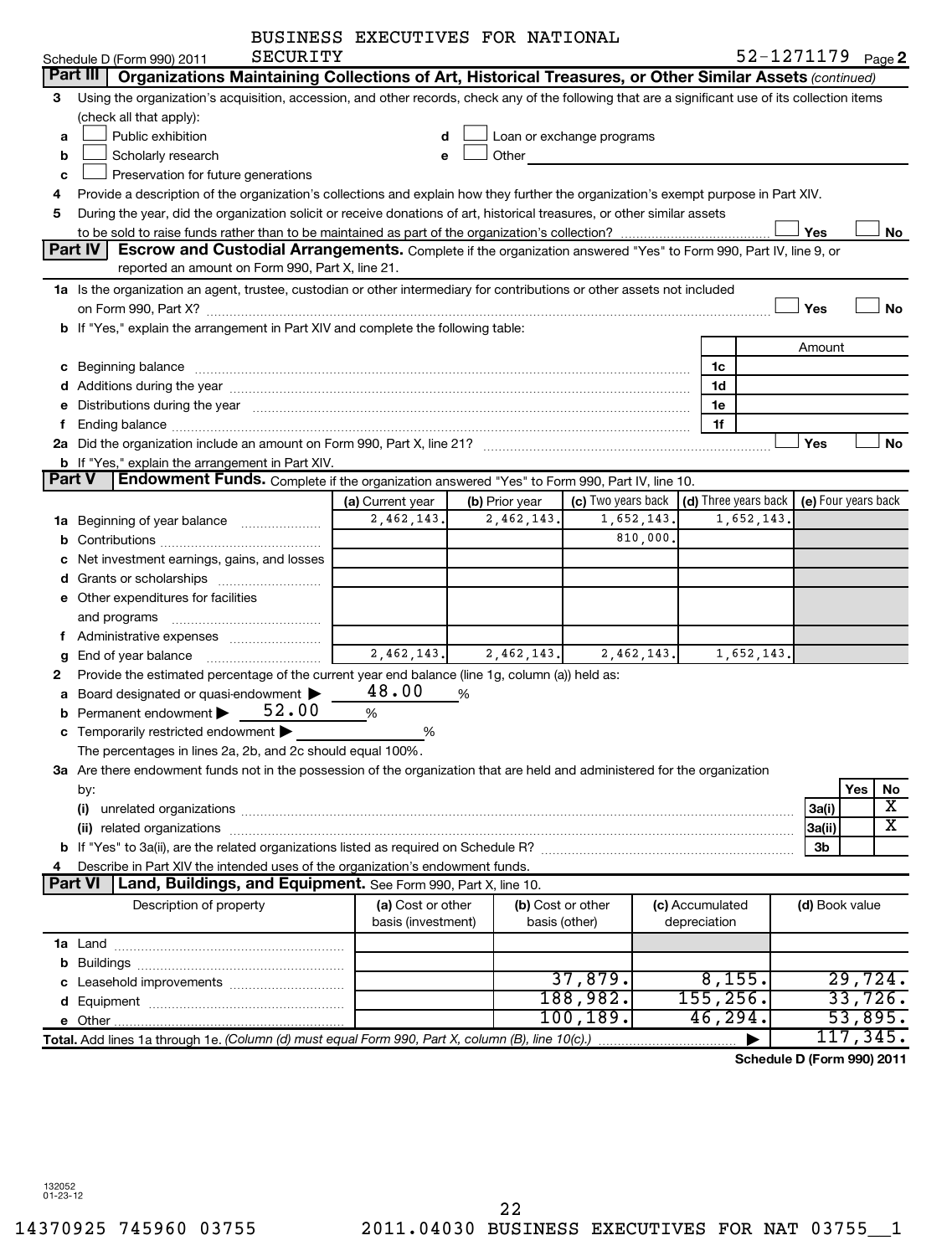|              | BUSINESS EXECUTIVES FOR NATIONAL<br><b>SECURITY</b><br>Schedule D (Form 990) 2011    |                 |                | 52-1271179 <sub>Page</sub> 3                                 |
|--------------|--------------------------------------------------------------------------------------|-----------------|----------------|--------------------------------------------------------------|
|              | Part VII Investments - Other Securities. See Form 990, Part X, line 12.              |                 |                |                                                              |
|              | (a) Description of security or category<br>(including name of security)              | (b) Book value  |                | (c) Method of valuation:<br>Cost or end-of-year market value |
|              |                                                                                      |                 |                |                                                              |
| (2)          |                                                                                      |                 |                |                                                              |
| Other<br>(3) | <u> 1989 - Jan Sarajević, politik po</u>                                             |                 |                |                                                              |
| (A)          |                                                                                      |                 |                |                                                              |
| (B)          |                                                                                      |                 |                |                                                              |
| (C)          |                                                                                      |                 |                |                                                              |
| (D)          |                                                                                      |                 |                |                                                              |
| (E)          |                                                                                      |                 |                |                                                              |
| (F)          |                                                                                      |                 |                |                                                              |
| (G)          |                                                                                      |                 |                |                                                              |
| (H)          |                                                                                      |                 |                |                                                              |
| (1)          | Total. (Col (b) must equal Form 990, Part X, col (B) line 12.) $\blacktriangleright$ |                 |                |                                                              |
|              | Part VIII   Investments - Program Related. See Form 990, Part X, line 13.            |                 |                |                                                              |
|              |                                                                                      |                 |                | (c) Method of valuation:                                     |
|              | (a) Description of investment type                                                   | (b) Book value  |                | Cost or end-of-year market value                             |
| (1)          |                                                                                      |                 |                |                                                              |
| (2)          |                                                                                      |                 |                |                                                              |
| (3)          |                                                                                      |                 |                |                                                              |
| (4)          |                                                                                      |                 |                |                                                              |
| (5)          |                                                                                      |                 |                |                                                              |
| (6)          |                                                                                      |                 |                |                                                              |
| (7)          |                                                                                      |                 |                |                                                              |
| (8)          |                                                                                      |                 |                |                                                              |
| (9)          |                                                                                      |                 |                |                                                              |
| (10)         |                                                                                      |                 |                |                                                              |
|              | Total. (Col (b) must equal Form 990, Part X, col (B) line 13.) $\blacktriangleright$ |                 |                |                                                              |
|              | Part IX   Other Assets. See Form 990, Part X, line 15.                               |                 |                |                                                              |
|              |                                                                                      | (a) Description |                | (b) Book value                                               |
| (1)          |                                                                                      |                 |                |                                                              |
| (2)          |                                                                                      |                 |                |                                                              |
| (3)          |                                                                                      |                 |                |                                                              |
| (4)          |                                                                                      |                 |                |                                                              |
| (5)          |                                                                                      |                 |                |                                                              |
| (6)<br>(7)   |                                                                                      |                 |                |                                                              |
| (8)          |                                                                                      |                 |                |                                                              |
| (9)          |                                                                                      |                 |                |                                                              |
| (10)         |                                                                                      |                 |                |                                                              |
|              | Total. (Column (b) must equal Form 990, Part X, col (B) line 15.)                    |                 |                |                                                              |
| Part X       | Other Liabilities. See Form 990, Part X, line 25.                                    |                 |                |                                                              |
| 1.           | (a) Description of liability                                                         |                 | (b) Book value |                                                              |
| (1)          | Federal income taxes                                                                 |                 |                |                                                              |
| (2)          | DEFERRED RENT ABATEMENT                                                              |                 | 239, 114.      |                                                              |
|              |                                                                                      |                 |                |                                                              |
| (3)          |                                                                                      |                 |                |                                                              |
| (4)          |                                                                                      |                 |                |                                                              |
| (5)          |                                                                                      |                 |                |                                                              |
| (6)          |                                                                                      |                 |                |                                                              |
| (7)          |                                                                                      |                 |                |                                                              |
| (8)          |                                                                                      |                 |                |                                                              |
| (9)          |                                                                                      |                 |                |                                                              |
| (10)         |                                                                                      |                 |                |                                                              |
| (11)         | Total. (Column (b) must equal Form 990, Part X, col (B) line 25.)                    |                 | 239,<br>114    |                                                              |

132053 01-23-12

**Schedule D (Form 990) 2011**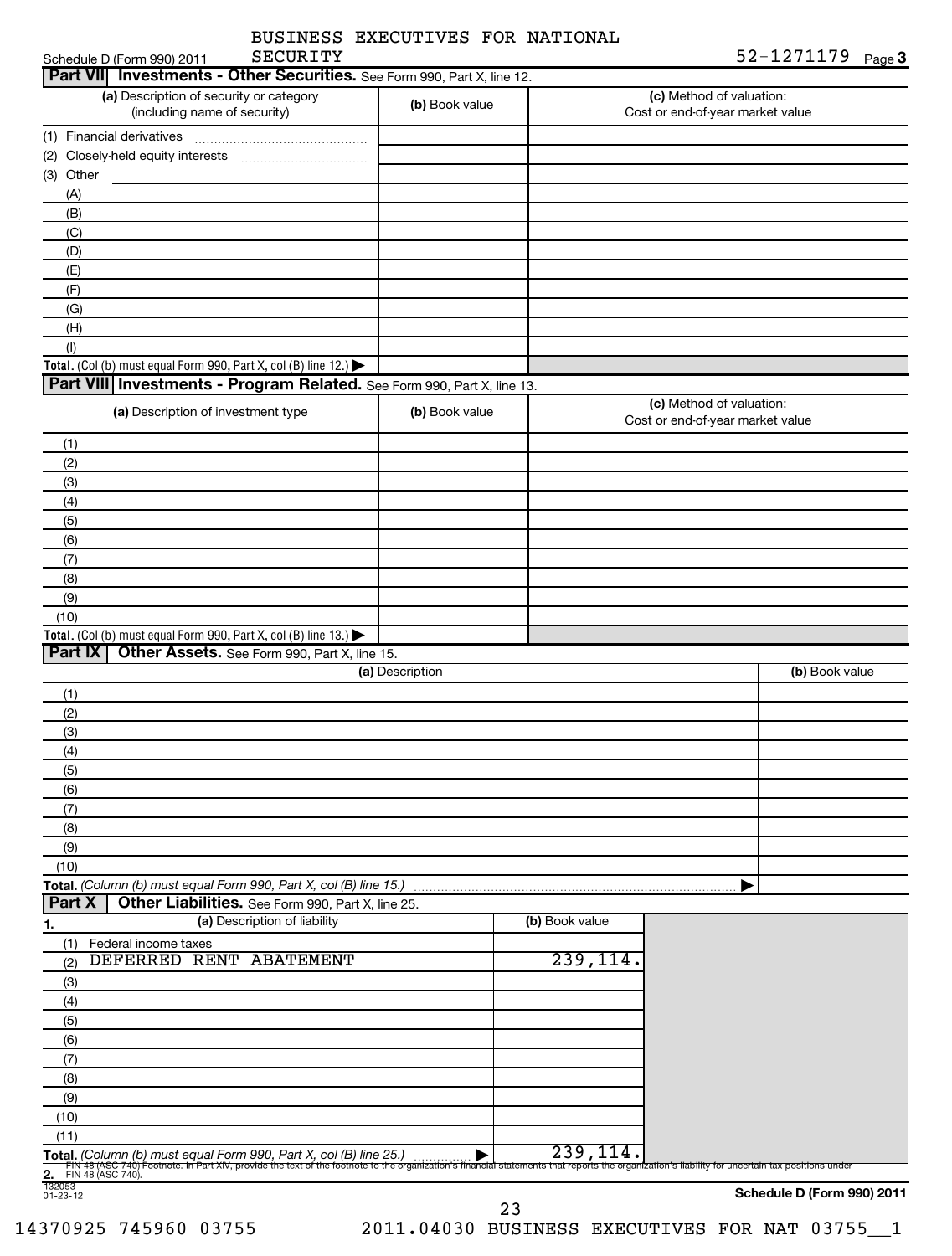|  |  | BUSINESS EXECUTIVES FOR NATIONAL |  |  |
|--|--|----------------------------------|--|--|
|--|--|----------------------------------|--|--|

| $52 - 1271179$ Page 4 |  |
|-----------------------|--|
|-----------------------|--|

|              | SECURITY<br>Schedule D (Form 990) 2011                                                                                                                           |                |                |                | $52 - 1271179$ Page 4         |                      |
|--------------|------------------------------------------------------------------------------------------------------------------------------------------------------------------|----------------|----------------|----------------|-------------------------------|----------------------|
|              | Part XI   Reconciliation of Change in Net Assets from Form 990 to Audited Financial Statements                                                                   |                |                |                |                               |                      |
| 1.           | Total revenue (Form 990, Part VIII, column (A), line 12)                                                                                                         |                | $\mathbf{1}$   |                | 6,611,070.                    |                      |
| 2            | Total expenses (Form 990, Part IX, column (A), line 25)                                                                                                          |                | $\mathbf{2}$   |                | 6,550,159.                    |                      |
| 3            |                                                                                                                                                                  |                | 3              |                |                               | 60,911.              |
| 4            |                                                                                                                                                                  |                | 4              |                |                               | $\overline{88,444.}$ |
| 5            |                                                                                                                                                                  |                | 5              |                |                               |                      |
| 6            |                                                                                                                                                                  |                | 6              |                |                               |                      |
| 7            |                                                                                                                                                                  |                | $\overline{7}$ |                |                               |                      |
| 8            | Other (Describe in Part XIV.)                                                                                                                                    |                | 8              |                |                               |                      |
| 9            |                                                                                                                                                                  |                | 9              |                |                               | <8,444.              |
| 10           | Excess or (deficit) for the year per audited financial statements. Combine lines 3 and 9                                                                         |                | 10             |                |                               | 52,467.              |
|              | Part XII Reconciliation of Revenue per Audited Financial Statements With Revenue per Return                                                                      |                |                |                |                               |                      |
| 1            | Total revenue, gains, and other support per audited financial statements                                                                                         |                |                | $\blacksquare$ | 6,882,225.                    |                      |
| $\mathbf{2}$ | Amounts included on line 1 but not on Form 990, Part VIII, line 12:                                                                                              |                |                |                |                               |                      |
| a            | Net unrealized gains on investments [11] matter contracts and the unrealized gains on investments [11] matter                                                    | 2a             | <8,444.        |                |                               |                      |
| b            |                                                                                                                                                                  | 2 <sub>b</sub> |                |                |                               |                      |
| c            |                                                                                                                                                                  | 2 <sub>c</sub> |                |                |                               |                      |
| d            |                                                                                                                                                                  | 2d             | 279,599.       |                |                               |                      |
| e            | Add lines 2a through 2d                                                                                                                                          |                |                | 2e             | $\frac{271,155}{6,611,070}$ . |                      |
| 3            |                                                                                                                                                                  |                |                | 3              |                               |                      |
| 4            | Amounts included on Form 990, Part VIII, line 12, but not on line 1:                                                                                             |                |                |                |                               |                      |
| a            | Investment expenses not included on Form 990, Part VIII, line 7b [11,111]                                                                                        | 4a             |                |                |                               |                      |
| b            |                                                                                                                                                                  | 4 <sub>b</sub> |                |                |                               |                      |
|              | Add lines 4a and 4b                                                                                                                                              |                |                | 4с             |                               |                      |
| 5            | Total revenue. Add lines 3 and 4c. (This must equal Form 990, Part I, line 12.)                                                                                  |                |                | 5              | 6,611,070.                    |                      |
|              | Part XIII Reconciliation of Expenses per Audited Financial Statements With Expenses per Return                                                                   |                |                |                |                               |                      |
| 1.           |                                                                                                                                                                  |                |                | 1              | 6,829,758.                    |                      |
| 2            | Amounts included on line 1 but not on Form 990, Part IX, line 25:                                                                                                |                |                |                |                               |                      |
| a            |                                                                                                                                                                  | 2a             |                |                |                               |                      |
| b            |                                                                                                                                                                  | 2 <sub>b</sub> |                |                |                               |                      |
| c            |                                                                                                                                                                  | 2c             |                |                |                               |                      |
| d            |                                                                                                                                                                  | 2d             | 279,599.       |                |                               |                      |
|              | Add lines 2a through 2d                                                                                                                                          |                |                | 2e             |                               | 279,599.             |
| 3            |                                                                                                                                                                  |                |                | 3              | 6,550,159.                    |                      |
| 4            | Amounts included on Form 990, Part IX, line 25, but not on line 1:                                                                                               |                |                |                |                               |                      |
|              |                                                                                                                                                                  | 4a             |                |                |                               |                      |
| b            | Other (Describe in Part XIV.)                                                                                                                                    | 4 <sub>b</sub> |                |                |                               |                      |
|              | c Add lines 4a and 4b                                                                                                                                            |                |                | 4c             |                               |                      |
| 5.           |                                                                                                                                                                  |                |                | 5              | 6,550,159.                    |                      |
|              | <b>Part XIV Supplemental Information</b>                                                                                                                         |                |                |                |                               |                      |
|              | Complete this part to provide the descriptions required for Part II, lines 3, 5, and 0; Part III, lines 1a and 4; Part IV, lines 1b and 2b; Part V, line 4; Part |                |                |                |                               |                      |

Complete this part to provide the descriptions required for Part II, lines 3, 5, and 9; Part III, lines 1a and 4; Part IV, lines 1b and 2b; Part V, line 4; Part X, line 2; Part XI, line 8; Part XII, lines 2d and 4b; and Part XIII, lines 2d and 4b. Also complete this part to provide any additional information. PART V, LINE 4: AT THE DISCRETION OF THE BOARD OF DIRECTORS TO PAY

OPERATING EXPENSES DURING PERIOD OF REDUCED CASH FLOWS.

|                |  |  |  |    |  | PART X, LINE 2: IN JUNE 2006, THE FINANCIAL ACCOUNTING STANDARDS BOARD    |                            |  |
|----------------|--|--|--|----|--|---------------------------------------------------------------------------|----------------------------|--|
|                |  |  |  |    |  | (FASB) RELEASED FASB ASC 740-10, INCOME TAXES, THAT PROVIDES GUIDANCE FOR |                            |  |
|                |  |  |  |    |  | REPORTING UNCERTAINTY IN INCOME TAXES. FOR THE YEAR ENDED DECEMBER 31,    |                            |  |
|                |  |  |  |    |  | 2011, BENS HAS DOCUMENTED ITS CONSIDERATION OF FASB ASC 740-10 AND        |                            |  |
|                |  |  |  |    |  | DETERMINED THAT NO MATERIAL UNCERTAIN TAX POSITIONS QUALIFY FOR EITHER    |                            |  |
| 132054         |  |  |  |    |  |                                                                           | Schedule D (Form 990) 2011 |  |
| $01 - 23 - 12$ |  |  |  | 24 |  |                                                                           |                            |  |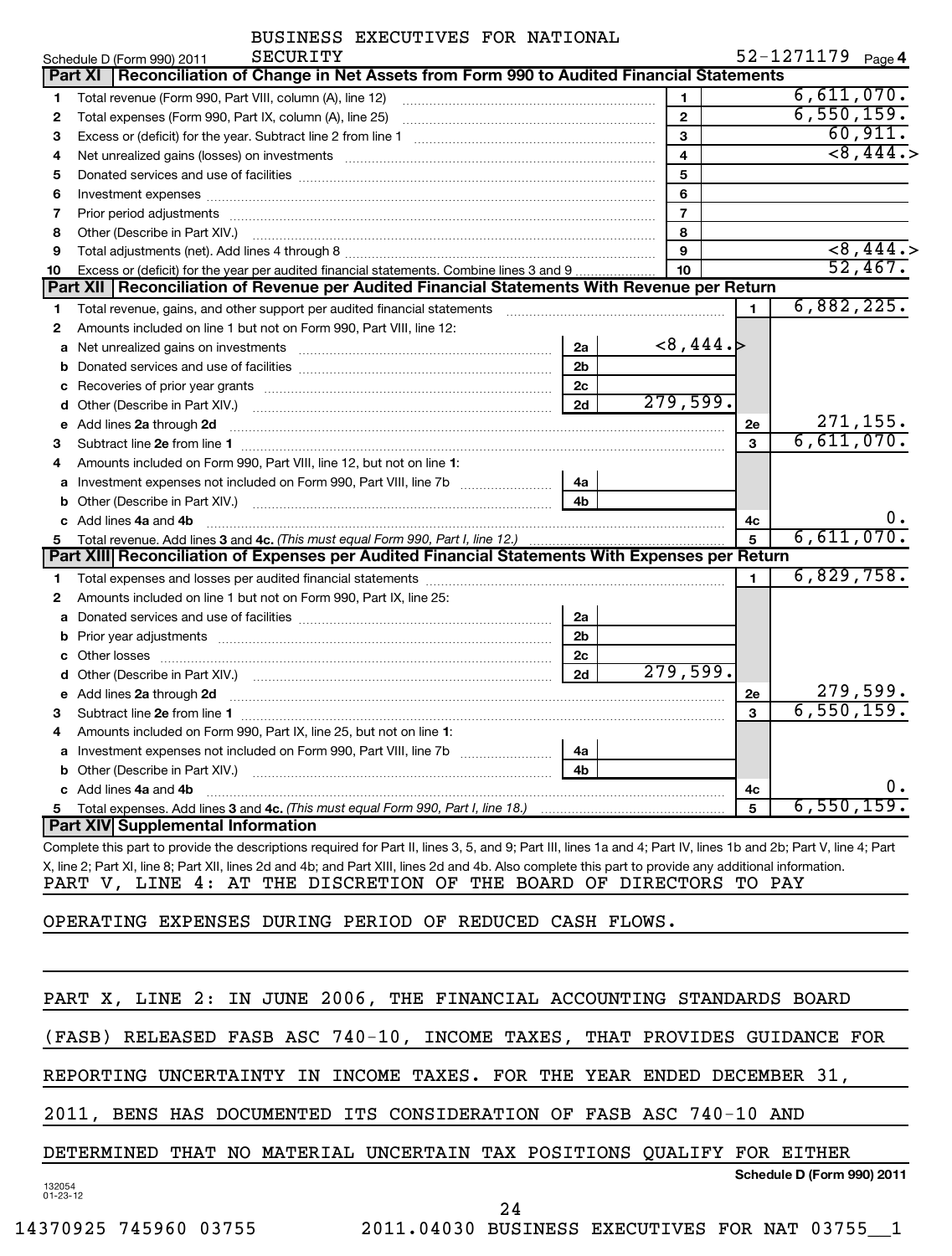Schedule D (Form 990) 2011 SECURITY

BUSINESS EXECUTIVES FOR NATIONAL

*(continued)* **Part XIV Supplemental Information** 

RECOGNITION OR DISCLOSURE IN THE FINANCIAL STATEMENTS. THE FEDERAL FORM

990, RETURN OF ORGANIZATION EXEMPT FROM INCOME TAX, IS SUBJECT TO

EXAMINATION BY THE INTERNAL REVENUE SERVICE, GENERALLY FOR THREE YEARS

AFTER IT IS FILED.

PART XII, LINE 2D - OTHER ADJUSTMENTS:

SPECIAL EVENT EXPENSES SHOWN AS EXPENSE ON THE FINANCIAL

STATEMENTS AND NETTED AGAINST REVENUE ON FORM 990, PART VIII, LINE 8B.

PART XIII, LINE 2D - OTHER ADJUSTMENTS:

SPECIAL EVENT EXPENSES SHOWN AS EXPENSE ON THE FINANCIAL

STATEMENTS AND NETTED AGAINST REVENUE ON FORM 990, PART VIII, LINE 8B.

**Schedule D (Form 990) 2011**

132055 01-23-12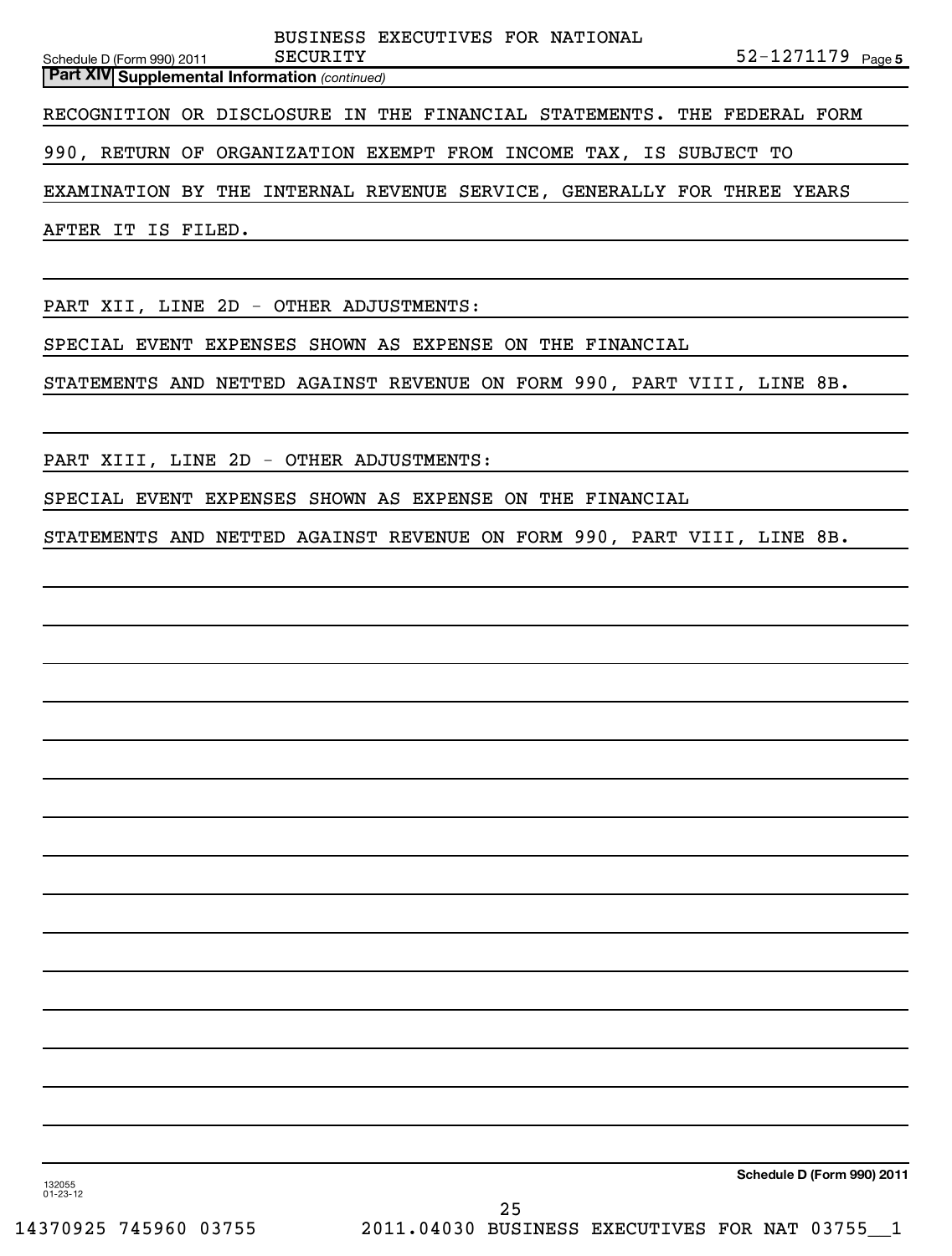| <b>SCHEDULE G</b><br>(Form 990 or 990-EZ)                                                                                                     |                                  | <b>Supplemental Information Regarding</b><br><b>Fundraising or Gaming Activities</b>                                                                                                                                                                                                                                                                                                                                                                                                                                                               |                                                                            |    |                                                                            |                                                                            | OMB No. 1545-0047                                       |
|-----------------------------------------------------------------------------------------------------------------------------------------------|----------------------------------|----------------------------------------------------------------------------------------------------------------------------------------------------------------------------------------------------------------------------------------------------------------------------------------------------------------------------------------------------------------------------------------------------------------------------------------------------------------------------------------------------------------------------------------------------|----------------------------------------------------------------------------|----|----------------------------------------------------------------------------|----------------------------------------------------------------------------|---------------------------------------------------------|
| Department of the Treasury<br>Internal Revenue Service                                                                                        |                                  | Complete if the organization answered "Yes" to Form 990, Part IV, lines 17, 18, or 19,<br>or if the organization entered more than \$15,000 on Form 990-EZ, line 6a.<br>Attach to Form 990 or Form 990-EZ. See separate instructions.                                                                                                                                                                                                                                                                                                              |                                                                            |    |                                                                            |                                                                            | <b>Open To Public</b><br><b>Inspection</b>              |
| Name of the organization                                                                                                                      | SECURITY                         | BUSINESS EXECUTIVES FOR NATIONAL                                                                                                                                                                                                                                                                                                                                                                                                                                                                                                                   |                                                                            |    |                                                                            | 52-1271179                                                                 | <b>Employer identification number</b>                   |
| Part I                                                                                                                                        | required to complete this part.  | Fundraising Activities. Complete if the organization answered "Yes" to Form 990, Part IV, line 17. Form 990-EZ filers are not                                                                                                                                                                                                                                                                                                                                                                                                                      |                                                                            |    |                                                                            |                                                                            |                                                         |
| Mail solicitations<br>a<br>b<br>Phone solicitations<br>c<br>In-person solicitations<br>d<br>compensated at least \$5,000 by the organization. | Internet and email solicitations | 1 Indicate whether the organization raised funds through any of the following activities. Check all that apply.<br>e<br>f<br>Special fundraising events<br>g<br>2 a Did the organization have a written or oral agreement with any individual (including officers, directors, trustees or<br>key employees listed in Form 990, Part VII) or entity in connection with professional fundraising services?<br>b If "Yes," list the ten highest paid individuals or entities (fundraisers) pursuant to agreements under which the fundraiser is to be |                                                                            |    | Solicitation of non-government grants<br>Solicitation of government grants | Yes                                                                        | <b>No</b>                                               |
| (i) Name and address of individual<br>or entity (fundraiser)                                                                                  |                                  | (ii) Activity                                                                                                                                                                                                                                                                                                                                                                                                                                                                                                                                      | (iii) Did<br>fundraiser<br>have custody<br>or control of<br>contributions? |    | (iv) Gross receipts<br>from activity                                       | (v) Amount paid<br>to (or retained by)<br>fundraiser<br>listed in col. (i) | (vi) Amount paid<br>to (or retained by)<br>organization |
|                                                                                                                                               |                                  |                                                                                                                                                                                                                                                                                                                                                                                                                                                                                                                                                    | Yes                                                                        | No |                                                                            |                                                                            |                                                         |
|                                                                                                                                               |                                  |                                                                                                                                                                                                                                                                                                                                                                                                                                                                                                                                                    |                                                                            |    |                                                                            |                                                                            |                                                         |
|                                                                                                                                               |                                  |                                                                                                                                                                                                                                                                                                                                                                                                                                                                                                                                                    |                                                                            |    |                                                                            |                                                                            |                                                         |
|                                                                                                                                               |                                  |                                                                                                                                                                                                                                                                                                                                                                                                                                                                                                                                                    |                                                                            |    |                                                                            |                                                                            |                                                         |
|                                                                                                                                               |                                  |                                                                                                                                                                                                                                                                                                                                                                                                                                                                                                                                                    |                                                                            |    |                                                                            |                                                                            |                                                         |
|                                                                                                                                               |                                  |                                                                                                                                                                                                                                                                                                                                                                                                                                                                                                                                                    |                                                                            |    |                                                                            |                                                                            |                                                         |
|                                                                                                                                               |                                  |                                                                                                                                                                                                                                                                                                                                                                                                                                                                                                                                                    |                                                                            |    |                                                                            |                                                                            |                                                         |
|                                                                                                                                               |                                  |                                                                                                                                                                                                                                                                                                                                                                                                                                                                                                                                                    |                                                                            |    |                                                                            |                                                                            |                                                         |
|                                                                                                                                               |                                  |                                                                                                                                                                                                                                                                                                                                                                                                                                                                                                                                                    |                                                                            |    |                                                                            |                                                                            |                                                         |
|                                                                                                                                               |                                  |                                                                                                                                                                                                                                                                                                                                                                                                                                                                                                                                                    |                                                                            |    |                                                                            |                                                                            |                                                         |
| Total                                                                                                                                         |                                  |                                                                                                                                                                                                                                                                                                                                                                                                                                                                                                                                                    |                                                                            |    |                                                                            |                                                                            |                                                         |
| or licensing.                                                                                                                                 |                                  | 3 List all states in which the organization is registered or licensed to solicit contributions or has been notified it is exempt from registration                                                                                                                                                                                                                                                                                                                                                                                                 |                                                                            |    |                                                                            |                                                                            |                                                         |
|                                                                                                                                               |                                  |                                                                                                                                                                                                                                                                                                                                                                                                                                                                                                                                                    |                                                                            |    |                                                                            |                                                                            |                                                         |
|                                                                                                                                               |                                  |                                                                                                                                                                                                                                                                                                                                                                                                                                                                                                                                                    |                                                                            |    |                                                                            |                                                                            |                                                         |
|                                                                                                                                               |                                  |                                                                                                                                                                                                                                                                                                                                                                                                                                                                                                                                                    |                                                                            |    |                                                                            |                                                                            |                                                         |
|                                                                                                                                               |                                  |                                                                                                                                                                                                                                                                                                                                                                                                                                                                                                                                                    |                                                                            |    |                                                                            |                                                                            |                                                         |
|                                                                                                                                               |                                  |                                                                                                                                                                                                                                                                                                                                                                                                                                                                                                                                                    |                                                                            |    |                                                                            |                                                                            |                                                         |
|                                                                                                                                               |                                  | LHA Paperwork Reduction Act Notice, see the Instructions for Form 990 or 990-EZ.                                                                                                                                                                                                                                                                                                                                                                                                                                                                   |                                                                            |    |                                                                            |                                                                            | Schedule G (Form 990 or 990-EZ) 2011                    |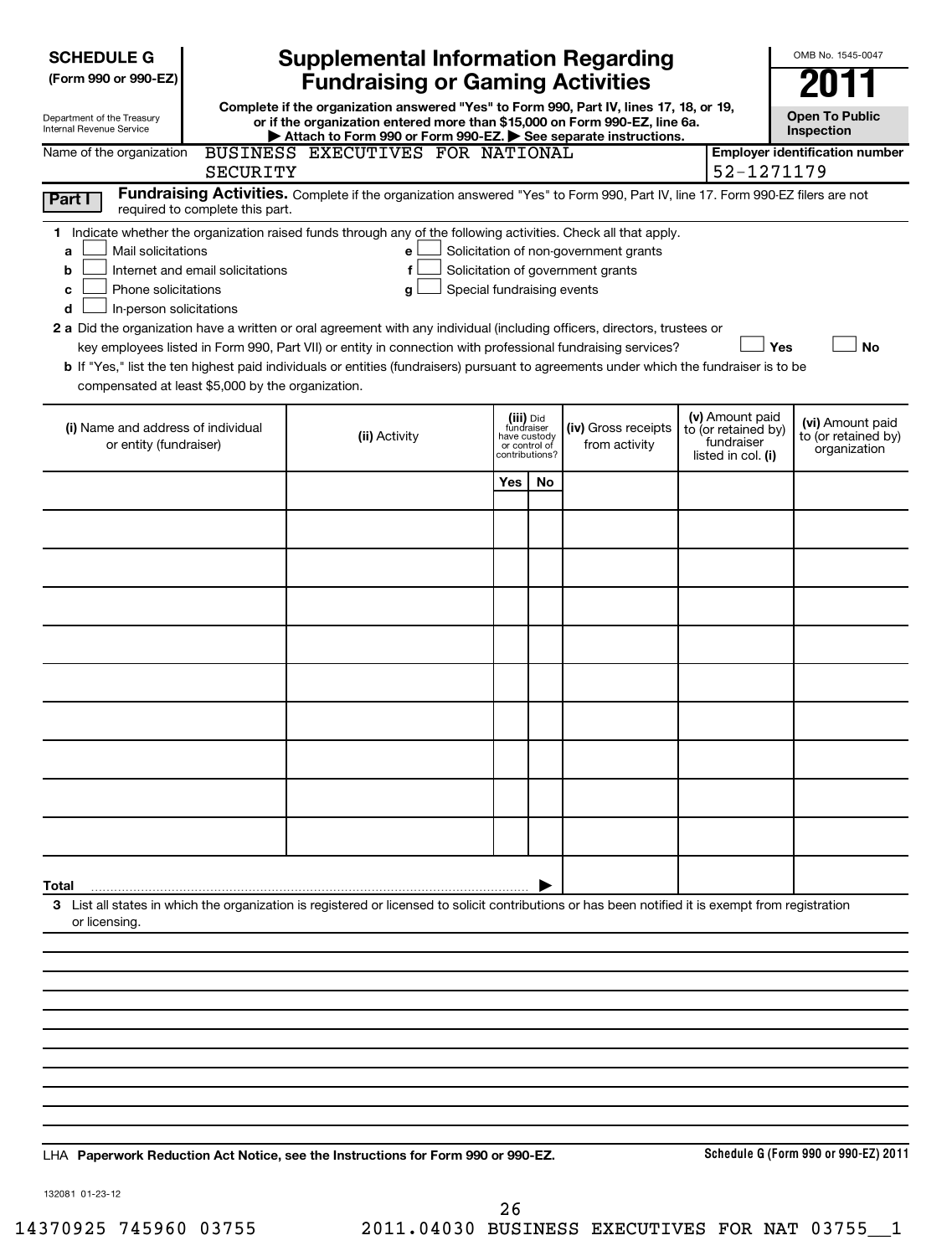Schedule G (Form 990 or 990-EZ) 2011 SECURITY

| Part II                |                                                                 | Schedule G (Form 990 or 990-EZ) 2011 SECURITY<br>Fundraising Events. Complete if the organization answered "Yes" to Form 990, Part IV, line 18, or reported more than \$15,000 |                |                                                  |                  | $52 - 1271179$ Page 2      |
|------------------------|-----------------------------------------------------------------|--------------------------------------------------------------------------------------------------------------------------------------------------------------------------------|----------------|--------------------------------------------------|------------------|----------------------------|
|                        |                                                                 | of fundraising event contributions and gross income on Form 990-EZ, lines 1 and 6b. List events with gross receipts greater than \$5,000.                                      |                |                                                  |                  |                            |
|                        |                                                                 |                                                                                                                                                                                | (a) Event $#1$ | (b) Event #2                                     | (c) Other events | (d) Total events           |
|                        |                                                                 |                                                                                                                                                                                | DC DINNER      | NY DINNER                                        | 1                | (add col. (a) through      |
|                        |                                                                 |                                                                                                                                                                                | (event type)   | (event type)                                     | (total number)   | col. (c))                  |
| Revenue                | 1.                                                              |                                                                                                                                                                                | 619,225.       | 505,850.                                         | 59,500.          | 1, 184, 575.               |
|                        | $\mathbf{2}$                                                    | Less: Charitable contributions                                                                                                                                                 | 508,525.       | 433,850.                                         | 2,700.           | 945,075.                   |
|                        | 3                                                               | Gross income (line 1 minus line 2)                                                                                                                                             | 110,700.       | 72,000.                                          | 56,800.          | 239,500.                   |
|                        |                                                                 |                                                                                                                                                                                |                |                                                  |                  |                            |
|                        |                                                                 |                                                                                                                                                                                |                |                                                  |                  |                            |
|                        | 5                                                               |                                                                                                                                                                                |                |                                                  |                  |                            |
|                        | 6                                                               |                                                                                                                                                                                |                |                                                  |                  |                            |
| <b>Direct Expenses</b> | 7                                                               |                                                                                                                                                                                | 121,540.       | 79,032.                                          | 25,630.          | 226, 202.                  |
|                        | 8                                                               |                                                                                                                                                                                |                |                                                  |                  |                            |
|                        | 9                                                               |                                                                                                                                                                                | 29,579.        | 20, 344.                                         | 3,474.           | 53,397.                    |
|                        | 10                                                              | Direct expense summary. Add lines 4 through 9 in column (d)                                                                                                                    |                |                                                  |                  | 279,599,                   |
|                        | 11 Net income summary. Combine line 3, column (d), and line 10. | $\overline{<}40,099.$                                                                                                                                                          |                |                                                  |                  |                            |
| <b>Part III</b>        |                                                                 | Gaming. Complete if the organization answered "Yes" to Form 990, Part IV, line 19, or reported more than                                                                       |                |                                                  |                  |                            |
|                        |                                                                 | \$15,000 on Form 990-EZ, line 6a.                                                                                                                                              |                |                                                  |                  |                            |
|                        |                                                                 |                                                                                                                                                                                | (a) Bingo      | (b) Pull tabs/instant<br>bingo/progressive bingo | (c) Other gaming | (d) Total gaming (add      |
| Revenue                |                                                                 |                                                                                                                                                                                |                |                                                  |                  | col. (a) through col. (c)) |
|                        |                                                                 |                                                                                                                                                                                |                |                                                  |                  |                            |
|                        |                                                                 |                                                                                                                                                                                |                |                                                  |                  |                            |
|                        |                                                                 |                                                                                                                                                                                |                |                                                  |                  |                            |
| Expenses               |                                                                 |                                                                                                                                                                                |                |                                                  |                  |                            |
| ect                    |                                                                 |                                                                                                                                                                                |                |                                                  |                  |                            |
|                        |                                                                 |                                                                                                                                                                                |                |                                                  |                  |                            |
|                        |                                                                 |                                                                                                                                                                                | Yes<br>%       | Yes<br>%                                         | <b>Yes</b><br>%  |                            |
|                        |                                                                 | 6 Volunteer labor                                                                                                                                                              | No             | No                                               | No               |                            |
|                        | $\mathbf{7}$                                                    | Direct expense summary. Add lines 2 through 5 in column (d)                                                                                                                    |                |                                                  |                  |                            |
|                        |                                                                 |                                                                                                                                                                                |                |                                                  |                  |                            |
|                        | 8                                                               |                                                                                                                                                                                |                |                                                  |                  |                            |
| 9                      |                                                                 | Enter the state(s) in which the organization operates gaming activities:                                                                                                       |                |                                                  |                  | Yes<br>No                  |
|                        |                                                                 |                                                                                                                                                                                |                |                                                  |                  |                            |
|                        |                                                                 |                                                                                                                                                                                |                |                                                  |                  |                            |
|                        |                                                                 |                                                                                                                                                                                |                |                                                  |                  | Yes<br>No                  |
|                        |                                                                 |                                                                                                                                                                                |                |                                                  |                  |                            |
|                        |                                                                 |                                                                                                                                                                                |                |                                                  |                  |                            |

132082 01-23-12

**Schedule G (Form 990 or 990-EZ) 2011**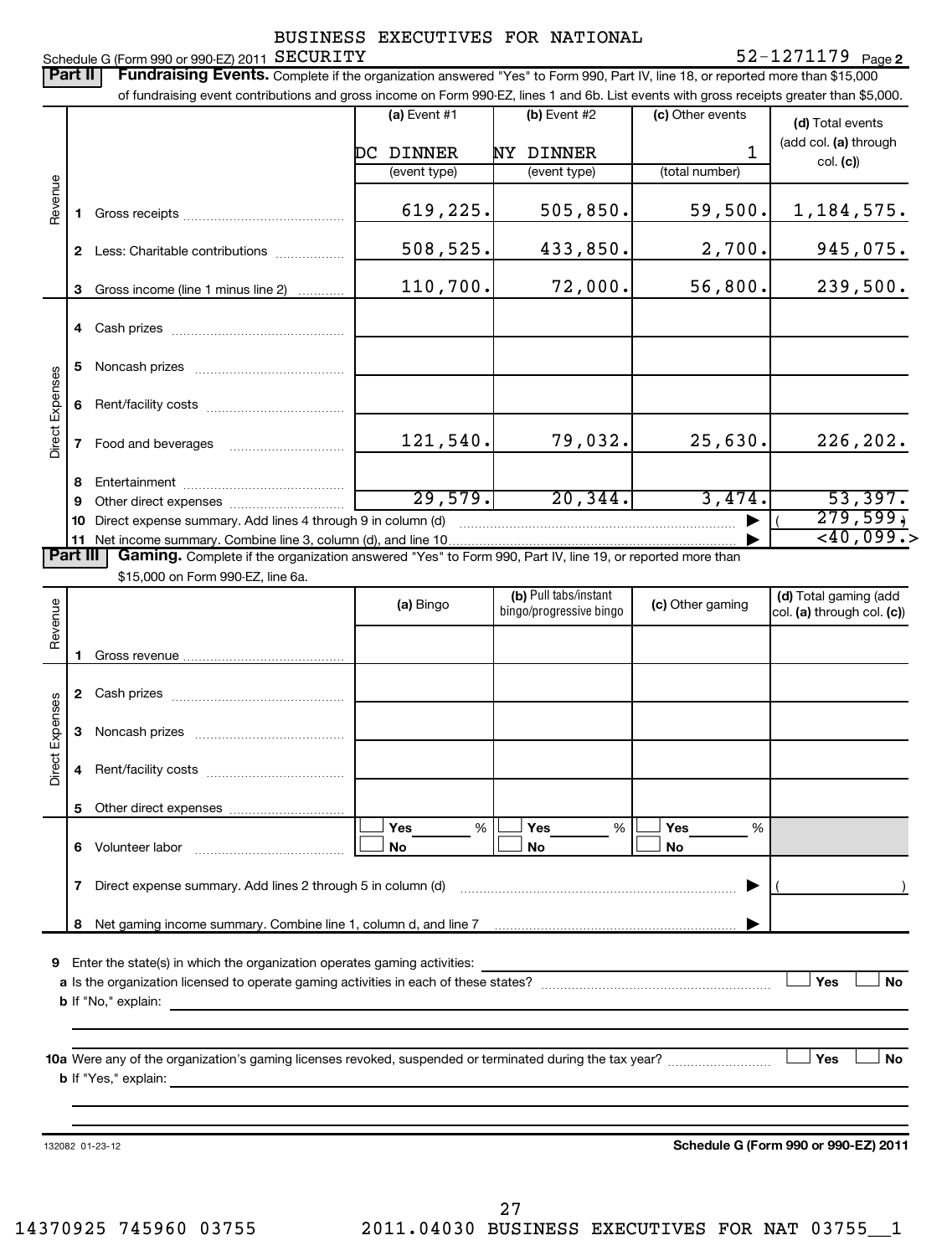|    | Schedule G (Form 990 or 990-EZ) 2011 SECURITY                                                                                                                                                                                                                         |     |     | 52-1271179 Page 3 |
|----|-----------------------------------------------------------------------------------------------------------------------------------------------------------------------------------------------------------------------------------------------------------------------|-----|-----|-------------------|
|    |                                                                                                                                                                                                                                                                       |     | Yes | <b>No</b>         |
|    | 12 Is the organization a grantor, beneficiary or trustee of a trust or a member of a partnership or other entity formed                                                                                                                                               |     |     |                   |
|    |                                                                                                                                                                                                                                                                       |     | Yes | <b>No</b>         |
|    | 13 Indicate the percentage of gaming activity operated in:                                                                                                                                                                                                            |     |     |                   |
|    |                                                                                                                                                                                                                                                                       | 13а |     | %                 |
|    | <b>b</b> An outside facility <i>[11]</i> [20] <b>https://www.fileson.com/internals/internals/internals/internals/internals/internals/internals/internals/internals-</b>                                                                                               | 13b |     | %                 |
|    | 14 Enter the name and address of the person who prepares the organization's gaming/special events books and records:                                                                                                                                                  |     |     |                   |
|    |                                                                                                                                                                                                                                                                       |     |     |                   |
|    | Address $\blacktriangleright$<br><u> 1999 - Johann John Stoff, deutscher Stoffen und der Stoffen und der Stoffen und der Stoffen und der Stoffen un</u>                                                                                                               |     |     |                   |
|    | 15a Does the organization have a contract with a third party from whom the organization receives gaming revenue?                                                                                                                                                      |     | Yes | <b>No</b>         |
|    |                                                                                                                                                                                                                                                                       |     |     |                   |
|    | of gaming revenue retained by the third party $\triangleright$ \$ __________________.                                                                                                                                                                                 |     |     |                   |
|    | c If "Yes," enter name and address of the third party:                                                                                                                                                                                                                |     |     |                   |
|    |                                                                                                                                                                                                                                                                       |     |     |                   |
|    | Name $\blacktriangleright$                                                                                                                                                                                                                                            |     |     |                   |
|    | Address $\blacktriangleright$<br><u>state and the state of the state of the state of the state of the state of the state of the state of the state of the state of the state of the state of the state of the state of the state of the state of the state of the</u> |     |     |                   |
| 16 | Gaming manager information:                                                                                                                                                                                                                                           |     |     |                   |
|    |                                                                                                                                                                                                                                                                       |     |     |                   |
|    | Name $\blacktriangleright$                                                                                                                                                                                                                                            |     |     |                   |
|    | Gaming manager compensation > \$                                                                                                                                                                                                                                      |     |     |                   |
|    |                                                                                                                                                                                                                                                                       |     |     |                   |
|    | Description of services provided vertex and the contract of the contract of the contract of the contract of the contract of the contract of the contract of the contract of the contract of the contract of the contract of th                                        |     |     |                   |
|    |                                                                                                                                                                                                                                                                       |     |     |                   |
|    |                                                                                                                                                                                                                                                                       |     |     |                   |
|    | Director/officer<br>Employee<br>Independent contractor                                                                                                                                                                                                                |     |     |                   |
|    |                                                                                                                                                                                                                                                                       |     |     |                   |
|    | 17 Mandatory distributions:                                                                                                                                                                                                                                           |     |     |                   |
|    | a Is the organization required under state law to make charitable distributions from the gaming proceeds to                                                                                                                                                           |     |     |                   |
|    |                                                                                                                                                                                                                                                                       |     |     |                   |
|    | <b>b</b> Enter the amount of distributions required under state law to be distributed to other exempt organizations or spent in the<br>organization's own exempt activities during the tax year $\triangleright$ \$                                                   |     |     |                   |
|    | <b>Part IV</b><br>Supplemental Information. Complete this part to provide the explanations required by Part I, line 2b, columns (iii) and (v), and Part III,                                                                                                          |     |     |                   |
|    | lines 9, 9b, 10b, 15b, 15c, 16, and 17b, as applicable. Also complete this part to provide any additional information (see instructions).                                                                                                                             |     |     |                   |
|    |                                                                                                                                                                                                                                                                       |     |     |                   |
|    |                                                                                                                                                                                                                                                                       |     |     |                   |
|    |                                                                                                                                                                                                                                                                       |     |     |                   |
|    |                                                                                                                                                                                                                                                                       |     |     |                   |
|    |                                                                                                                                                                                                                                                                       |     |     |                   |
|    |                                                                                                                                                                                                                                                                       |     |     |                   |
|    |                                                                                                                                                                                                                                                                       |     |     |                   |
|    |                                                                                                                                                                                                                                                                       |     |     |                   |
|    |                                                                                                                                                                                                                                                                       |     |     |                   |
|    |                                                                                                                                                                                                                                                                       |     |     |                   |
|    |                                                                                                                                                                                                                                                                       |     |     |                   |
|    | Schedule G (Form 990 or 990-EZ) 2011<br>132083 01-23-12                                                                                                                                                                                                               |     |     |                   |
|    | 28                                                                                                                                                                                                                                                                    |     |     |                   |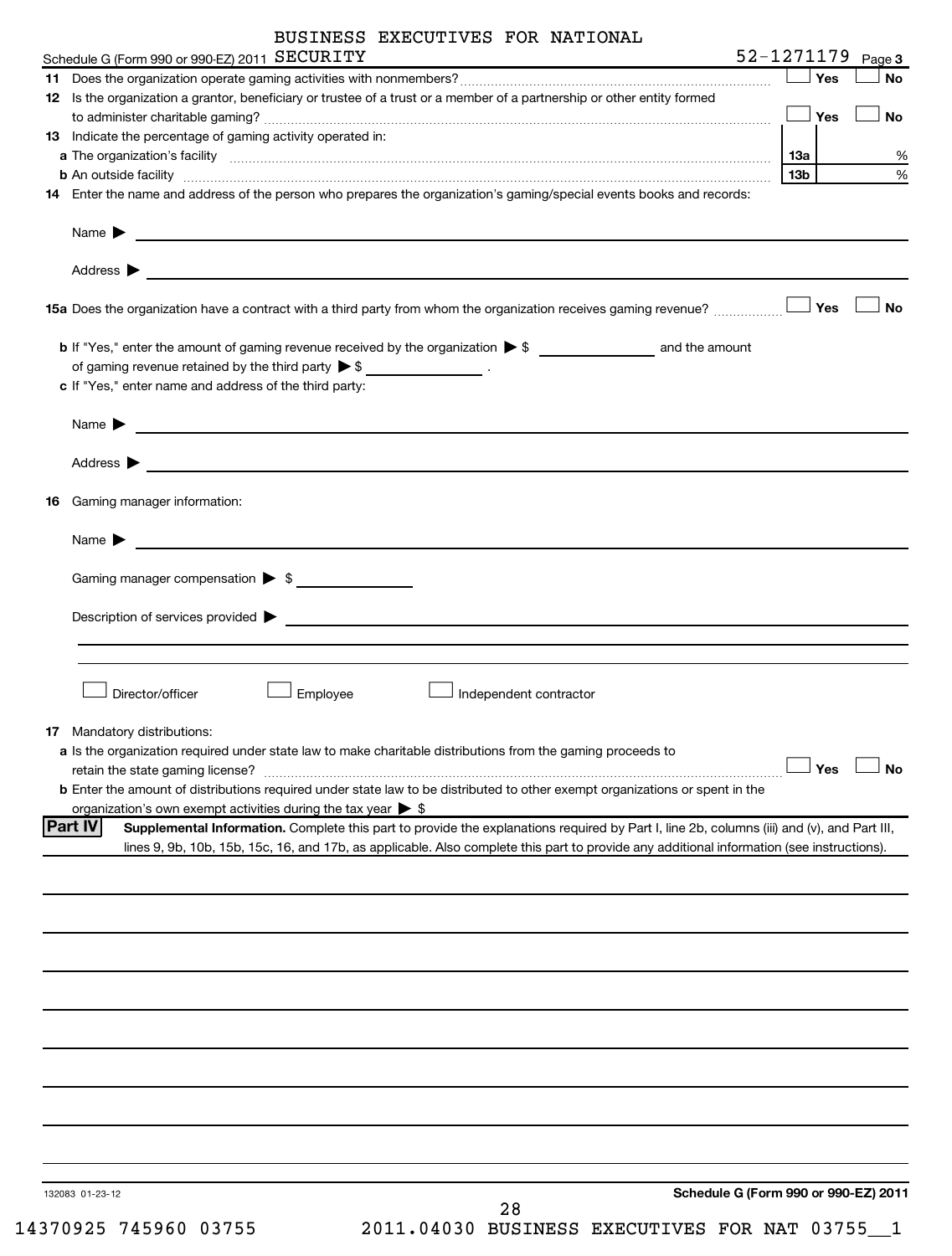|   | <b>Compensation Information</b><br><b>SCHEDULE J</b>                                                                                                                                                                                |                                       | OMB No. 1545-0047     |                              |  |
|---|-------------------------------------------------------------------------------------------------------------------------------------------------------------------------------------------------------------------------------------|---------------------------------------|-----------------------|------------------------------|--|
|   | (Form 990)<br>For certain Officers, Directors, Trustees, Key Employees, and Highest                                                                                                                                                 |                                       |                       |                              |  |
|   | <b>Compensated Employees</b>                                                                                                                                                                                                        |                                       |                       |                              |  |
|   | Complete if the organization answered "Yes" to Form 990,<br>Part IV, line 23.                                                                                                                                                       |                                       | <b>Open to Public</b> |                              |  |
|   | Department of the Treasury<br>Internal Revenue Service<br>Attach to Form 990. $\triangleright$ See separate instructions.                                                                                                           |                                       | Inspection            |                              |  |
|   | BUSINESS EXECUTIVES FOR NATIONAL<br>Name of the organization                                                                                                                                                                        | <b>Employer identification number</b> |                       |                              |  |
|   | <b>SECURITY</b>                                                                                                                                                                                                                     | 52-1271179                            |                       |                              |  |
|   | <b>Questions Regarding Compensation</b><br>Part I                                                                                                                                                                                   |                                       |                       |                              |  |
|   |                                                                                                                                                                                                                                     |                                       | Yes                   | No.                          |  |
|   | <b>1a</b> Check the appropriate box(es) if the organization provided any of the following to or for a person listed in Form 990,                                                                                                    |                                       |                       |                              |  |
|   | Part VII, Section A, line 1a. Complete Part III to provide any relevant information regarding these items.                                                                                                                          |                                       |                       |                              |  |
|   | First-class or charter travel<br>Housing allowance or residence for personal use                                                                                                                                                    |                                       |                       |                              |  |
|   | Travel for companions<br>Payments for business use of personal residence                                                                                                                                                            |                                       |                       |                              |  |
|   | Tax indemnification and gross-up payments<br>Health or social club dues or initiation fees                                                                                                                                          |                                       |                       |                              |  |
|   | Discretionary spending account<br>Personal services (e.g., maid, chauffeur, chef)                                                                                                                                                   |                                       |                       |                              |  |
|   |                                                                                                                                                                                                                                     |                                       |                       |                              |  |
|   | <b>b</b> If any of the boxes on line 1a are checked, did the organization follow a written policy regarding payment or                                                                                                              |                                       |                       |                              |  |
|   | reimbursement or provision of all of the expenses described above? If "No," complete Part III to explain                                                                                                                            | 1b                                    |                       |                              |  |
| 2 | Did the organization require substantiation prior to reimbursing or allowing expenses incurred by all officers, directors,                                                                                                          |                                       |                       |                              |  |
|   |                                                                                                                                                                                                                                     | $\mathbf{2}$                          |                       |                              |  |
|   |                                                                                                                                                                                                                                     |                                       |                       |                              |  |
| З | Indicate which, if any, of the following the filing organization used to establish the compensation of the organization's                                                                                                           |                                       |                       |                              |  |
|   | CEO/Executive Director. Check all that apply. Do not check any boxes for methods used by a related organization to                                                                                                                  |                                       |                       |                              |  |
|   | establish compensation of the CEO/Executive Director. Explain in Part III.                                                                                                                                                          |                                       |                       |                              |  |
|   | $\underline{\mathbf{X}}$ Written employment contract<br>Compensation committee                                                                                                                                                      |                                       |                       |                              |  |
|   | Compensation survey or study<br>Independent compensation consultant                                                                                                                                                                 |                                       |                       |                              |  |
|   | Approval by the board or compensation committee<br>Form 990 of other organizations                                                                                                                                                  |                                       |                       |                              |  |
|   |                                                                                                                                                                                                                                     |                                       |                       |                              |  |
| 4 | During the year, did any person listed in Form 990, Part VII, Section A, line 1a, with respect to the filing                                                                                                                        |                                       |                       |                              |  |
|   | organization or a related organization:                                                                                                                                                                                             |                                       |                       |                              |  |
| а | Receive a severance payment or change-of-control payment?                                                                                                                                                                           | 4a                                    |                       | x<br>$\overline{\textbf{x}}$ |  |
|   |                                                                                                                                                                                                                                     | 4b                                    |                       | $\overline{\text{x}}$        |  |
| с |                                                                                                                                                                                                                                     | 4c                                    |                       |                              |  |
|   | If "Yes" to any of lines 4a-c, list the persons and provide the applicable amounts for each item in Part III.                                                                                                                       |                                       |                       |                              |  |
|   |                                                                                                                                                                                                                                     |                                       |                       |                              |  |
|   | Only section 501(c)(3) and 501(c)(4) organizations must complete lines 5-9.                                                                                                                                                         |                                       |                       |                              |  |
|   | For persons listed in Form 990, Part VII, Section A, line 1a, did the organization pay or accrue any compensation                                                                                                                   |                                       |                       |                              |  |
|   | contingent on the revenues of:                                                                                                                                                                                                      | 5а                                    |                       | X                            |  |
|   | a The organization? <b>contracts</b> and contracts are contracted and contract and contract and contract and contract and contract and contract and contract and contract and contract and contract and contract and contract and c | 5b                                    |                       | $\overline{\mathtt{x}}$      |  |
|   | If "Yes" to line 5a or 5b, describe in Part III.                                                                                                                                                                                    |                                       |                       |                              |  |
| 6 | For persons listed in Form 990, Part VII, Section A, line 1a, did the organization pay or accrue any compensation                                                                                                                   |                                       |                       |                              |  |
|   | contingent on the net earnings of:                                                                                                                                                                                                  |                                       |                       |                              |  |
|   |                                                                                                                                                                                                                                     | 6a                                    |                       | X                            |  |
|   |                                                                                                                                                                                                                                     | 6b                                    |                       | $\overline{\mathtt{x}}$      |  |
|   | If "Yes" to line 6a or 6b, describe in Part III.                                                                                                                                                                                    |                                       |                       |                              |  |
|   | 7 For persons listed in Form 990, Part VII, Section A, line 1a, did the organization provide any non-fixed payments                                                                                                                 |                                       |                       |                              |  |
|   |                                                                                                                                                                                                                                     | $\overline{7}$                        |                       | х                            |  |
| 8 | Were any amounts reported in Form 990, Part VII, paid or accrued pursuant to a contract that was subject to the                                                                                                                     |                                       |                       |                              |  |
|   |                                                                                                                                                                                                                                     | 8                                     |                       | x                            |  |
| 9 | If "Yes" to line 8, did the organization also follow the rebuttable presumption procedure described in                                                                                                                              |                                       |                       |                              |  |
|   |                                                                                                                                                                                                                                     | 9                                     |                       |                              |  |
|   | LHA For Paperwork Reduction Act Notice, see the Instructions for Form 990.                                                                                                                                                          | Schedule J (Form 990) 2011            |                       |                              |  |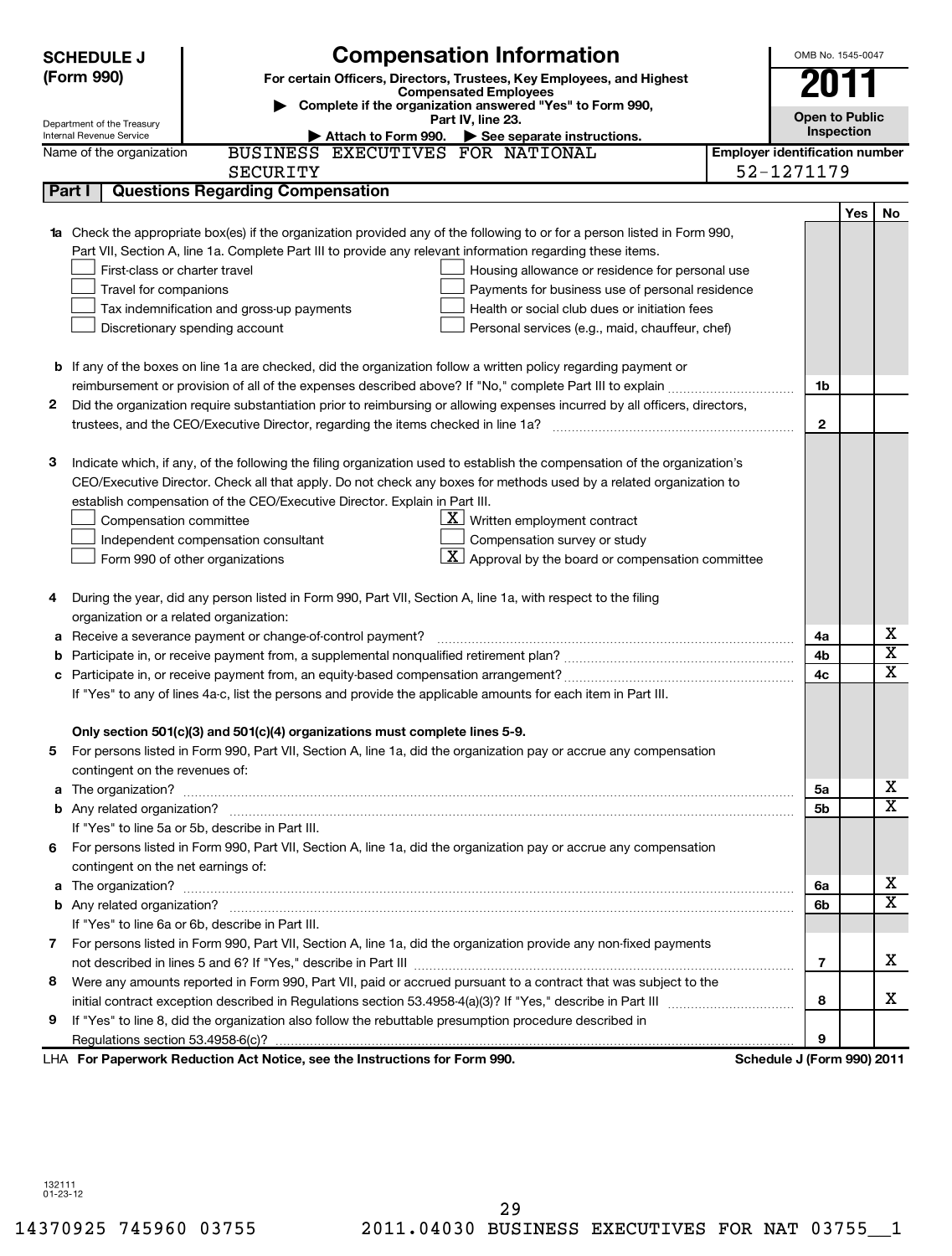#### Schedule J (Form 990) 2011 SECURITY

#### Part II | Officers, Directors, Trustees, Key Employees, and Highest Compensated Employees. Use duplicate copies if additional space is needed.

For each individual whose compensation must be reported in Schedule J, report compensation from the organization on row (i) and from related organizations, described in the instructions, on row (ii). Do not list any individuals that are not listed on Form 990, Part VII.

SECURITY 52-1271179

Note. The sum of columns (B)(i)-(iii) for each listed individual must equal the total amount of Form 990, Part VII, Section A, line 1a, applicable column (D) and (E) amounts for that individual.

|                                 |                  | (B) Breakdown of W-2 and/or 1099-MISC compensation |                            | (C)                         | (D)              | (E)              | (F)                  |
|---------------------------------|------------------|----------------------------------------------------|----------------------------|-----------------------------|------------------|------------------|----------------------|
|                                 |                  |                                                    |                            | Retirement and              | Nontaxable       | Total of columns | Compensation         |
| (A) Name                        | (i) Base         | (ii) Bonus &<br>incentive                          | (iii) Other                | other deferred              | benefits         | $(B)(i)-(D)$     | reported as deferred |
|                                 | compensation     | compensation                                       | reportable<br>compensation | compensation                |                  |                  | in prior Form 990    |
|                                 |                  |                                                    |                            |                             |                  |                  |                      |
| (i)                             | 352,803.         | 75,000.                                            | $\overline{0}$ .           | 9,800.                      | 20,920.          | 458,523.         | $\overline{0}$ .     |
| 1 MONTGOMERY C. MEIGS<br>(ii)   | $\overline{0}$ . | σ.                                                 | σ.                         | $\overline{0}$ .            | $\overline{0}$ . | $\overline{0}$ . | $\overline{0}$ .     |
| (i)                             | 164, 792.        | 3,240.                                             | $\overline{0}$ .           | 6,616.                      | 16,465.          | 191, 113.        | $\overline{0}$ .     |
| 2 HENRY HINTON<br>(ii)          | $\overline{0}$ . | $\overline{0}$ .                                   | $\overline{0}$ .           | $\overline{0}$ .            | 0.               | $\overline{0}$   | $\overline{0}$ .     |
| (i)                             | 149,980.         | 3,000.                                             | $\overline{0}$ .           | 6,123.                      | 13,279.          | 172, 382.        | $\overline{0}$ .     |
| 3 DEVIN HOLMES<br>(ii)          | 0.               | $\overline{0}$ .                                   | $\overline{0}$ .           | $\overline{0}$ .            | $\mathbf{0}$ .   | $\mathbf 0$ .    | $\overline{0}$ .     |
| (i)                             | 125, 159.        | 2,500.                                             | $\overline{0}$ .           | $\overline{\mathfrak{o}}$ . | 27,252.          | 154, 911.        | $\overline{0}$ .     |
| 4 GENEVIEVE MOONIS<br>(ii)      | $\overline{0}$ . | $\overline{0}$ .                                   | $\overline{0}$ .           | 0.                          | 0.               | $\mathbf 0$ .    | $\overline{0}$ .     |
| (i)                             |                  |                                                    |                            |                             |                  |                  |                      |
| (ii)<br>$\overline{\mathbf{5}}$ |                  |                                                    |                            |                             |                  |                  |                      |
| (i)                             |                  |                                                    |                            |                             |                  |                  |                      |
| (ii)<br>6                       |                  |                                                    |                            |                             |                  |                  |                      |
| (i)<br>(ii)<br>7                |                  |                                                    |                            |                             |                  |                  |                      |
| (i)                             |                  |                                                    |                            |                             |                  |                  |                      |
| (ii)<br>8                       |                  |                                                    |                            |                             |                  |                  |                      |
| (i)                             |                  |                                                    |                            |                             |                  |                  |                      |
| (ii)<br>9                       |                  |                                                    |                            |                             |                  |                  |                      |
| (i)                             |                  |                                                    |                            |                             |                  |                  |                      |
| (ii)<br>10                      |                  |                                                    |                            |                             |                  |                  |                      |
| (i)                             |                  |                                                    |                            |                             |                  |                  |                      |
| (ii)<br>11                      |                  |                                                    |                            |                             |                  |                  |                      |
| (i)                             |                  |                                                    |                            |                             |                  |                  |                      |
| (ii)<br>12                      |                  |                                                    |                            |                             |                  |                  |                      |
| (i)                             |                  |                                                    |                            |                             |                  |                  |                      |
| (ii)<br>13                      |                  |                                                    |                            |                             |                  |                  |                      |
| (i)                             |                  |                                                    |                            |                             |                  |                  |                      |
| (ii)<br>14                      |                  |                                                    |                            |                             |                  |                  |                      |
| (i)                             |                  |                                                    |                            |                             |                  |                  |                      |
| (ii)<br>15                      |                  |                                                    |                            |                             |                  |                  |                      |
| (i)                             |                  |                                                    |                            |                             |                  |                  |                      |
| (ii)<br><u>16</u>               |                  |                                                    |                            |                             |                  |                  |                      |

**Schedule J (Form 990) 2011**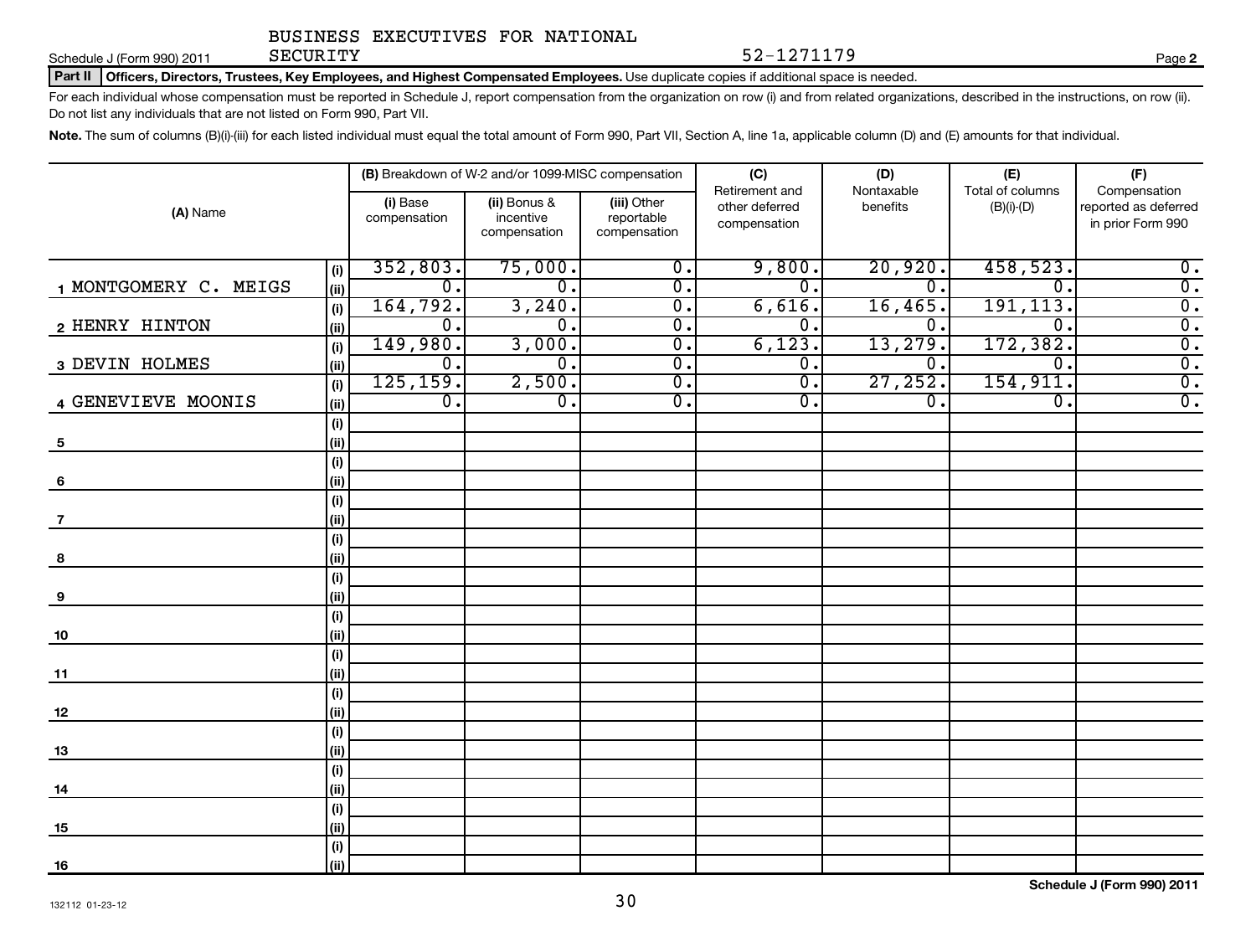### **SCHEDULE M (Form 990)**

# **Noncash Contributions**

**Complete if the organizations answered "Yes" on Form** <sup>J</sup>**2011**

Department of the Treasury Internal Revenue Service

Name of the organization

### **990, Part IV, lines 29 or 30. Open to Public Unspection**<br> **■** Attach to Form 990 **Inspection Inspection Inspection Inspection Inspection**

BUSINESS EXECUTIVES FOR NATIONAL

**Employer identification number**

OMB No. 1545-0047

# SECURITY 52-1271179

| Part I | <b>Types of Property</b>                                                                                                            |                               |                                      |                                                                                                      |         |                                                              |            |     |    |
|--------|-------------------------------------------------------------------------------------------------------------------------------------|-------------------------------|--------------------------------------|------------------------------------------------------------------------------------------------------|---------|--------------------------------------------------------------|------------|-----|----|
|        |                                                                                                                                     | (a)<br>Check if<br>applicable | (b)<br>Number of<br>contributions or | (c)<br>Noncash contribution<br>amounts reported on<br>items contributed Form 990, Part VIII, line 1g |         | (d)<br>Method of determining<br>noncash contribution amounts |            |     |    |
| 1.     |                                                                                                                                     |                               |                                      |                                                                                                      |         |                                                              |            |     |    |
| 2      |                                                                                                                                     |                               |                                      |                                                                                                      |         |                                                              |            |     |    |
| 3      | Art - Fractional interests                                                                                                          |                               |                                      |                                                                                                      |         |                                                              |            |     |    |
| 4      | Books and publications                                                                                                              |                               |                                      |                                                                                                      |         |                                                              |            |     |    |
| 5      | Clothing and household goods                                                                                                        |                               |                                      |                                                                                                      |         |                                                              |            |     |    |
|        |                                                                                                                                     |                               |                                      |                                                                                                      |         |                                                              |            |     |    |
| 6      |                                                                                                                                     |                               |                                      |                                                                                                      |         |                                                              |            |     |    |
| 7      |                                                                                                                                     |                               |                                      |                                                                                                      |         |                                                              |            |     |    |
| 8      |                                                                                                                                     |                               |                                      |                                                                                                      |         |                                                              |            |     |    |
| 9      | Securities - Publicly traded                                                                                                        |                               |                                      |                                                                                                      |         |                                                              |            |     |    |
| 10     | Securities - Closely held stock                                                                                                     |                               |                                      |                                                                                                      |         |                                                              |            |     |    |
| 11     | Securities - Partnership, LLC, or                                                                                                   |                               |                                      |                                                                                                      |         |                                                              |            |     |    |
|        | trust interests                                                                                                                     |                               |                                      |                                                                                                      |         |                                                              |            |     |    |
| 12     |                                                                                                                                     |                               |                                      |                                                                                                      |         |                                                              |            |     |    |
| 13     | Qualified conservation contribution -                                                                                               |                               |                                      |                                                                                                      |         |                                                              |            |     |    |
|        |                                                                                                                                     |                               |                                      |                                                                                                      |         |                                                              |            |     |    |
| 14     | Qualified conservation contribution - Other                                                                                         |                               |                                      |                                                                                                      |         |                                                              |            |     |    |
| 15     |                                                                                                                                     |                               |                                      |                                                                                                      |         |                                                              |            |     |    |
| 16     | Real estate - Commercial                                                                                                            |                               |                                      |                                                                                                      |         |                                                              |            |     |    |
| 17     |                                                                                                                                     |                               |                                      |                                                                                                      |         |                                                              |            |     |    |
| 18     |                                                                                                                                     |                               |                                      |                                                                                                      |         |                                                              |            |     |    |
| 19     |                                                                                                                                     |                               |                                      |                                                                                                      |         |                                                              |            |     |    |
| 20     | Drugs and medical supplies                                                                                                          |                               |                                      |                                                                                                      |         |                                                              |            |     |    |
| 21     |                                                                                                                                     |                               |                                      |                                                                                                      |         |                                                              |            |     |    |
| 22     |                                                                                                                                     |                               |                                      |                                                                                                      |         |                                                              |            |     |    |
| 23     |                                                                                                                                     |                               |                                      |                                                                                                      |         |                                                              |            |     |    |
| 24     | Archeological artifacts                                                                                                             |                               |                                      |                                                                                                      |         |                                                              |            |     |    |
| 25     | (EVENT COSTS<br>Other $\blacktriangleright$                                                                                         | х                             | 7                                    |                                                                                                      | 61,041. | <b>FMV</b>                                                   |            |     |    |
| 26     | Other                                                                                                                               |                               |                                      |                                                                                                      |         |                                                              |            |     |    |
| 27     | Other                                                                                                                               |                               |                                      |                                                                                                      |         |                                                              |            |     |    |
| 28     | Other                                                                                                                               |                               |                                      |                                                                                                      |         |                                                              |            |     |    |
| 29     | Number of Forms 8283 received by the organization during the tax year for contributions                                             |                               |                                      |                                                                                                      |         |                                                              |            |     |    |
|        | for which the organization completed Form 8283, Part IV, Donee Acknowledgement                                                      |                               |                                      |                                                                                                      | 29      |                                                              |            | 0   |    |
|        |                                                                                                                                     |                               |                                      |                                                                                                      |         |                                                              |            | Yes | No |
|        | 30a During the year, did the organization receive by contribution any property reported in Part I, lines 1-28 that it must hold for |                               |                                      |                                                                                                      |         |                                                              |            |     |    |
|        | at least three years from the date of the initial contribution, and which is not required to be used for exempt purposes for        |                               |                                      |                                                                                                      |         |                                                              |            |     |    |
|        |                                                                                                                                     |                               |                                      |                                                                                                      |         |                                                              | <b>30a</b> |     | х  |
|        | <b>b</b> If "Yes," describe the arrangement in Part II.                                                                             |                               |                                      |                                                                                                      |         |                                                              |            |     |    |
| 31     | Does the organization have a gift acceptance policy that requires the review of any non-standard contributions?                     |                               |                                      |                                                                                                      |         |                                                              | 31         |     | х  |
|        | 32a Does the organization hire or use third parties or related organizations to solicit, process, or sell noncash                   |                               |                                      |                                                                                                      |         |                                                              |            |     |    |
|        | contributions?                                                                                                                      |                               |                                      |                                                                                                      |         |                                                              | 32a        |     | х  |
|        | <b>b</b> If "Yes," describe in Part II.                                                                                             |                               |                                      |                                                                                                      |         |                                                              |            |     |    |
| 33     | If the organization did not report an amount in column (c) for a type of property for which column (a) is checked,                  |                               |                                      |                                                                                                      |         |                                                              |            |     |    |
|        | describe in Part II.                                                                                                                |                               |                                      |                                                                                                      |         |                                                              |            |     |    |
| LHA    | For Paperwork Reduction Act Notice, see the Instructions for Form 990.                                                              |                               |                                      |                                                                                                      |         | <b>Schedule M (Form 990) (2011)</b>                          |            |     |    |
|        |                                                                                                                                     |                               |                                      |                                                                                                      |         |                                                              |            |     |    |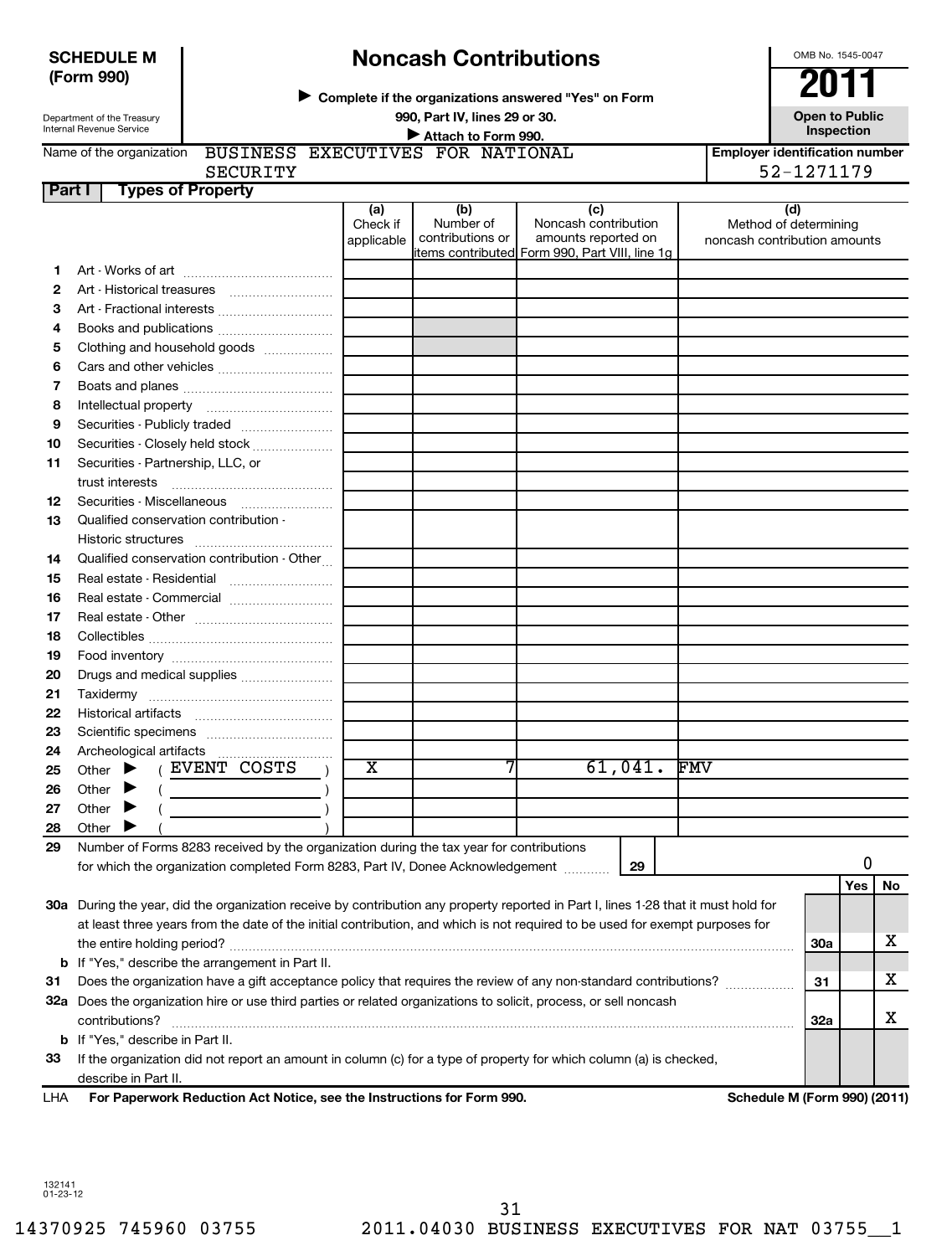Department of the Treasury Internal Revenue Service

**(Form 990 or 990-EZ) Complete to provide information for responses to specific questions on Form 990 or 990-EZ or to provide any additional information. | Attach to Form 990 or 990-EZ. Open to Public** SCHEDULE O **Supplemental Information to Form 990 or 990-EZ**<br> **Supplemental Information for responses to specific questions on**<br>
Form 990 or 990-EZ or to provide any additional information.

OMB No. 1545-0047 **Inspection**

Name of the organization BUSINESS EXECUTIVES FOR NATIONAL SECURITY 52-1271179

**Employer identification number**

FORM 990, PART III, LINE 4D, OTHER PROGRAM SERVICES:

BUSINESS FORCE DEVELOPMENT & IMPLEMENTATION - BUILDING NEW PARTNERSHIPS

BETWEEN STATE AND LOCAL GOVERNMENT AND BUSINESS TO HARNESS PRIVATE

SECTOR EXPERTISE AND ASSETS TO COMPLEMENT ONGOING STATE AND LOCAL

HOMELAND SECURITY PROGRAMS.

EXPENSES \$ 38,230. INCLUDING GRANTS OF \$ 0. REVENUE \$ 0.

FORM 990, PART VI, SECTION A, LINE 4: BENS AMMENDED ITS BYLAWS TO FORM A COMMUNICATIONS COMMITTEE. THE ORGANIZATION ALSO APPROVED A NEW STATEMENT OF POLICY AND ETHICS, A NEW CONFLICT OF INTEREST POLICY, AND REVISED THE MISSION STATEMENT.

FORM 990, PART VI, SECTION B, LINE 11: THE FORM 990 WAS PREPARED BY THE OUTSIDE ACCOUNTANTS AND REVIEWED BY THE CFO, COO, SENIOR VICE PRESIDENT OF COMMUNICATIONS AND RMTG (CPA) WITH THE FINANCE COMMITTEE. A FINAL COPY OF THE 990 WAS SENT TO THE ENTIRE BOARD BEFORE FILING.

FORM 990, PART VI, SECTION B, LINE 12C: A COPY OF THE CONFLICT OF INTEREST POLICY IS FURNISHED TO EACH BENS MEMBER AND STAFF AT TIME HE OR SHE JOINS BENS, AND AGAIN AT THE ONSET OF A MAJOR PROJECT, ENGAGEMENT, TRIP OR OTHER BENS RELATED ACTIVITY. THE SECRETARY OF THE BENS BOARD OF DIRECTORS RECEIVES REPORTS OF POTENTIAL CONFLICTS OF INTEREST AND, AFTER REVIEWING AND CONSULTING WITH THE CHAIR OF THE GOVERNANCE COMMITTEE, DETERMINES APPROPRIATE ACTION.

FORM 990, PART VI, SECTION B, LINE 15A: THE EXECUTIVE COMMITTEE, WHOSE

132211 01-23-12 LHA For Paperwork Reduction Act Notice, see the Instructions for Form 990 or 990-EZ. Schedule O (Form 990 or 990-EZ) (2011) 32